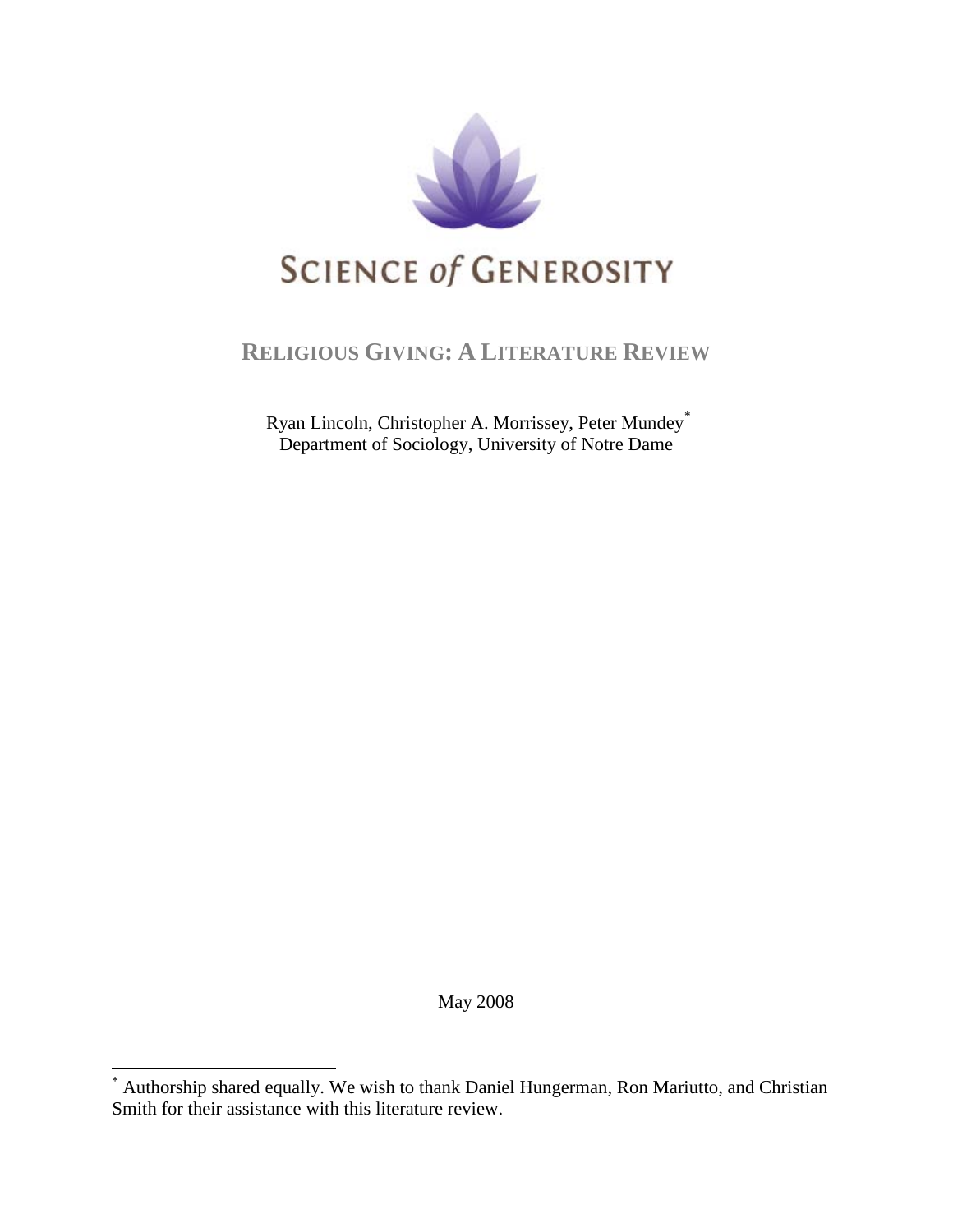### **Introduction**

Religious monetary giving—that is, financial donations given to religiously affiliated congregations, denominations, and parachurch organizations—is addressed in research across many academic fields. From sociology to marketing, and myriad disciplines in between—such as psychology, economics, political science, and philanthropic studies—the body of scholarly literature on religious financial generosity spans the social sciences. In addition to its crossdisciplinary appeal, the topic of religious giving has drawn global interest, engaging scholars not only in the United States but also Australia (*Giving Australia: Research on Philanthropy in Australia* 2005), Canada (Reed and Selbee 2001; Berger 2006), the Netherlands (Bekkers 2003), Taiwan (Chang 2006), and Western Europe (Reitsma, Scheepers, and Grotenhuis 2006).

Beginning in the 1990s, research on individual religious giving burgeoned (Finke, Bahr, and Scheitle 2006), resulting in myriad empirical studies (e.g., Hoge 1994; Donahue 1994; Hoge, Zech, McNamara, and Donahue 1996; Wuthnow 1997; Chaves and Miller 1999) and an entire issue of *Review of Religious Research* ([1](#page-1-0)994 vol. 36) devoted to the topic.<sup>1</sup> In 1990, John and Sylvia Ronsvalle released a report on denominational giving entitled "The State of Church Giving," which is now in its seventeenth installment. Research on religious giving continued into the Twenty-First century—exemplified by the aforementioned international studies—as well as McNamara (2003), Independent Sector (2002), Durall (2003), and most recently, Smith and Emerson  $(2008).<sup>2</sup>$  $(2008).<sup>2</sup>$  $(2008).<sup>2</sup>$ 

There is good reason for the importance of understanding religious giving by scholars. Voluntary donations to religious organizations consistently represent the largest piece of America's philanthropic pie. In 2006, for example, *Giving USA* reported that congregations and religious charities received 32.8 percent of the record \$295 billion donated to charity, which amounts to \$96.8 billion. This beneficence represents a 1.2 percent increase since 1997; however it is substantially less than the 45.7 percent market share religion garnered in 1966, which is indicative of how religious giving is growing slower than secular giving (Hall and Schwinn 2007). In an important caveat, John and Sylvia Ronsvalle (2007: 89) note that the *Giving USA* figures are perhaps inflated because they do not adjust for population or income, resulting in

 $<sup>1</sup>$  Much of this research was funded by the Lilly Endowment Inc.</sup>

<span id="page-1-1"></span><span id="page-1-0"></span> $2$  See Smith and Emerson (2008) for a more complete list of recent publications on religious giving.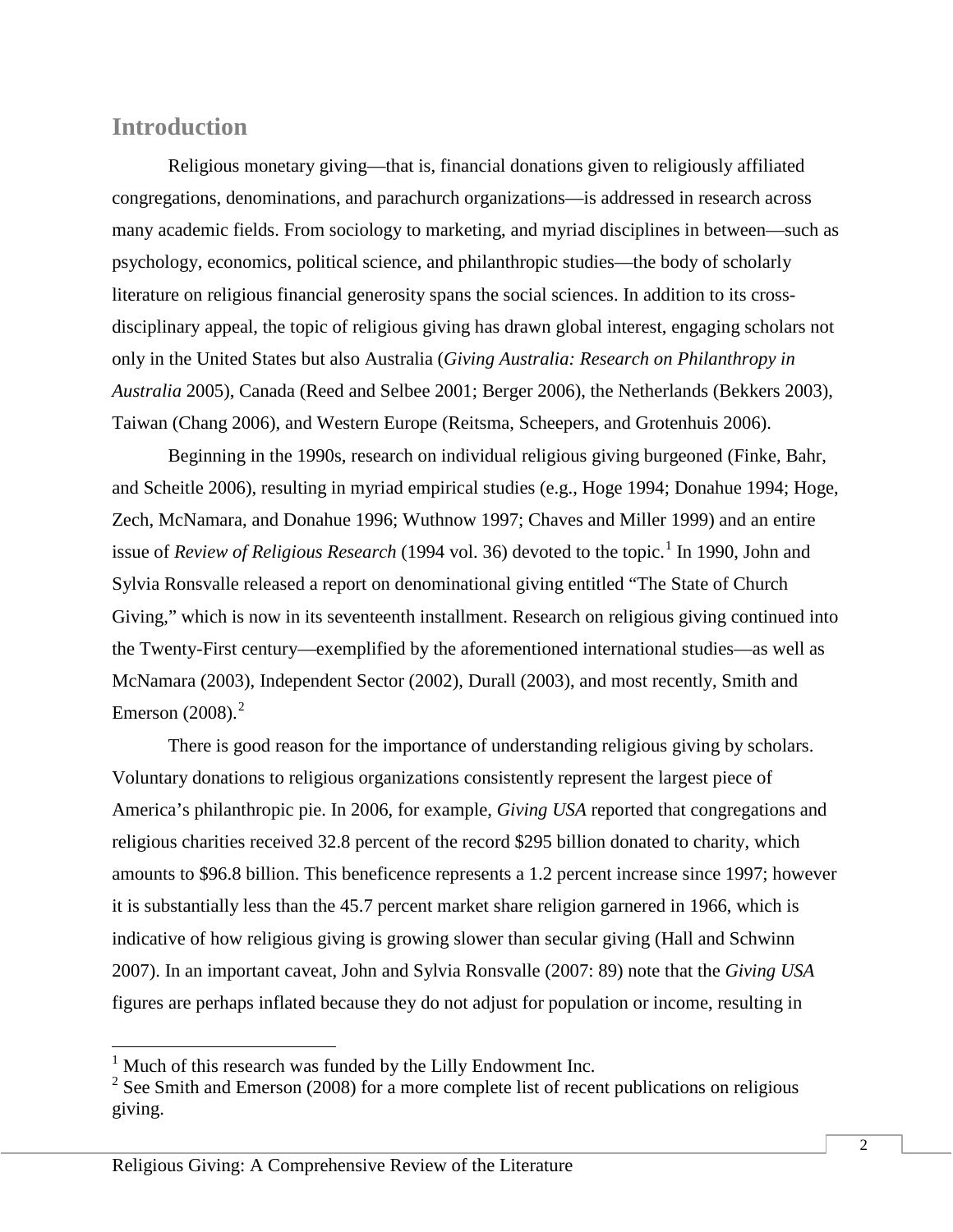record-breaking giving totals each year. As an alternative estimate of religious giving, they cite the 2005 U.S. Bureau of Labor Statistics Consumer Expenditure Survey, which found that Americans gave \$82.95 billion to religious charities and organizations, which amounts to roughly 72 percent of all charitable donations (Ronsvalle and Ronsvalle 2007: 91). Both measures represent huge sums of money and demonstrate the strong connection between religiosity and charity.

The robust nature of this relationship should not be too surprising, given that compassion, altruism, and charity are core tenants of the main world religions (Wuthnow 1991)—especially those coming out of the monotheistic tradition (Queen 1996). Wuthnow (1991: 122) gets at the heart of the matter by stating:

The Hebrew Scriptures teach that men and women are created in the image of God and are for this reason deserving of all the caring and kindness that can be given them. The Scriptures also teach that loving others is a duty we owe to God. The Koran teaches that those who give [to] charity guard themselves from evil. Buddhist thought, particularly in the Mayahana tradition, elevates compassion above all other virtues. And Christianity has emphasized love of neighbor, deeds of mercy, and charity for the needy.

Charitable giving is institutionalized in many religions, such as the Christian tithe—that is, giving ten percent of one's income—and Islam's *zakat*, one of the faith's five pillars which is an "alms-tax" on roughly 2.5 percent of an individual's wealth (Eckel and Grossman 2004: 272; Queen 1996). On a theoretical level, the argument can therefore be made that religion and the giving of time, talent, and treasure are inextricably linked. Be that as it may, the vast majority of the research on religious giving deals with only one of the major world religions: Christianity although Chang's (2006) discussion of Eastern religions in Taiwan is a notable exception. So, while the research on religious giving is diverse in terms of scholars, disciplines, and countries, it lacks appropriate coverage of non-Western religious traditions. Given this reality, although our present focus is on the extant literature, which is biased towards the Western tradition and Christianity, we call for future studies to provide a more balanced treatment. This is not to say that previous research is problematic; we are indebted to the strong foundation laid by previous scholars of religious giving. We simply need more diverse future studies.

In this spirit, we seek to summarize, critique, and assesses the existing literature on religious giving by exploring individual and group level explanations, as well as the sociopolitical context in which faith-based generosity occurs. Of course, these levels of analysis are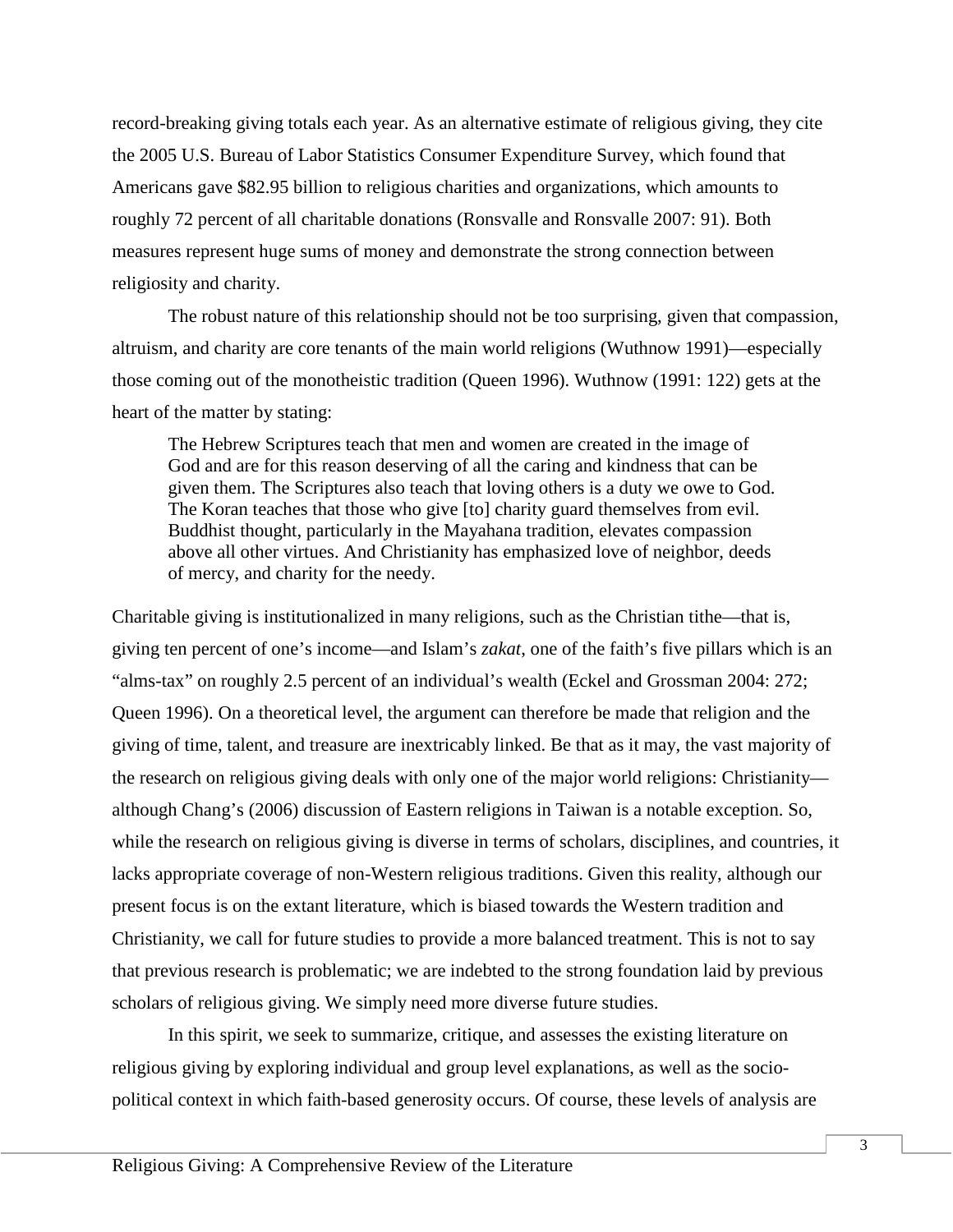interconnected and mutually dependent on each other. After all, congregations and religiously affiliated parachurch organizations must find ways to solicit dollars from individuals, and government policy affects individual and group donations through policies pertaining to charitable choice and social welfare. While most studies addressing these topics treat religious giving as a dependent variable, it is also possible to conceptualize it as an independent variable, which is a newly emerging and understudied perspective in the field. Similarly, although rational choice theory is the dominant paradigm used to frame religious charity, new perspectives based on altruism and group solidarity are emerging (e.g., Peifer 2007). Here we explore these themes, unpacking insights from the dynamic and impressive body of existing research on religious giving, and propose new directions for future study.

**Individual Level Explanations**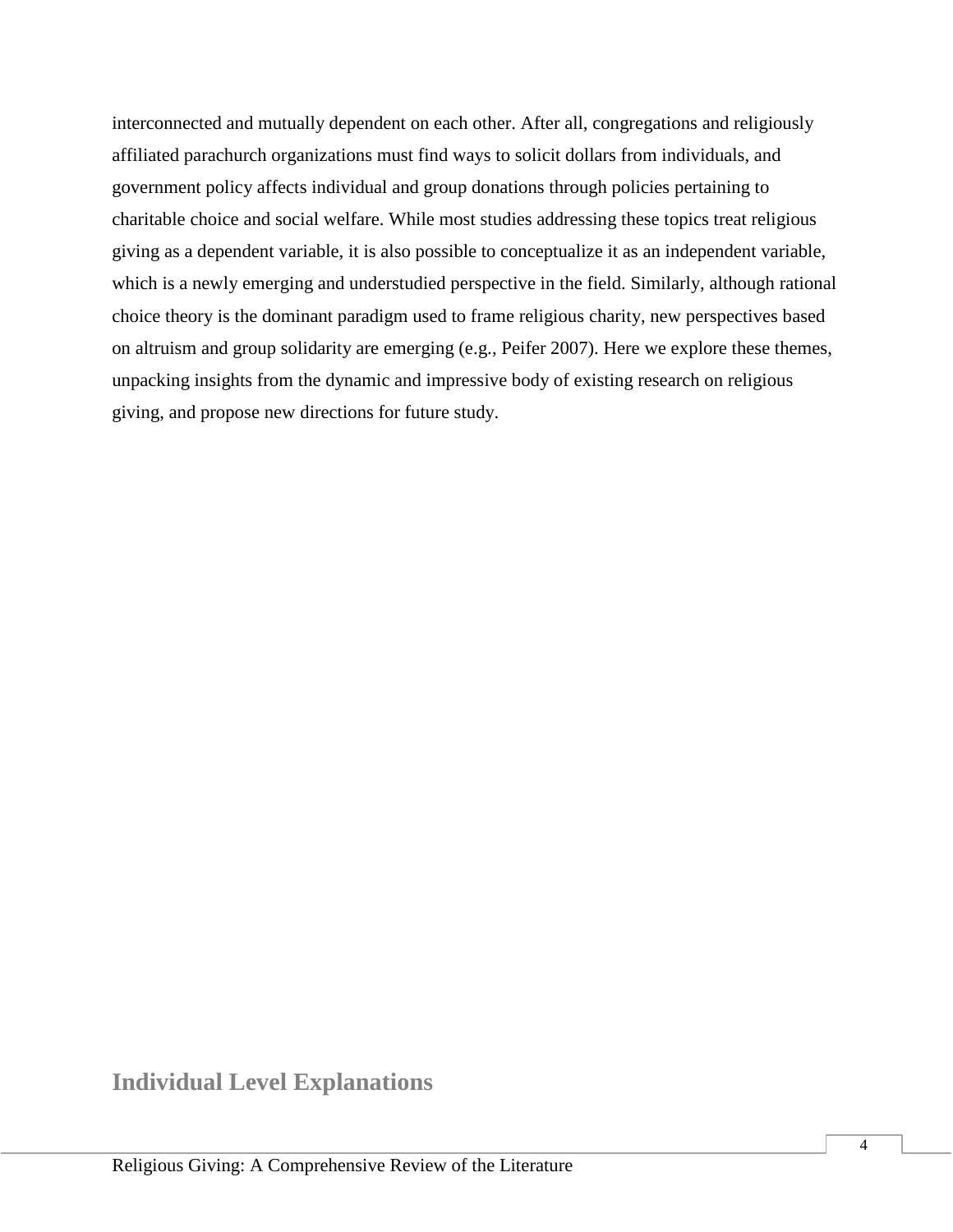Individuals are the most often studied unit of analysis in the literature on religious giving (Finke et al. 2006) because they provide the vast majority of religious income (Chaves 2004). Citing data from the 1998 National Congregations Study (NCS), Chaves (2004: 36) observes that 75 percent of American congregations receive 90 percent or more of their revenue from parishioner contributions, and 80 percent of all congregational dollars are given by individuals. Nevertheless, when viewed in terms of amounts, individual giving to congregations is less impressive. In 2005, for example, John and Sylvia Ronsvalle (2007: 19) found that the average (mean) member donated a mere 2.58 percent of their income to their congregation, which is \$697.28 in inflation-adjusted 2000 dollars. This represents a 17 percent decrease since 1968. In spite of this trend, total giving to congregations by individuals is actually on the rise. Chaves (2004: 37) notes that inflation-adjusted financial records from 29 denominations revealed that individual giving increased by 63 percent between 1968 and 1998. Similarly, Ronsvalle and Ronsvalle (2007: 13) concluded that after adjusting for inflation, congregational giving increased by 79 percent from 1968 to 2005; however, per capita income increased by 116 percent. So, while American churchgoers have more money than ever to give to their congregations, there is a lack of convergence between their capacity to give and the size of their donations as a proportion of their income.

Indeed, believers are increasingly "passing the plate" (Davidson and Pyle 1994), a finding verified by Smith and Emerson's (2008: 43) conclusion that "at least one out of five American Christians—20 percent of all U.S. Christians—gives literally *nothing* to church, parachurch, or non-religious charities," and that most of those who choose to give something give relatively little. In 1998, for example, only 9.4 percent of religious GSS respondents tithed, and 71.7 percent donated less than two percent of their income (Smith and Emerson 2008). In light of such data, John and Sylvia Ronsvalle (2007: 10, 12) conclude that "the church is losing market share in the spending patterns of its members," which is significant because "if the same portion of income had been donated in 2005 as in 1968, aggregate Total Contributions would have been \$27.0 billion rather than \$22.6 billion, a difference of \$4.4 billion or an increase of 19%." Even more striking is their contention that if Christians had given 10 percent of their income to religious organizations in 2005 rather than the average 2.58 percent they actually gave, this would have netted an extra \$168-billon (Ronsvalle and Ronsvalle 2007: 57). Given this reality, a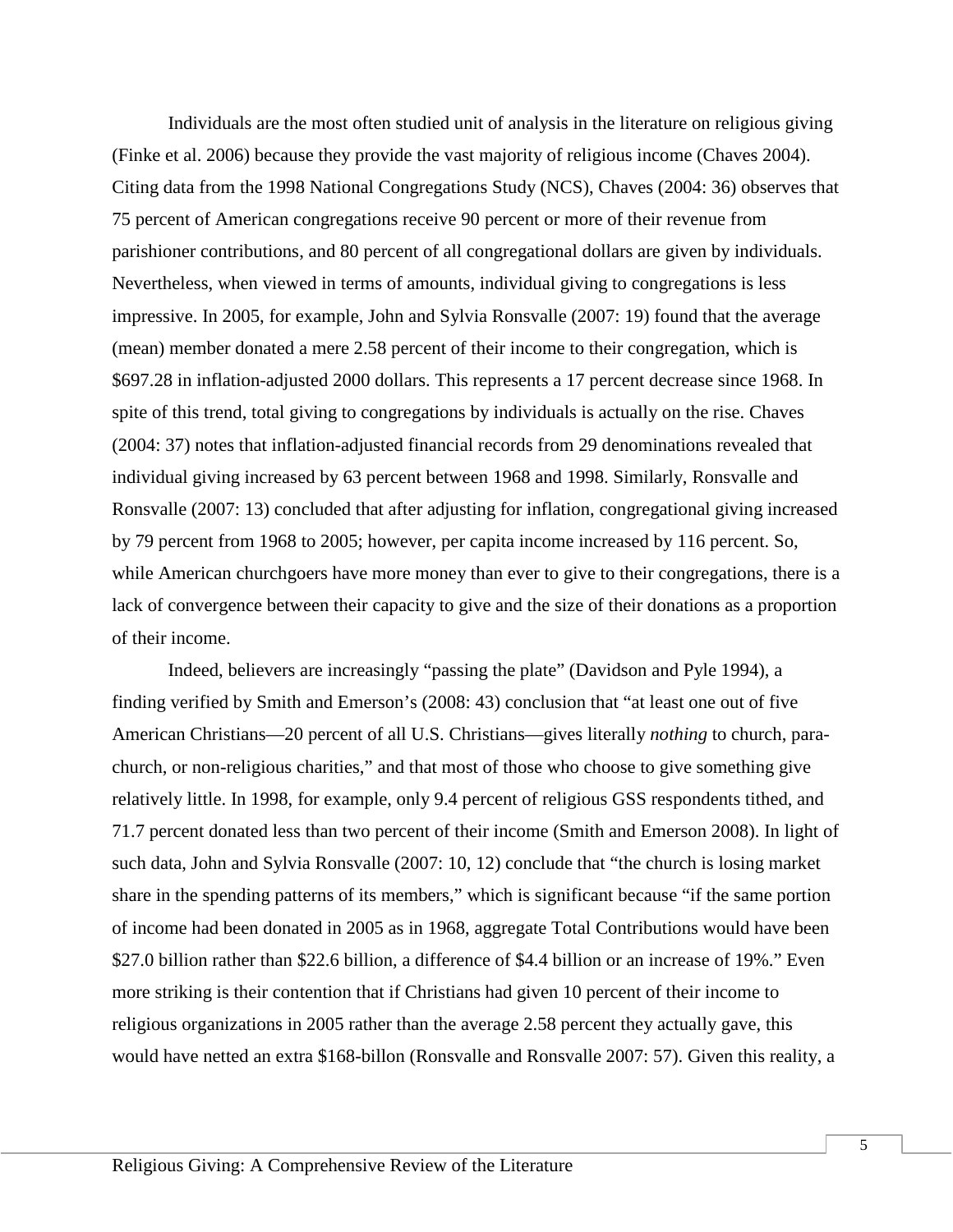systematic assessment of the mechanisms that lead to individual religious donations is more important than ever.

We already know that religiously affiliated individuals are more likely to give to religious causes than secularists (e.g., Smith and Emerson 2008; Hoge et al. 1996). In fact, Brooks (2006) claims that religious persons are generally more likely to give to all types of charity than their secular counterparts. So, while there is considerable debate as to whether the generosity of congregations and their parishioners extends much beyond church walls and into the secular realm, there is little doubt that religious people provide the majority of the support for religious congregations and charities. Less clear is how much secularists give to religious causes, which is an area for future research. We need to better understand the motives and mechanisms that engender giving to religious causes by both believers and secularists.

Religiosity in and of itself appears to engender giving behavior. The *Giving Australia* (2005: 32) report observes that

Those with a religion gave at a rate of 88.9% at an average value of \$460 per year compared with 83.5% who don't have a religion, at an average value of \$223 per year. When giving by those with a religion to their own religion is not included, the overall rate and amounts given are about the same as for those who do not have a religion.

Thus, religiosity seems to explain much of the variance in giving behavior in Australia. Experimental research, however, suggests that espousing religious *beliefs* may not even be necessary because, as Shariff and Norenzayan (2007: 804) discovered, simply invoking "God concepts"—such as "spirit, divine, God, sacred, and prophet"—increased the amount of money atheists and theists donated to strangers. Nevertheless other scholars have demonstrated that nebulous conceptions of the divine are not sufficient in predicting when religion encourages giving behavior. Reitsma et al. (2007: 357), for example, found that when predicting the propensity to donate among Western Europeans, frequency of prayer was insignificant throughout their entire sample, and "spirituality" was only significant in the Netherlands, Belgium, and Italy. Measuring an individuals' level of religious experience/maturity is equally problematic, evidenced by Donahue's (1994: 155) finding that "the Faith Maturity scale is a weak predictor" of religious giving. So, while religious beliefs, invoking "God concepts," and faith maturity are partial determinants of religious giving, other factors need to be considered. Myriad causal explanations have been offered to explain religious giving on an individual level, but no single explanation suffices. With this in mind, the most salient mechanisms undergirding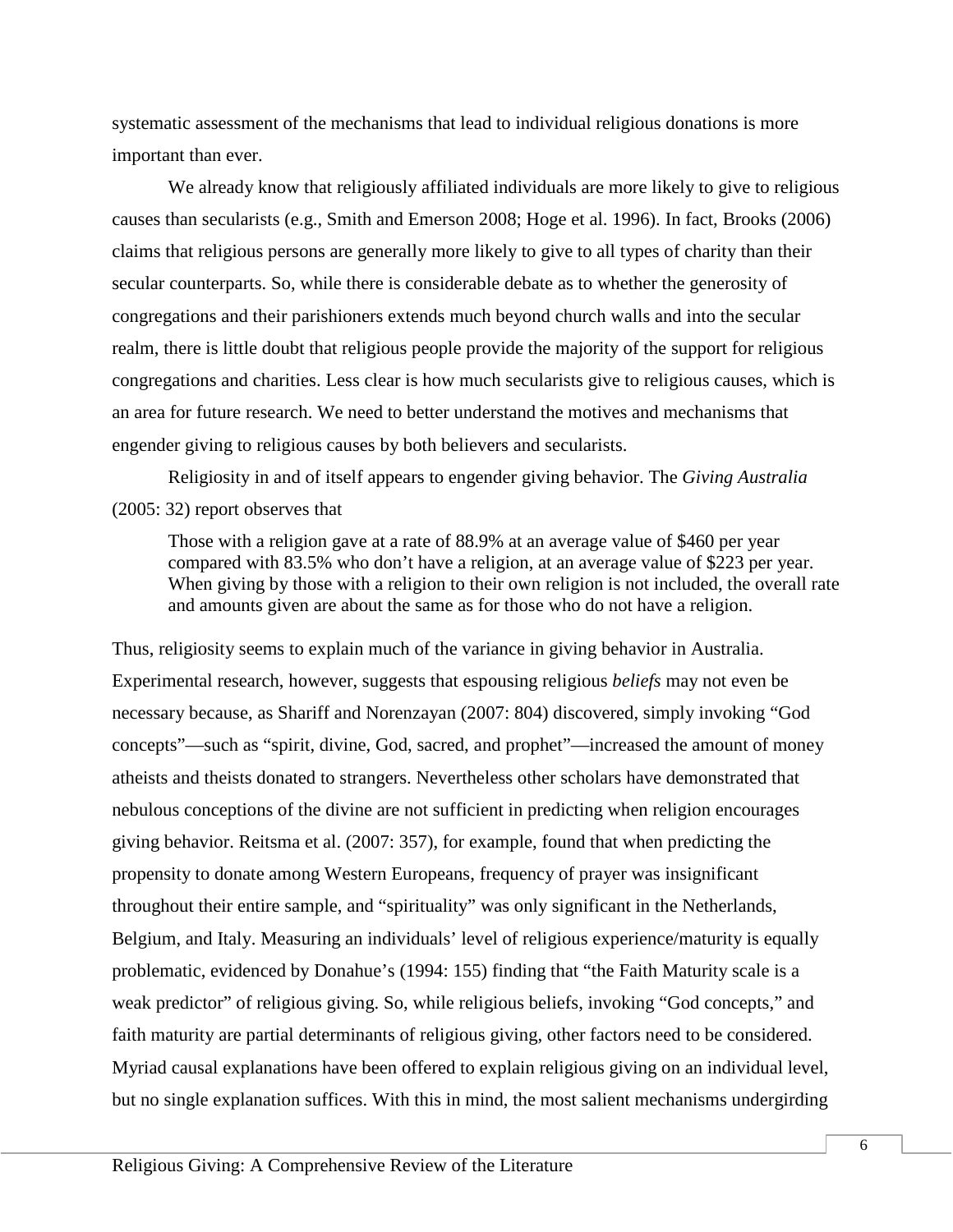individual religious giving are outlined hereafter in terms of behaviors, beliefs, and demographic considerations.

**Behaviors: Attendance.** Perhaps the most important behavioral determinant of religious giving is participation—most commonly operationalized in terms of religious service attendance. Researchers identify participation as a strong predictor of religious giving in America (Chaves and Miller 1999), Western Europe (Reitsma et al. 2006; Bekkers 2003), and Taiwan (Chang 2006).<sup>[3](#page-6-0)</sup> In Australia, researchers discovered that "for those who have a religion, the less often they attend a religious service, the more often they give to non-religious nonprofit organizations" (*Giving Australia: Research on Philanthropy in Australia* 2005: 32). In other words, religious attendance predicts religious giving, and mere religiosity predicts non-religious giving.

Explaining the relationship between participation and giving, Hoge (1995; 1994) observes that high attendance levels are representative of strong religious commitment, which typically leads to increased religious giving. In the Presbyterian Church (USA), for example, Lunn, Klay, and Douglas (2001: 771) find that among their sample of elders and members, "the frequency with which the respondent attends church is positively related to all types of giving except giving to nonreligious charities." Chaves and Miller (1999: 171) are even more direct, noting that "the relationship between religious giving and involvement in religious organizations is unambiguously positive." Iannaccone (1997: 153) helps unpack why this relationship is so robust, averring that "attendance is a very strong predictor of contributions and tends to 'knock out' the other religion variables. Attendance does more than merely take the place of the observable beliefs and background; it substantially improves over them because it also captures unobservable components of underlying religiosity." In light of such evidence, Chaves and Miller (1999: 172) contend that the so-called "financial crisis" among American denominations is perhaps more accurately couched as an "involvement crisis."

This is not to say that attendance is necessarily a "cause" of giving. Rather, as Hart (1990: 7) points out, "attendance and giving go together as part of a package of congregational involvement." Using 1998 GSS data, Smith and Emerson (2008: 44) underscore the importance of congregational involvement, noting that the mean Christian contributor gave 2.9 percent of their income, but those who attended services regularly—that is, at least 2-3 times a month—

<span id="page-6-0"></span> $3$  See Bekkers and Wiepking (2007: 5) for additional citations on the link between religious participation and religious giving.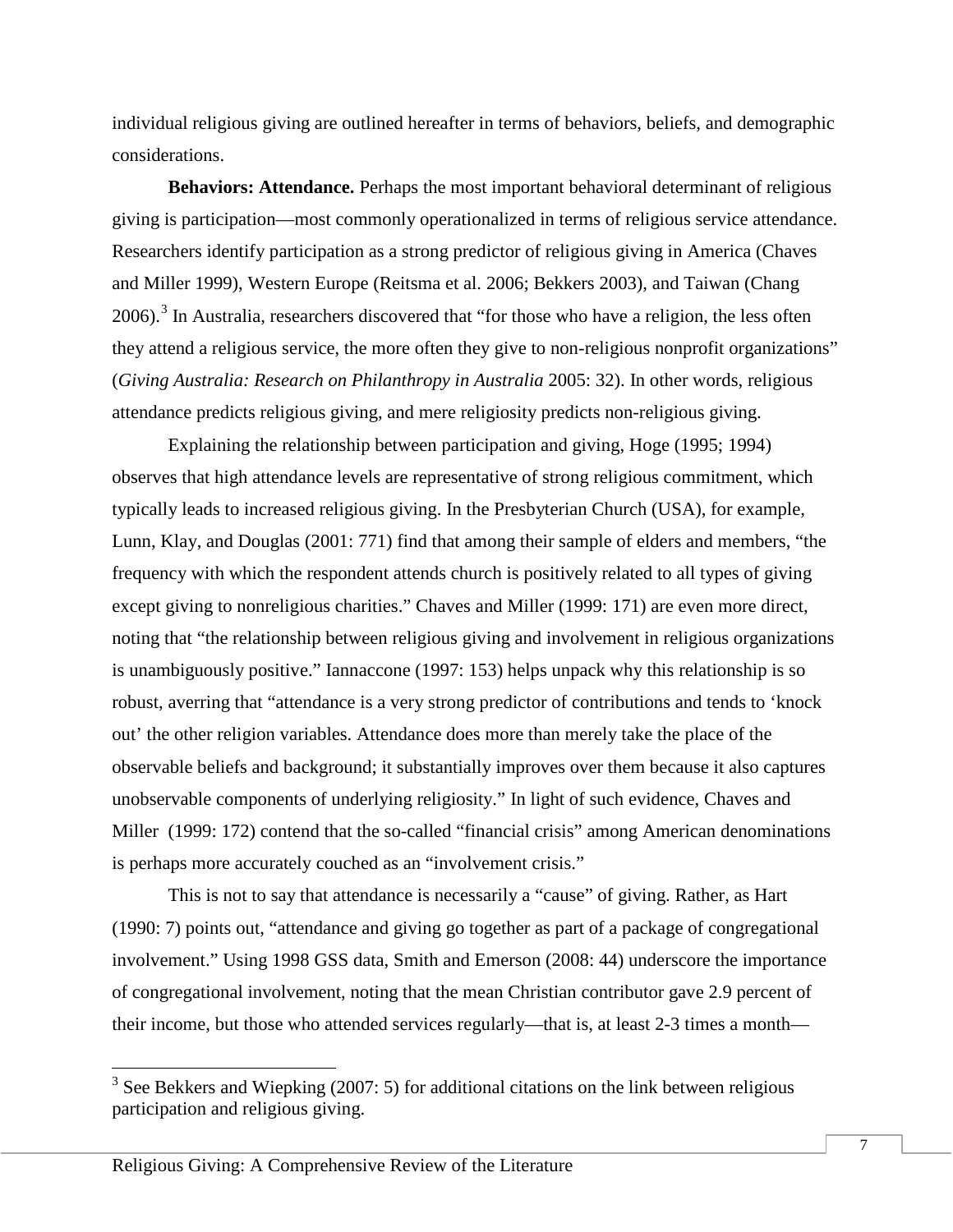reported giving 6.2 percent of their income. This difference is even more pronounced when considering the "percent of mean dollars" donated by the median Christian giver—13.6 percent—compared with 27.7 percent given by the median regularly attending Christian. It is therefore clear that regular attendees give more than infrequent attendees.

This relationship also transcends the American context. Chang (2006) found a robust link in East Asia between attendance and religious giving among Taiwanese Christians, as well as adherents to Eastern religions such as, Confucianism, Taoism, and Buddhism. In Europe, Reitsma et al. (2006: 357, 359) discovered a similarly strong relationship between church attendance and "willingness to donate to the poorest countries" in all seven of the nations in their sample, including Belgium, Great Britain, Hungary, Italy, the Netherlands, Poland and Portugal.

While the positive relationship between participation and religious giving is clear, the mechanisms that facilitate this relationship are less well established. Bekkers and Wiepking (2007) suggest that attendance can lead to increased exposure to charitable solicitation, which means that high donations among churchgoers are merely a function of being asked to give more often. Also, on a cognitive level, Bekkers (2006: 360) found that "effects of empathetic concern and social value orientations," both requisite for religious generosity, are "mediated by church attendance." Stated differently, because congregations function as schools for learning formative skills and values that are conducive to philanthropic behavior, regular attendance increases religious giving. Attendance in and of itself may therefore be less important than the byproducts of attendance, namely habitual exposure to empathetic and helping value orientations, as well as weekly requests for donations. More work is needed to understand the interplay of these dynamics, especially regarding which charitable teachings elicit the most giving behavior. Additional theories are also necessary to tease out issues of causal direction, especially the possibility that giving and attendance are "likely to be simultaneously determined" in nonrecursive models (Lunn et al. 2001: 771; Sullivan 1985). The implications of this possibility are more fully explored later in this paper in the section on "Teasing Out Causal Direction."

**Behaviors: Pledging.** Besides attendance, another behavioral predictor of religious giving is planning one's donations in advance. Pledging and weekly tithing precipitate greater religious financial generosity than spur-of-the-moment giving and one-time donations. Hoge (1994) finds that intentional financial planning, especially pledging, significantly increases religious donations among both Protestants and Catholics. Similarly, Chaves and Miller (1999: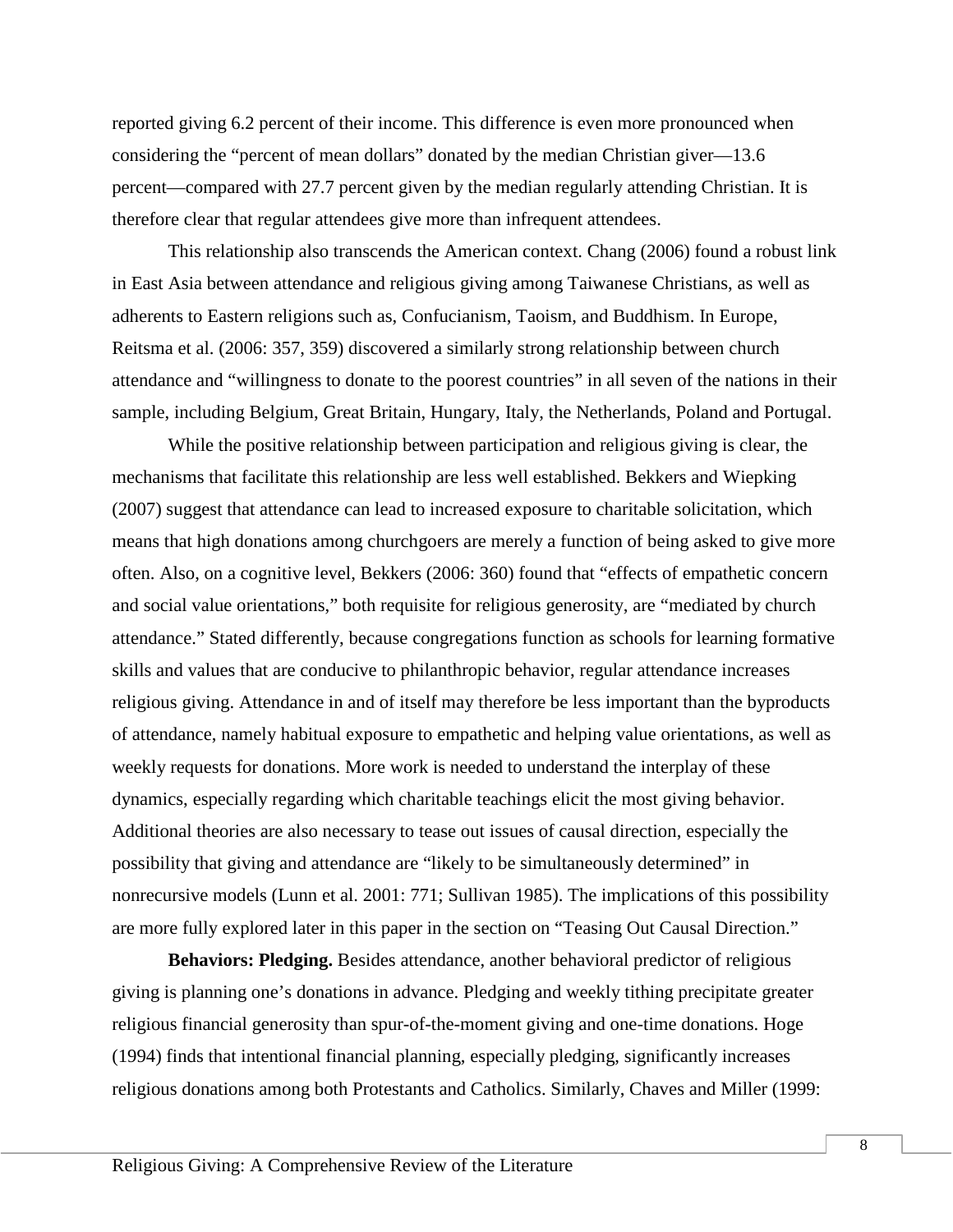9) conclude that "planned giving" results in "more generosity than does spontaneous giving." Using data from the 1992 Survey on Giving and Volunteering in the United States, Schervish and Havens observed that "the 19 percent of households that budget a fixed percentage of their income to religion, give an average of 2.9 percent more of their income in total philanthropic contributions (including religion) than do households that do not give a fixed percentage" (1997: 253-254). In other words, individuals who decided how much to give on a week-by-week basis donated less money than members who made such decisions several weeks, if not months, in advance.

Along these lines, in his study of Evangelical Lutheran churches (ELCA), Inskeep (1994) found that per capita donations increased when members were asked to fill out pledge cards. Inskeep also found that organizing an explicit stewardship or tithing emphasis was positively associated with increased giving, as well as using denominational stewardship materials and participating in denomination-sponsored stewardship events. However, the correlation coefficients for these variables were smaller than the practice of using a pledging system. Stated differently, although the aforementioned variables were all statistically significant, pledging explained most of the variance in giving among ELCA congregations.

Preliminary findings from non-academic research demonstrate that online giving may be a boon for religious giving, allowing individuals to systematize or automate their pledges. In lieu of paper offering envelopes and putting loose cash in offering plates, online tithing services like Parish Pay and Vanco Services—allow congregants to automate their giving so that donations are electronically deposited at regular intervals to the congregation of their choice (Hodges 2007). Automated giving systems therefore allow individuals to give to congregations with the same degree of discipline and routine they have when they pay their bills online. Moreover, setting up a giving schedule with automatic deposits helps reduce the amount of religious revenue lost when congregants miss a Sunday, especially during the so-called "summer slump" months. Initial reports also suggest that electronic giving tends to increase the size of average contributions. Throop (2007: 26) found in one of the organizations with which he consulted that average donations by check were \$26.50, and those given by credit card or electronic withdrawal were about \$45.00—although it is unclear whether these findings control for income. Throop's results are unsurprising given the proclivity of Americans to spend more with credit cards than with cash.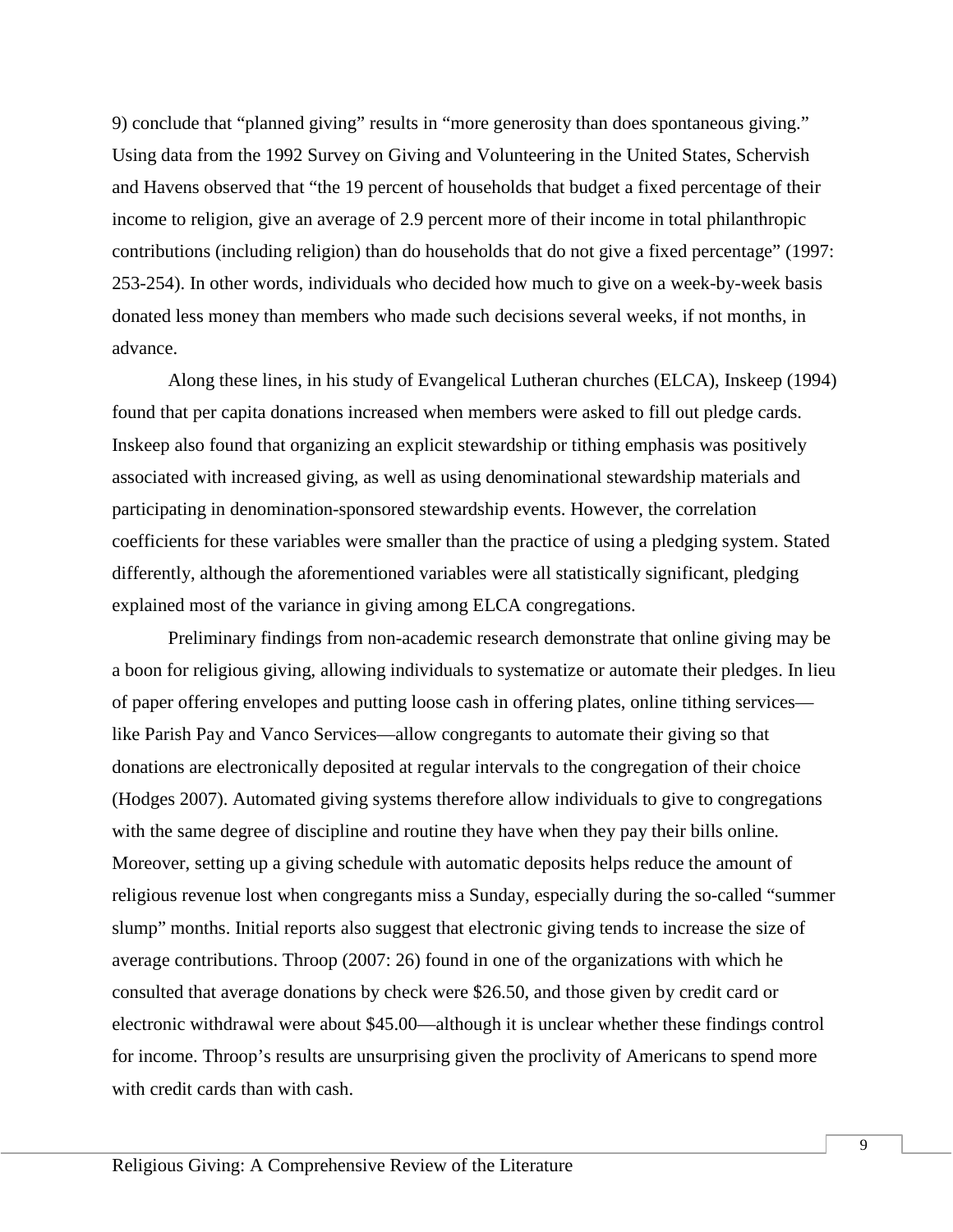Automated giving is ostensibly here to stay, evidenced by the fact that each month Vanco Services administers some \$27 million in religious donations to 8,500 congregations from over 30 denominations (Hodges 2007). Moreover, the advent of online tithing systems and "giving kiosks"— that is, "ATM-like" machines (Hodges 2007) located in church lobbies that accept credit and debit cards—have made it easier than ever to give to religion. As these findings demonstrate, electronic giving appears to be a fruitful topic for scholarly research. More systematic scholarly studies are needed to fully unpack the impact of "e-giving" on religious giving.

We also need more scholarly studies addressing another form of pledging: bequests to religious organizations. Using data from the Center on Philanthropy's Panel Study (COPS), Krauser (2007: 7) found that:

The three most likely motivations for charitable giving, selected by people with a charity named in their will, were "helping others;" "religious beliefs;" and "giving back to society." Individuals who would *consider* naming a charity in their will were significantly more likely to be motivated by "helping others" and less likely to be motivated by "religious beliefs" than those who already have a charity in their will.

Religious beliefs therefore appear to somewhat motivate estate giving; however, it remains unclear what percentage of bequest money goes to religious organizations. This could be a potentially significant finding because as Routley, Sargeant, and Scaife (2007: 194) note, "there is no doubt that the next 50 years will witness an unprecedented wealth transfer, and consequently an enormous opportunity for the generation of bequests." Indeed, trends point towards greater percentages of estates being bequeathed to charities than heirs (Schervish 2007). Future research is needed to assess how much of this money will go to religious charities and congregations.

**Beliefs: Theological Conservatism.** Attendance and pledging behaviors are often engendered by an individual's beliefs about theology and reciprocity. Indeed, scholars have determined that certain mindsets can either encourage or discourage religious giving. For example, there is considerable evidence linking theological conservatism with philanthropy generally (Brooks 2006) and religious giving specifically (Iannaccone 1994; Chaves 2004). Hoge (1994) cites numerous studies correlating religious orthodoxy with increased religious giving (e.g., Greeley, McCourt, and McCready 1976; Hoge and Polk, 1980; Sullivan, 1985) and generally finds that holding conservative perspectives on social issues intensifies philanthropic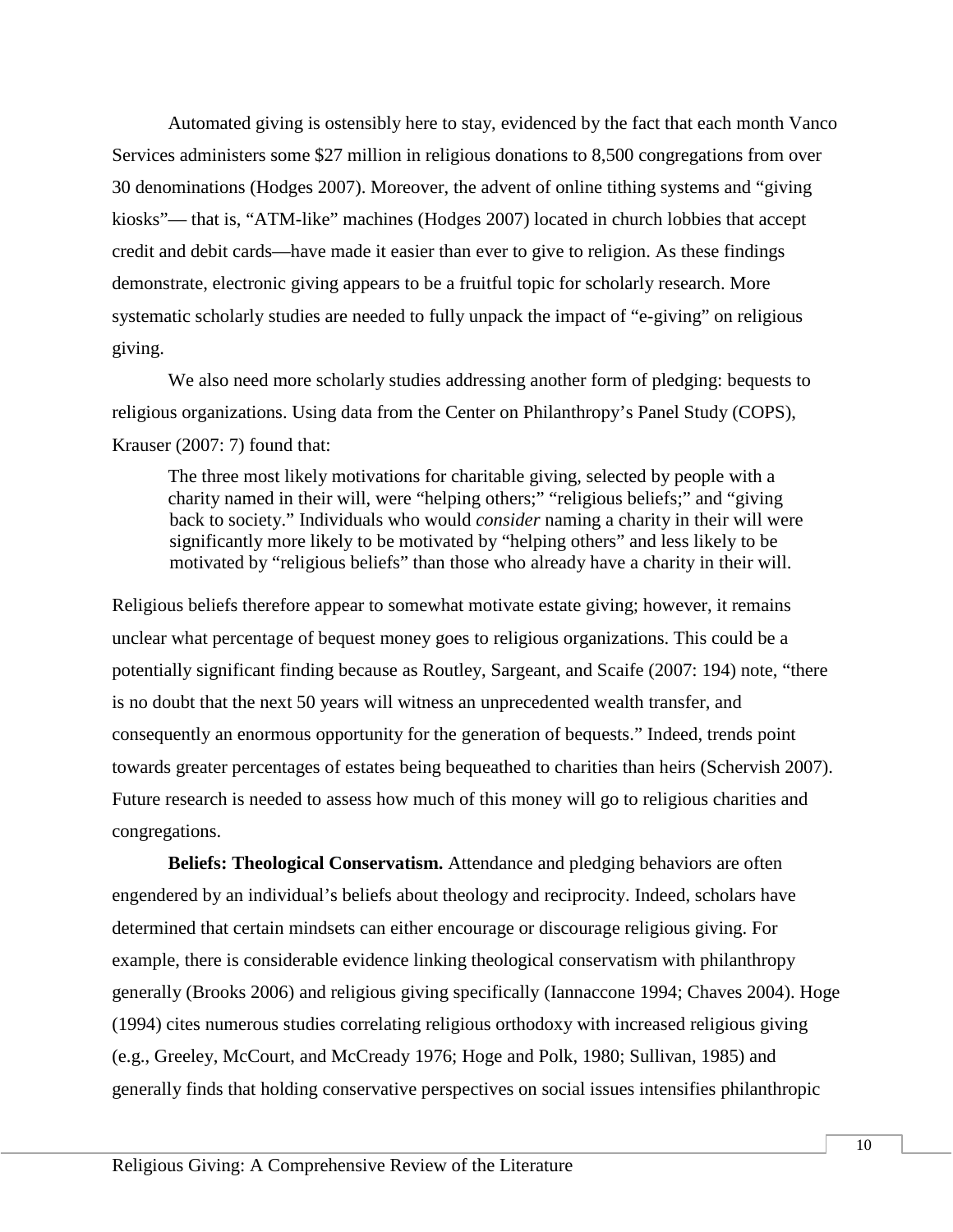behavior. Wilmer (1995: 107-109) enumerates specific conservative beliefs germane to evangelical generosity, including "earnest concern for the lost souls of the world," "desire to preserve the nation" from irretrievably falling into sin, literal "response to biblical stewardship teaching," and "taking the Bible's instructions about possessions seriously." To be fair, not all conservative beliefs are conducive to charity—such as the evangelical tendency to subordinate structural concerns to more personal problems and relationships. However, as Noll (2007: 23) points out, "whatever weakness comes from such a strong concentration on personal faith is balanced by energy, action, and at least the potential of wise generosity arising from the same source." As such, it is not surprising that Regnerus, Smith, and Sikkink (1998: 486) found that among respondents of the 1996 Religious Identity and Influence Survey, theological conservatives donated more than liberals to organizations that helped "the poor and needy." Using this same survey, Smith (1998: 39) also concluded that "evangelicals were the most likely to give money to help spread the Gospel," and "along with fundamentalists, the most likely to give a lot of money to Christian political organizations or candidates." Wilmer (1995: 105) comes to a similar conclusion, noting that "Evangelicals give, as a percentage of their income, about two times more than mainline Protestants, almost three times more than Roman Catholics, and at least four times more than the general population." Lunn et al. (2001: 765) qualify this assertion somewhat, observing that in their study, "conservative Presbyterians gave more in total, and give more to the local church and to non-Presbyterian religious organizations than did more liberal Presbyterians," but they gave less to secular charities than their liberal counterparts. Alternately, Brooks (2006: 47) provides evidence that "religious conservatives are more likely to give to secular charities than the overall population." Although this finding merits further consideration, our primary focus is on explicitly religious giving, and in this regard, conservatives seem to have an edge. Nevertheless, the majority of the evidence seems to support linking conservatism and secular giving as well, although there is less consensus for this conclusion.

The link between conservatism and religious giving transcends the American context, encompassing Canada and Western Europe. In fact, Reitsma et al. (2006: 357) found that "dogmatic conviction"—operationalized in terms of high Christology—was salient in explaining giving to impoverished counties by believers throughout Western Europe, except in Portugal. Moreover, using data from Canada's 2000 National Survey of Giving, Volunteering and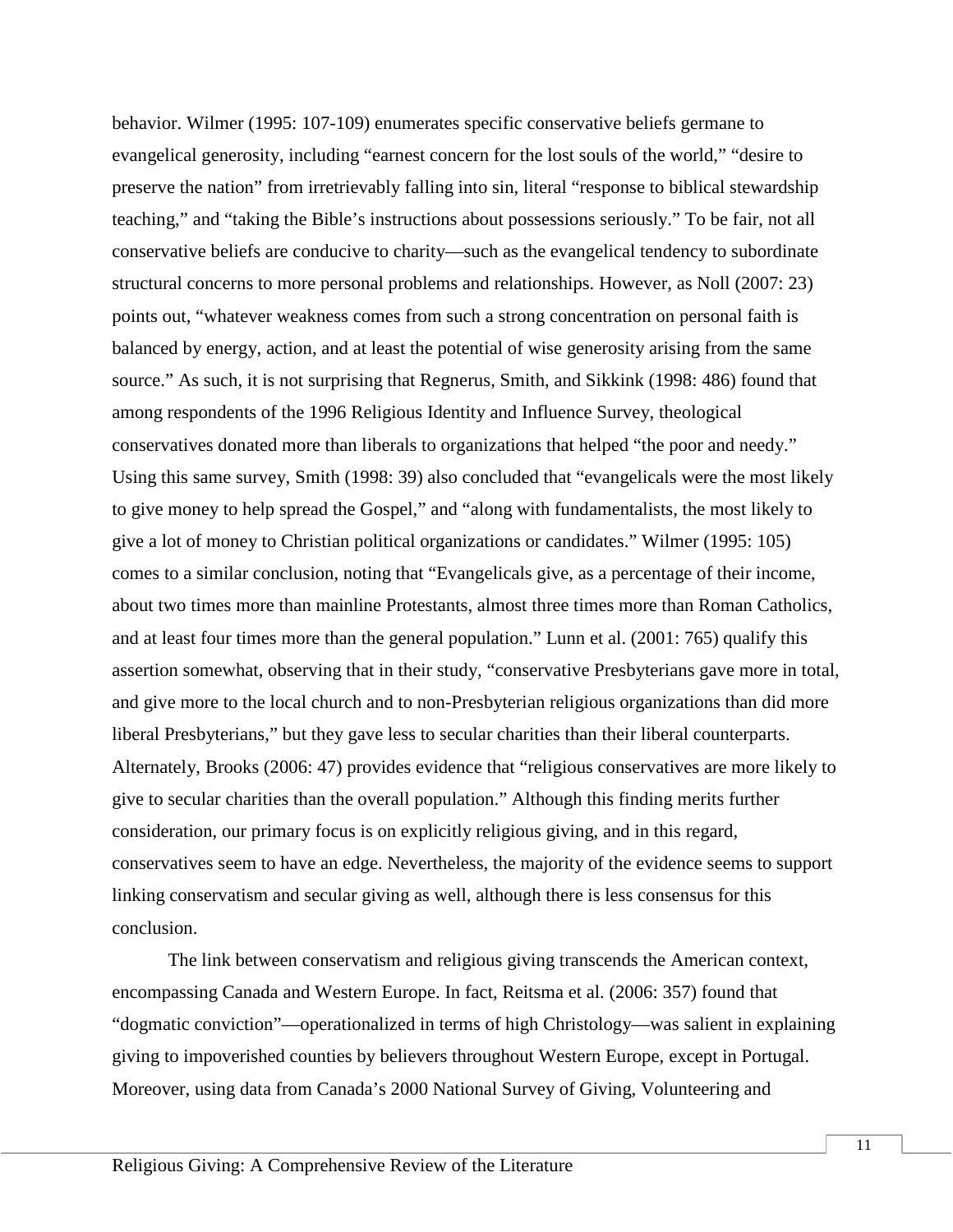Participating, Ida Berger (2006: 122) concluded that nearly 60 percent of conservative Protestants gave to their congregations, compared with only 40 percent from other religions, and that 75 percent of conservative Protestant philanthropic dollars went to religious organizations, whereas only 46 percent of donations made by individuals from other religions went to religious causes.

Although the positive effect of religious conservatism on charitable behavior is strong, it may not be as strong as behaviors—like attendance and pledging—in predicting religious giving. In his analysis of General Social Survey (GSS) data from 1984 through 1989, Stephen Hart (1990: 7) found that "personal traditionalism variables, frequency of prayer and biblical literalism, have no relationship with giving after we take into account other variables." This is perhaps explained by Luidens and Nemeth's (1994) study of the American Reformed Church in which religious conservatism was positively related with increased giving, but theological orientation was found to be less influential than ecclesial participation and individual piety. Similarly, using GSS data from 1987 to 1989, Iannaccone (1997: 153) found that "the religious background and belief variables have virtually no effect. They influence overall levels of religious activity, but not the extent to which such activity is money-intensive or time-intensive." More significant in predicting religious giving, in Iannaccone's estimate, are attendance and income.

Beliefs may therefore be subordinated to behaviors when assessing religious giving, although beliefs likely inform behaviors. Olson and Perl (2005: 123) capture this reality, arguing that in addition to higher levels of mean giving, "some combination of strict rules and/or conservative theology appears to systematically limit the proportion of free- and cheap-riding members giving far less than the mean and thus increase the proportion giving at or above the mean." In other words, conservative beliefs result in a more egalitarian distribution of a congregation's financial burden, which in turn leads to substantially higher levels of giving than at theologically liberal congregations.

**Beliefs: Reciprocity.** Stark and Finke (2000) move beyond specifically theological beliefs, explaining conservative giving from the perspective of a cost benefit analysis. Specifically, they argue that "members of strict churches give more because they receive more" than their liberal counterparts, suggesting that reciprocity may in fact be more salient than theology when it comes to religious giving (2000: 52). Proponents of this religious economies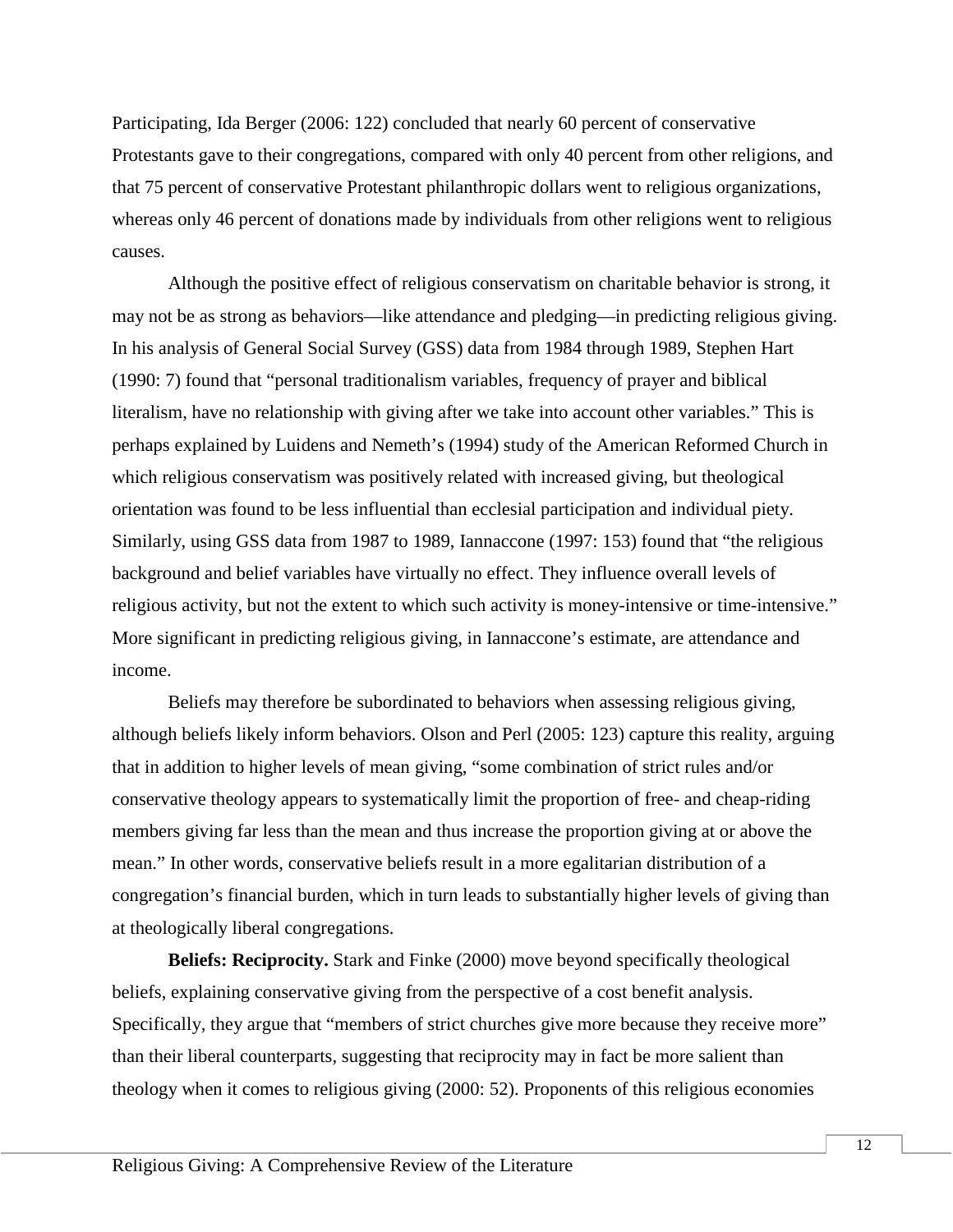approach prefer to frame religious giving as "rational behavior" in which there is a reciprocal relationship between the donor and the recipient. In Hoge's (1995: 56) opinion, "this model remains the most promising theoretical starting point for understanding religious giving." The basic premise of this approach is that purely altruistic motivations are subsumed by the possibility of reciprocal benefits in the minds of rational religious actors. Iannaccone (1997: 149) thus writes: "The general matter rests on the assumption that individuals allocate their time and money resources so as to maximize their utility from the production of abstract 'household commodities.' Religious satisfaction constitutes one such commodity."

In this context, we might assume that the quality of congregational programming—that is, the return on one's investment—will predict the extent of one's religious giving. As such, individual giving increases or decreases in proportion to the value of goods and services rendered by the congregation; to say otherwise, the theory suggests, is to deny that religious consumers are rational actors. Greeley and McManus (1987: 70) maintain that "Catholic contributions will continue [to decline] in the next decade to something like 0.6% or 0.7% of income" because the laity are "alienated." Sources of alienation include "terrible sermons; inept counseling; [and] arbitrary rules and regulations" (Greeley and McManus 1987: 71). Using data from the 1989 GSS, Stark and Finke (2000: 52) found that among Catholics, liberal Protestants, conservative Protestants, and Mormons, "the correlation between level of giving" and the grade congregants assigned their congregation (0-4.0 GPA scale) was "very high." Specifically, they report that the 48 percent of Mormons who gave at least \$2,000 to their church within the last year assigned their congregation a GPA of 3.8, and 14 percent of conservative Protestants reported giving this amount and awarded their congregation a GPA of 3.1. On the liberal side of the spectrum, only 3 percent of mainline Protestants broke the \$2,000 threshold, while giving their congregation a GPA of 2.3, and a mere 2 percent of Catholics did so with the same GPA as the mainliners. In this vein, theological conservatism, congregational satisfaction, and religious giving go hand in hand.

In spite of these findings, other studies report evidence questioning the rational-choice approach. In his assessment of the literature on this topic—including Cieslak (1984), Hilke (1980), Welch (1993), and Zaleski and Zech (1992)—Dean Hoge (1994: 108) found that "no strong relationships appeared" between quality of religious services rendered and religious contributions. Moreover, Ed Mayer (1988) found that financial scandals perpetrated by religious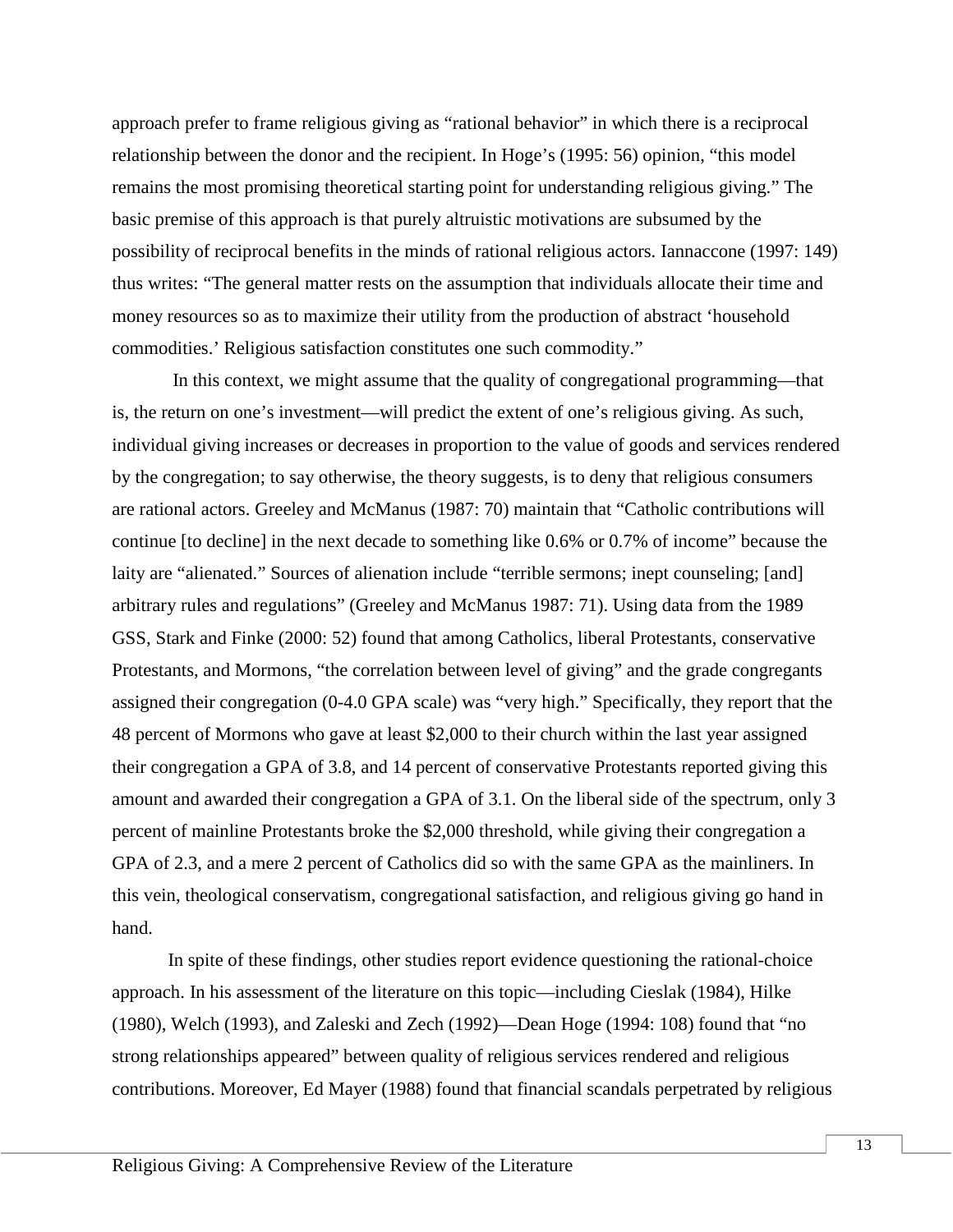leaders did not necessarily dampen religious giving. In fact, Mayer reports that in the wake of criminal charges filed against prominent televangelists like Jim and Tammy Bakker and Jimmy Swaggart, donors were more discriminating, but their total donations actually increased. This is consistent with Inskeep's (1994) finding that, among ELCA parishioners and pastors, dissatisfaction with denominational policy did not negatively affect congregational giving to ELCA synods or to the denomination. Such evidence does not entirely count against the religious economies perspective. In fact, scholars suggest that other forms of reciprocal relationships may be occurring under the surface, including perceived exchanges with God (Hoge 1995). Hoge et al. (1996: 169) "conclude that church people who believe that God will reciprocate for monetary gifts tend to give more to their churches." Congregants espousing some kind of a prosperity gospel mentality may therefore be inclined to give in spite of the foibles of their pastor.

Economists suggest that additional reciprocal exchanges may be occurring in which individuals "buy" prestige from family, friends, social organizations, or the annals of history in exchange for their religious donations (Hoge 1995). Along these lines, some economists, most notably James Andreoni (1990), use models of "impure altruism" to explain charitable giving in terms of the "warm glow" emanating from the recognition and self-satisfaction accompanying charitable action. Hungerman (2007a: 1) notes that this model allows for the possibility that "individuals may contribute to a public good not because they care about the level of the public good but because they care about contributions *per se*;" that is, they care about the increased status resulting from their donations. Although "warm glow" is generally well established among economists as a means to fill in gaps unexplained by "crowd out" theory (Andreoni 1990), very few scholars have looked at religious giving in particular through this lens. Future research is needed to determine the relevance of a "warm glow" perspective for religious giving.

More work is also needed to explore alternative explanations for giving beyond an univocally rational choice perspective. As Davidson and Pyle (1994: 181) point out, "appeals and activities which combine the inherent value of faith with the benefits members derive from religious commitment are more likely to inspire giving than ones which stress faith and ignore benefits or ones which appeal to self-interests and ignore faith." Rational choice models are therefore useful in explaining some religious giving, but they do not capture the totality of motivations for generosity. Causal mechanisms are likely at work in the minds of religious givers beyond mere reciprocity and exchange.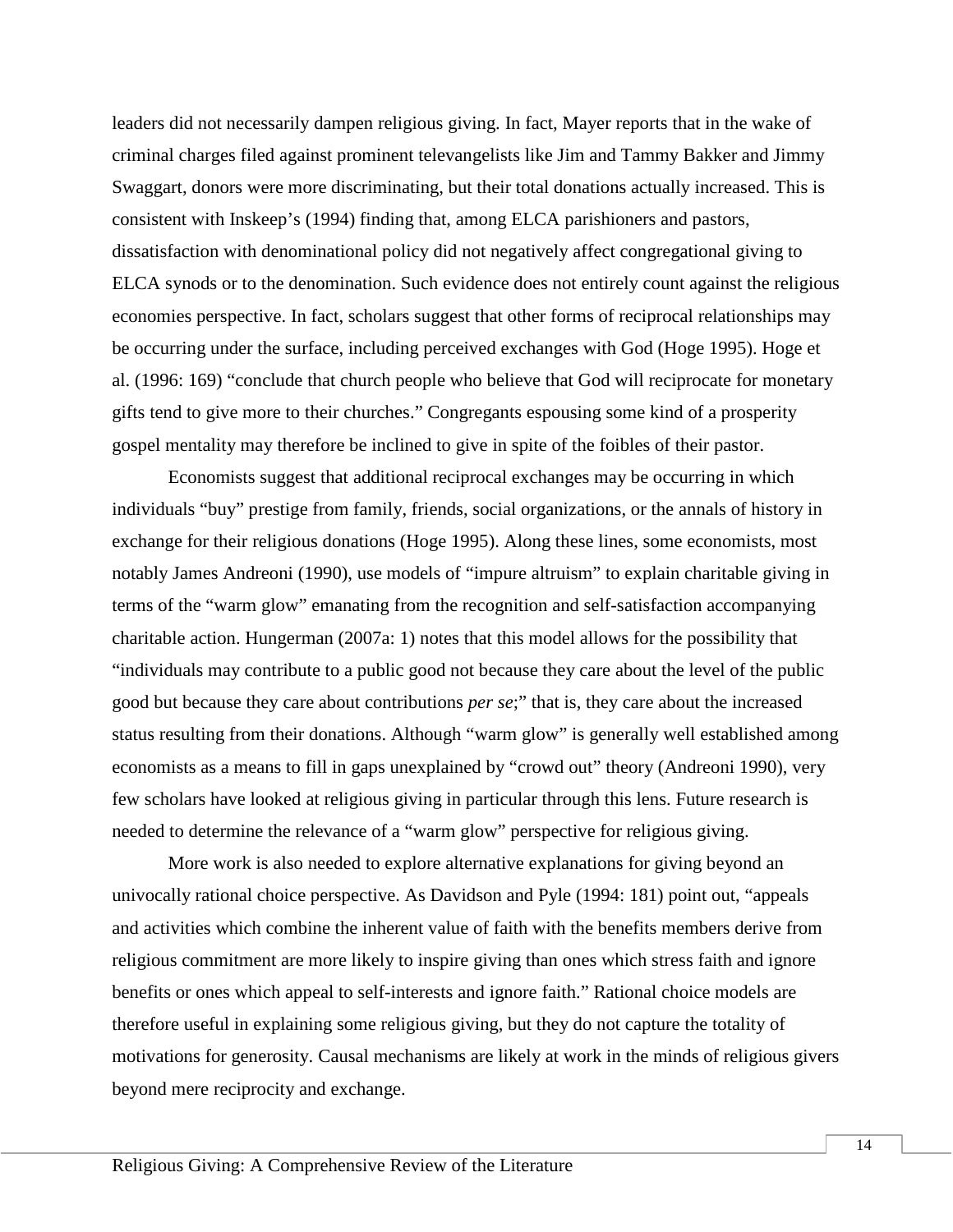**Demographic Factors: Income.** A salient demographic factor influencing charitable giving is income (Finke et al. 2006; Iannaccone 1997). In aggregate terms, individuals and families with high income generally give more to religious organizations, and those with low income typically make smaller donations (Hoge 1994; Chaves and Miller 1999). Separating the effects of income from attendance, Luidens and Nemeth (1994: 207) found that "level of family income was only weakly associated with church participation, indicating that it operates separately as an influence on giving." This is significant because studies of both large and small congregations consistently show that approximately 80 percent of the funds are given by 20 percent of the participants, indicating the presence of so-called "free" and/or "cheap" riders (Chaves and Miller 1999; Hoge 1994). As this "80:20 rule" demonstrates, aggregate giving to religious organizations is highly skewed (Iannaccone 1997). However, among conservative congregations, this degree of imbalance is reduced (Olson and Perl 2005). Nonetheless, regardless of theology, imbalance remains. Smith and Emerson (2008: 55) note that:

By reporting means instead of medians…most prior studies have portrayed a more optimistic picture of religious giving in the U.S. than is warranted. The reality is that if a relatively small group of the most generous religious givers were removed from contributing, the mean average of percent of income given would plummet.

This finding is evidenced by the fact that in the 1998 GSS, 5 percent of Protestant donors accounted for 56 percent of religious donations, and 5 percent of Catholic givers contributed 59 percent of donations. In short, more than half of all religious donations in America were given by a mere 5 percent of donors in 1998. However—as demonstrated below—the top 5 percent is not necessarily the wealthiest believers (Smith and Emerson 2008: 56).

When considering giving as a percentage of income, most studies find that as income increases, the percent of income given to religious organizations decreases, but this finding is not universal (Hoge 1994). Chaves and Miller (1999: 171), for example, note that "the conventional wisdom is that people with higher incomes give away proportionally less of it than people with lower incomes, but…this is true only if nongivers are excluded from the comparison." To the contrary, however, using data from the 2000 Bureau of Labor Statistics Consumer Expenditure Survey, Smith and Emerson (2008: 58) found that

The more (mostly Christian) Americans earn, the lower percentages of their income they give to religious organizations. Americans who earn less than \$10,000 gave 2.3 percent of their income to religious organizations, for example,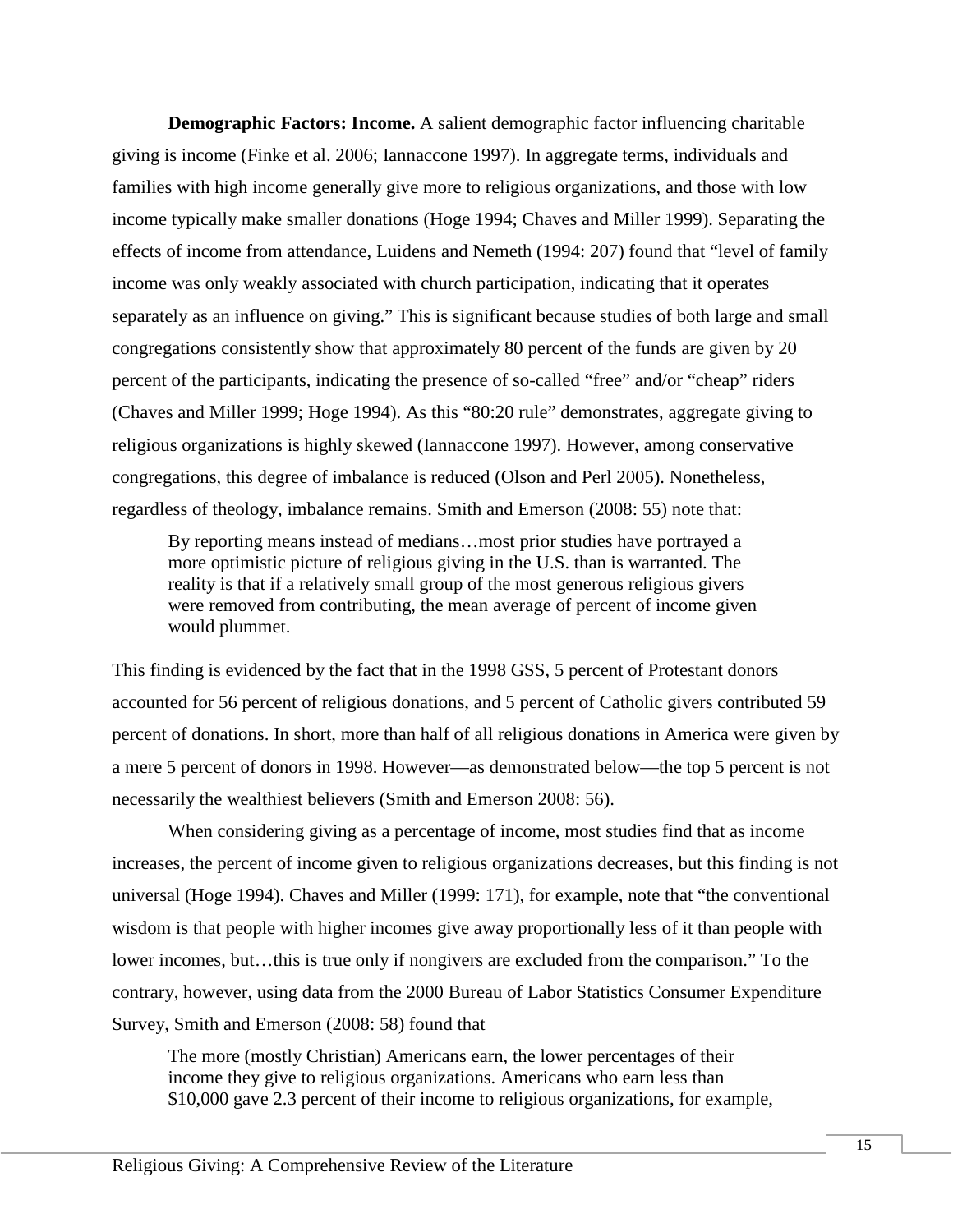whereas those who earn \$70,000 or more gave only 1.2 percent, nearly half the proportion of income contributed by the poorer group. Despite higher earners enjoying more income from which to give, in other words, earning higher salaries actually *decreases* Americans' share of giving to religion.

Chang (2006: 375) also casts doubt on the positive relationship between income and religious giving in Eastern cultures, finding only a "slight" effect in among Taiwanese Christians and followers of Eastern religions. Moreover, James and Jones (2007) conclude that although religious donations increase with rising income, the probability of tithing significantly decreases as income increases. To summarize, recent research reveals that as income increases, giving as a percentage of income decreases, which means that the wealthiest believers are some of the least generous contributors as a function of capacity. Future research—heeding Smith and Emerson's call to calculate giving as a percentage of income using medians instead of means—is necessary to further explore this issue.

**Demographic Factors: Age.** Age is another demographic factor typically presented in most studies as being positively related with religious giving. As a general rule, the older people are, the more they tend to give to religious causes, although this trend often levels off or decreases sometime after age 50 or 60 (Hoge 1994). Moreover, Bekkers and Wiepking (2007) cite studies on non-religious giving suggesting that the cut-off age may be closer to 65 (Schlegelmilch, Diamantopoulos, and Love 1997; Belfield & Beney 2000), or perhaps even 75 (Andreoni 2001; Hodgkinson and Weitzman 1996). $<sup>4</sup>$  $<sup>4</sup>$  $<sup>4</sup>$  On the other end of the age spectrum, John</sup> and Sylvia Ronsvalle (2007: 75-76) note that although Americans under 25 gave the least to charity of any age group in 2005, 87 percent of the 0.7 percent of their income that they gave went to "churches" and "religious organizations." Such evidence, in their opinion, "provides support for the view that religion serves as the seedbed of philanthropic giving in America" (Ronsvalle and Ronsvalle 2007: 94). Smith (2005: 230) lends some credence to this hypothesis, noting that religiously "Devoted" teens in the 2003 National Study of Youth and Religion (NSYR) were "more than three times as likely as the [religiously] Disengaged to have given more than \$20 of their own money" to a charity. So, religious devotion among teens ostensibly matters in building a philanthropic foundation for giving later in life. Nevertheless, teens don't

<span id="page-15-0"></span><sup>&</sup>lt;sup>4</sup> These studies are a sampling from a more comprehensive list provided by Bekkers and Wiepking (2007:10). See this paper for a more detailed explanation of how age is related to giving in general.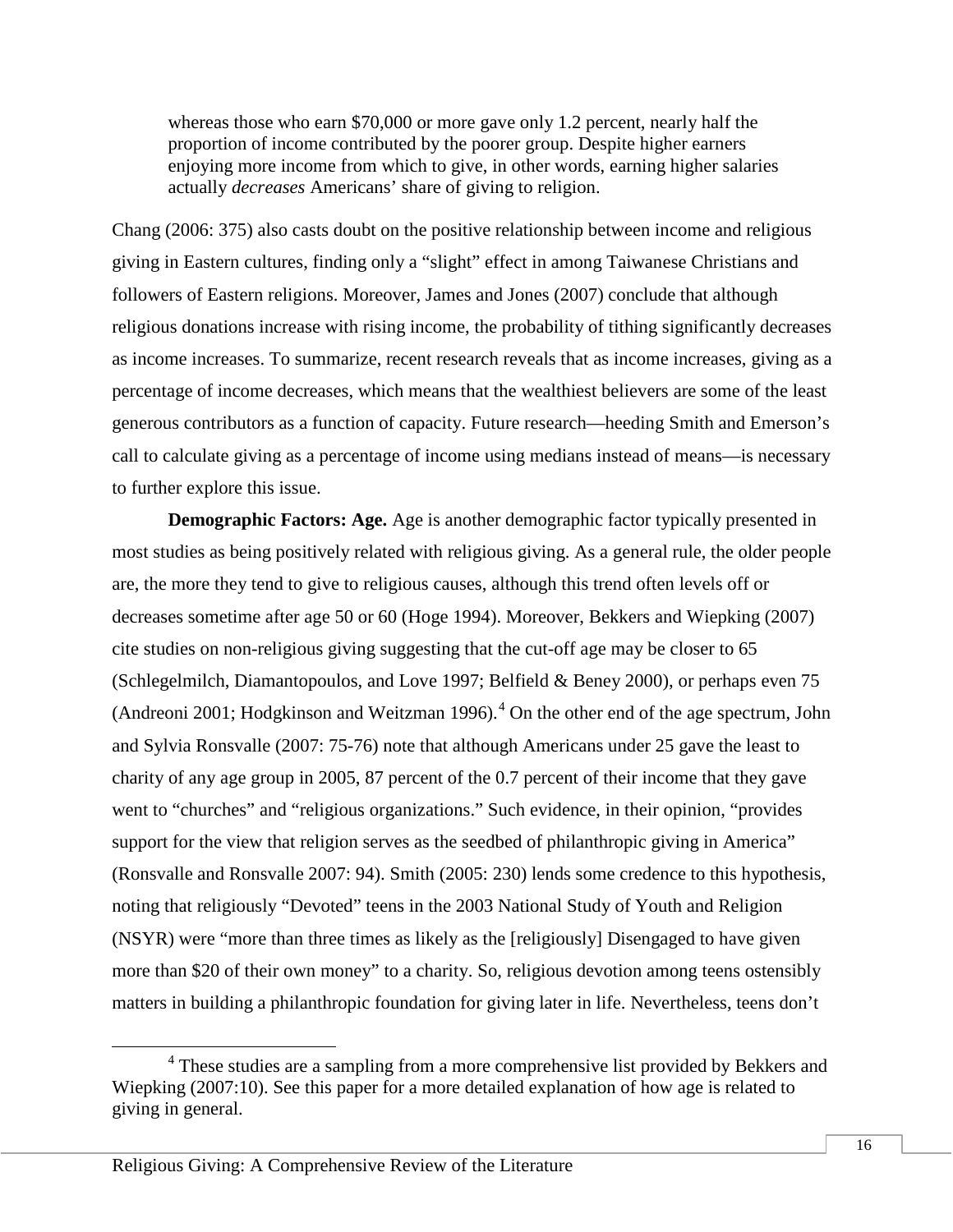give much to religious charities, and neither do the elderly. Middle age individuals who are in their prime income-earning years tend to give the most to religious charities.

**Demographic Factors: Marriage.** Marriage is an additional variable often found to be positively related with religious giving, especially when one's spouse is religious and attends services. In Europe, for example, Reitsma et al. (2006) observe that individuals with partners who attend church are more likely to make donations than those whose partner is irreligious. Similarly, in his study of six Protestant denominations—Disciples of Christ, Lutheran, Presbyterian (USA), Southern Baptist, United Church of Christ, and Methodist—Donahue concluded that "religiousness of spouse," along with family income, were the "strongest predictors of giving to one's congregation" (1994: 155).

**Demographic Factors: Education.** Education is a final possibly salient demographic variable. In Western Europe, for example, Reitsma et al. (2006: 359) found that education did not have a "significant main effect," but it did have some "country-specific effects" that were both negative and positive. Regnerus et al. (1998) observed that among churchgoing Americans education did not significantly affect donations to the poor. Donahue (1994: 156) reports that although education's "relationship to dollar amounts of church giving declines, apparently due to other variables, its relation to the percent of income given… strengthens once [other] variables are taken into account." Hoge (1994: 107), however, concludes that the relationship between education and giving as a percentage of income is ambiguous, leading him to downplay the significance of education as a predictor of religious donations. Any perceived relationship, he maintains, is probably "traceable to other factors" (1994: 107). More research is needed to pinpoint these factors and to better understand the role education plays in religious generosity.

**Summary.** The variables most widely regarded as being positively correlated with increased individual giving are religious participation and income (Finke et al. 2006), and conservative theology is generally considered a strong predictor in this regard. But even in cases where all three of these variables are present, religious giving as a percentage of income generally falls far short of what many believe to be the biblically mandated tithe. Individuals are more capable than ever in terms of their income capacity to give. Aggregate total dollars given to religion set new records each year (Ronsvalle and Ronsvalle 2007: 89), but most believers generally give at low levels. Understanding this dynamic requires that we assess group level explanations for religious giving. Religious organizations, for better or worse, employ myriad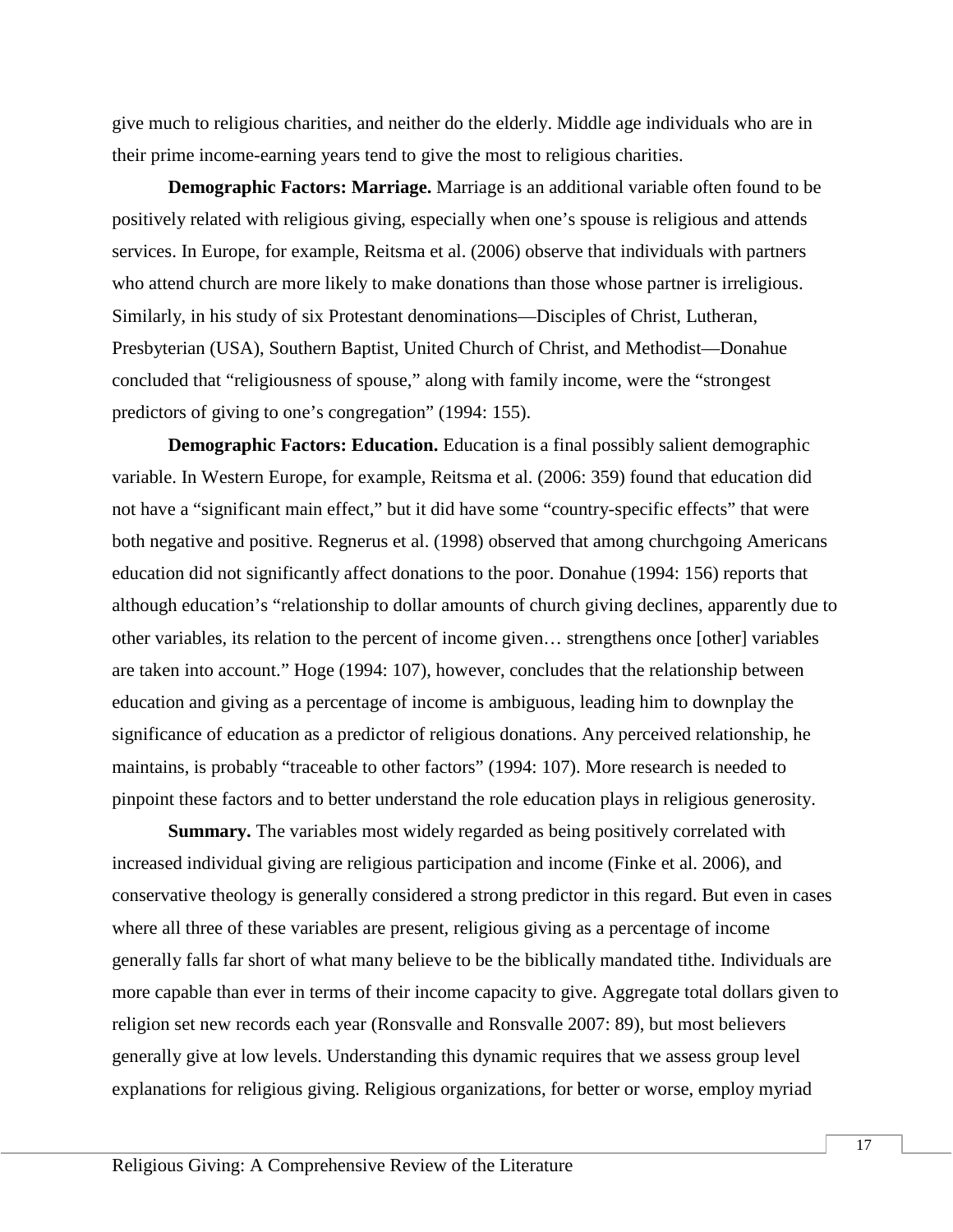techniques to elicit donations from individuals. Moreover, when aggregated at the group level, individuals can be operationalized into constituencies with either high or low levels of giving. We therefore now turn our focus to group level explanations for religious giving.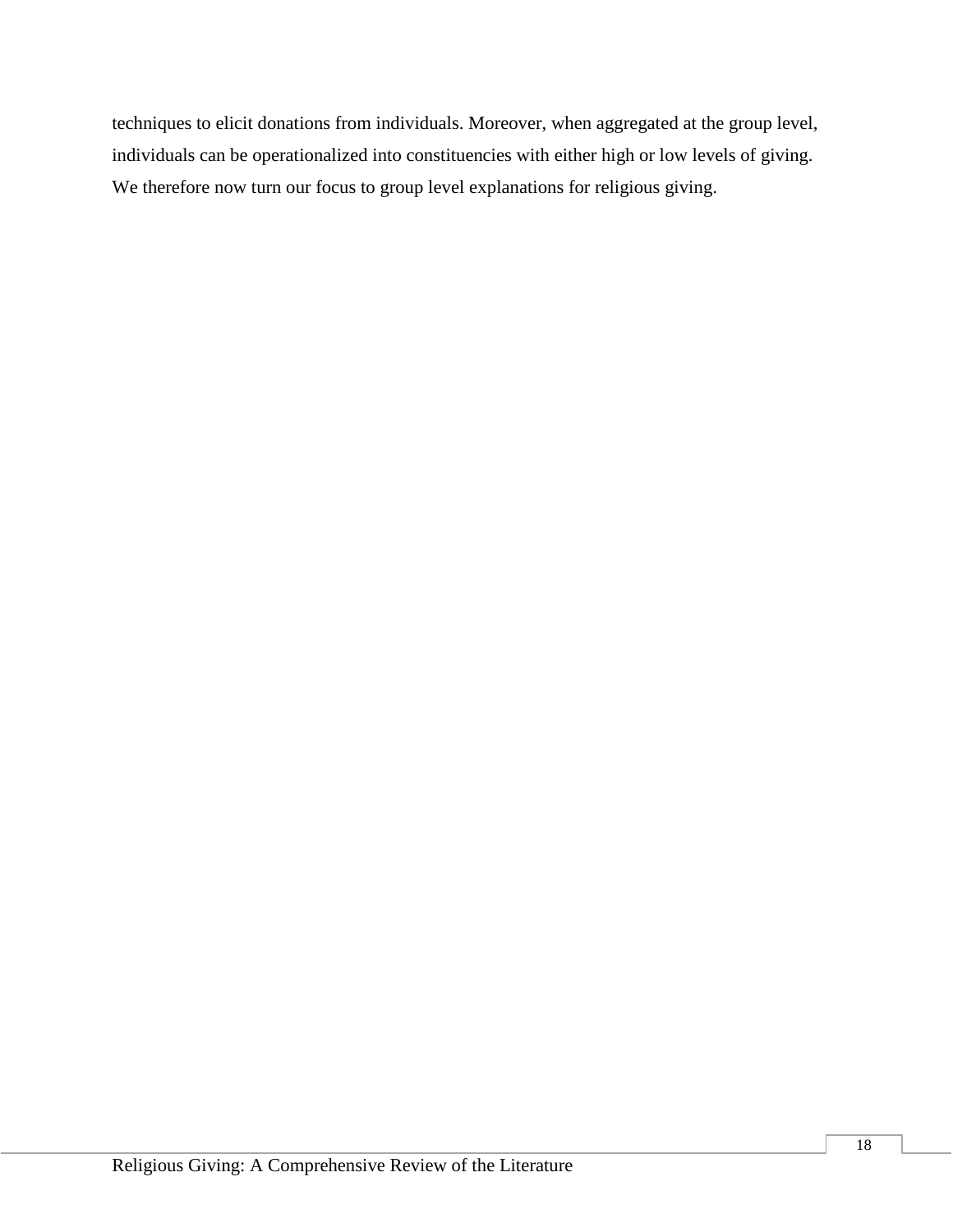# **Group Level Explanations**

Scholarship on religious giving overwhelmingly focuses on the individual giver as the unit of analysis and treatment of group level giving is not given thorough attention. There is, however, a small body of work that has examined religious giving at the congregational and denominational level, shifting the unit of analysis from the individual to the group. The following section discusses the work on congregational and denominational giving and introduces the small amount of research that exists on race and giving and the role of foundations in religious giving.

**Congregational vs. Denominational Giving and Protestant vs. Catholic.** In general, two findings are prevalent in the literature on group level giving. First, most money is given at the congregational level. Nemeth and Luidens (1994), for example, find in a comparison between congregations from the Presbyterian Church (USA) and the Reformed Church in America that while there has been a long term trend in increased giving in both denominations, giving for congregational needs always exceeds giving to the denomination and that congregational giving grows at a faster rate than external or denominational giving. Hoge reports similar findings with broader scope. He writes,

Two distinct trends are found in mainline Protestant denominations. The first is that the percentage of total funds spent to support local programs is gradually rising. This trend has proceeded steadily from the 1950s to the present. The second is that a rising percentage of total mission dollars is allocated locally rather than being sent directly to denominational mission offices to allocate. This trend, often called 'designated giving,' has been visible since the 1970s (Hoge 1994: 105).

The Ronsvalles' report gives further evidence of this trend. They show that income directed to "benevolences"—that is, expenditures outside the bounds of the congregation—declined 41 percent from 1968 to 2005 (2007: 11). Chaves, too, notes this decline, writing that the percentage of congregation income spent on maintaining the local congregation rose from 79 percent in 1968 to 84 percent in 1998 (2004: 37). These findings corroborate Wuthnow's (1988) description of the decline of denominationalism in the changing American religious landscape. Despite consistent reports that congregational giving is outpacing and exceeding denominational giving, little work focuses on why congregations "win out" over denominations. While some research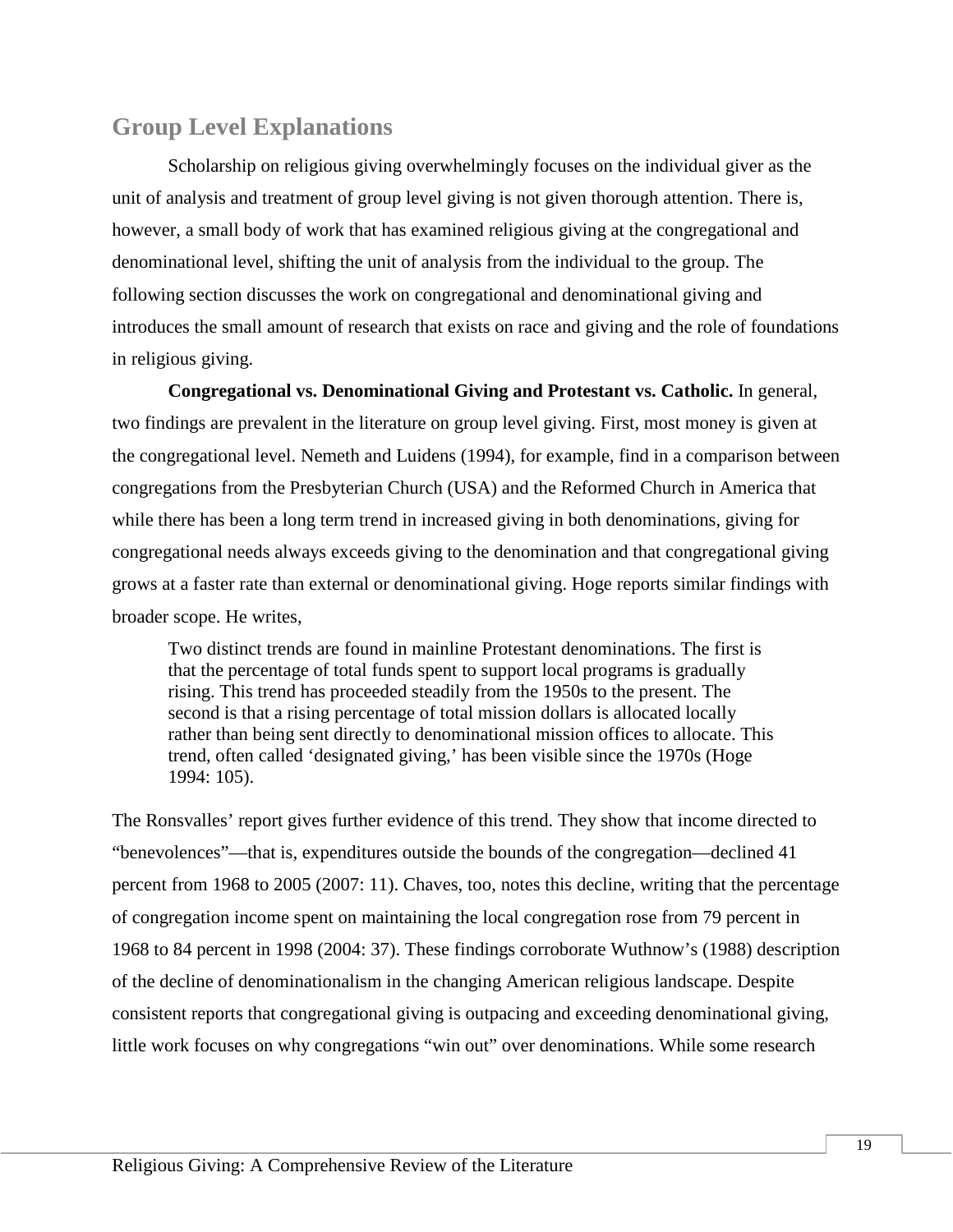investigates this relationship, see the "mission vs. maintenance" discussion below, it does not yet fully examine the specific factors involved.

The second consistent finding is that Protestants tend to give more money than Catholics, and conservative Protestants tend to give more than liberal Protestants (Cieslak 1994; Hoge 1994; Hoge, McNamara, and Zech 1998; Hoge and Yang 1994; Ronsvalle and Ronsvalle 2007; Zaleski and Zech 1994). As Hoge and Yang state: "The basic pattern is clear; mainline Protestants fall between Catholics and the other Protestants in their giving patterns" (1994: 129). The difference between Catholic and Protestant giving is observed time and again, and will be further elaborated below.

**Congregational Size.** With regard to religious giving, perhaps the most commonly studied group level variable is congregational size, and there is broad consensus in the literature that congregation size is a prime determinant of giving (Finke et al. 2006). Small congregations of less than 100 members and large congregations of over 1,000 members tend to give more than medium sized congregations that fall between these numerical thresholds (Hoge 1994; Wuthnow 1997). More precisely, Wuthnow found within Protestant denominations that churches of less than 100 members gave 2.3 percent of their income, while churches of between 200 to 300 members gave 1.4 percent. Those between 500 to 1,000 members gave at 2.2 percent, and churches of 1,000 or more members gave 3.7 percent of their income (1997: 238). Using an empirical model of giving with socioeconomic and attitudinal factors as determinants of giving, Zaleski and Zech found that reducing parish size would have the greatest impact on raising the financial giving levels of Catholics to that of Protestants (1994: 165). A study by Hoge and Augustyn (1997) found similar results. Using a 1992 mail survey with 1,747 responses from Catholic parishes, they found that parish size was inversely proportional to levels of financial giving (1997: 50). Yet researchers agree that the role of congregation size and denomination remains unclear (Hoge 1994: 105; Finke et al. 2006: 622). For example, no extant study focuses on the relationship of congregational size *and* denominational affiliation with regard to financial giving. Examining these three variables together could yield new and important knowledge.

**Denominational Affiliation—Theology and Commitment.** Of equal importance to congregational size as a determinant of religious giving is denominational affiliation. The literature is in agreement regarding the importance of denominational affiliation and consistently shows that theologically conservative Protestants tend to give the most money while Catholics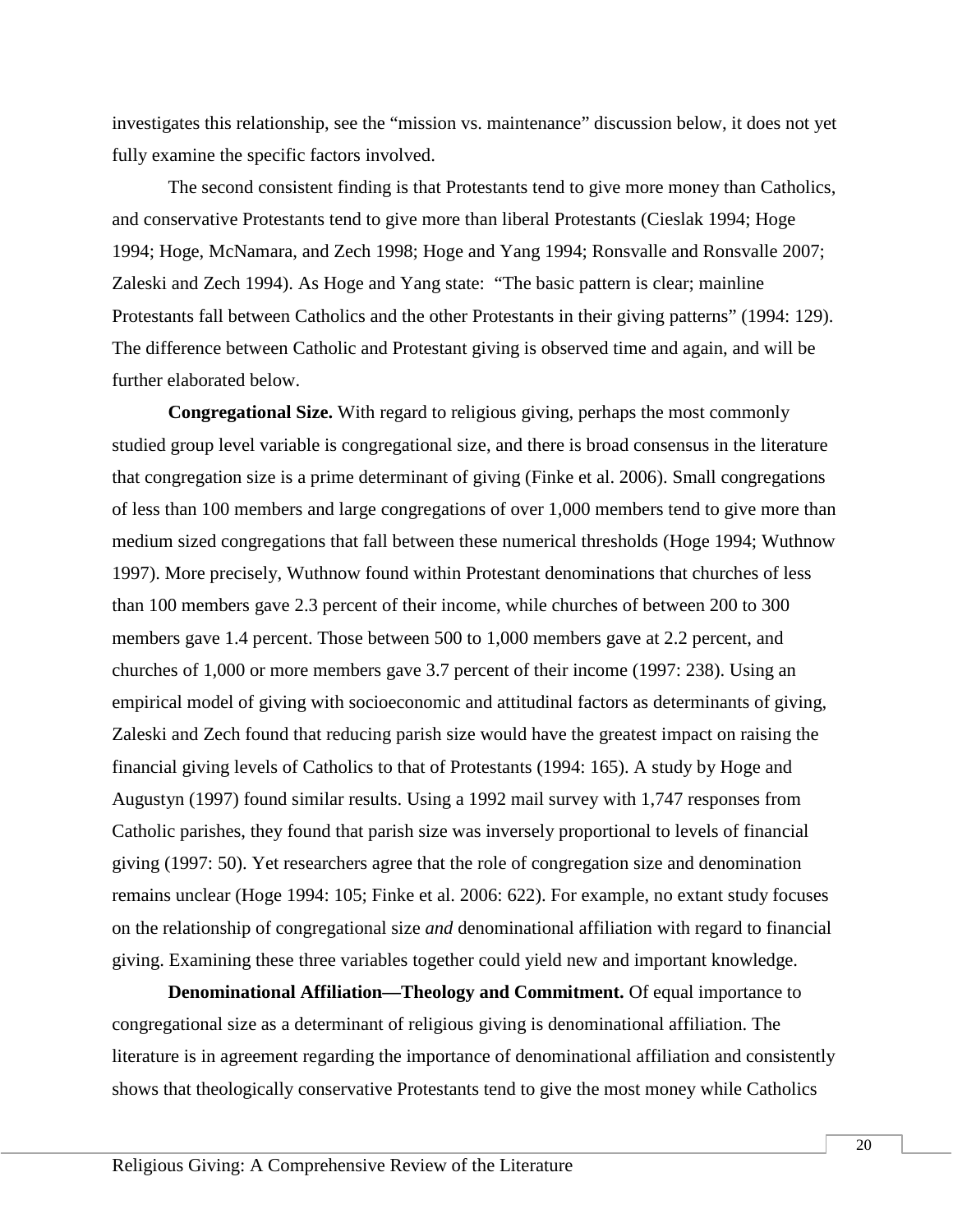tend to give the least (Finke et al. 2006; Hoge 1994; Hoge, McNamara, and Zech 1998; Hoge and Yang 1994; Olson and Perl 2001; Zaleski and Zech 1994). Embedded in the discussion of denominational affiliation are two key variables that impact levels of religious giving and contribute to the variance in giving among denominations. The first is theological conservatism. Hoge and Yang reiterate the finding that conservative Protestant denominations tend to be the most generous givers, and they specifically report that Mormons (The Church of Jesus Christ of Latter Day Saints) and the Assemblies of God denomination are the highest giving of theologically conservative denominations (Hoge and Yang 1994: 125). Hoge illustrates this finding with a quantitative example: "The average Lutheran [tending to be theologically liberal] gives 1.7 times as much as the average Catholic. The average Assemblies of God member (or adherent) gives 1.8 times as much as the average Lutheran and three times as much as the average Catholic" (1994: 104). Many other studies cite theological conservatism as a significant factor correlated with giving for denominations and congregations, adding to the widespread acceptance of the importance of this variable (Finke et al. 2006; Hoge et al. 1998; Luidens and Nemeth 1994; Olson and Perl 2001).

Commitment levels among parishioners is the second key variable, though this is closely related to levels of theological conservatism, as conservative denominations tend to foster higher levels of parishioner commitment. Researchers often address commitment through strictness theory, which states that congregations and denominations that are more strict—that is, which make more demands on members, thus reducing the problem of free riders—exhibit higher levels of commitment. In analyzing data from a study of 625 congregations, Olson and Perl (2001: 760) find that organizational "strictness has very strong, positive, and statistically significant correlations with all three measures of commitment (time, per family congregational giving, and number of dollars given to congregations in the previous year)." Olson and Perl also argue that single-denomination studies showing no link between strictness and measures of member commitment should be ignored because, following Iannaccone's work, they find that most strictness lies among, rather than within, denominations (2001: 761). Since higher levels of commitment are positively correlated with higher levels of giving at the individual parishioner level, one can infer that those denominations that are "strict" foster higher levels of commitment, and, in turn, exhibit higher levels of financial generosity.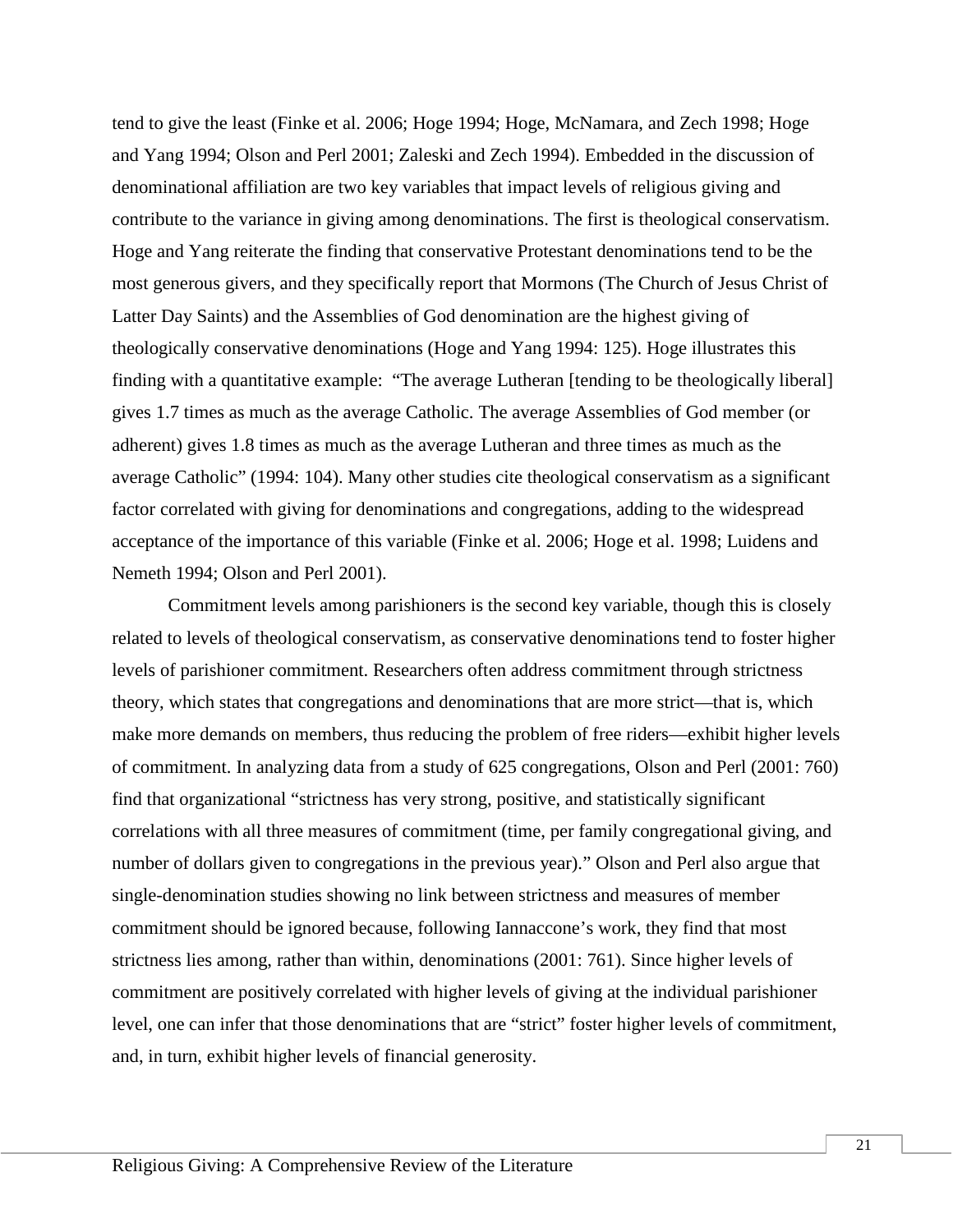Finke, Bahr, and Scheitle (2006) extend Olson and Perl's examination of denominational strictness by using structural equation modeling and fleshing out strictness theory more fully. They also find that denominational strictness is important in generating higher levels of commitment, which lends support to the assertion that strictness is positively correlated with increased levels of financial giving. Strictness raises the level of requirements for participants and increases the density of social networks, which positively correlates with a higher level of giving (Finke et al. 2006: 624-625). From yet a different angle, Iannaccone, Olson, and Stark (1995) apply the theoretical notion of strictness to church growth, arguing that strictness results in an abundance of resources, which, in turn, fosters the growth of both strict congregations and strict denominations.

Finally, a distinct yet related issue is treated by Reitsma et al. (2006: 359). Using a crossnational representative sample from seven European countries, they found that those who "take the consequences of their religiosity in everyday life seriously" are more willing to donate money, however having friends with similar religious views has a negative effect on intentional donations. They theorize that this "network effect" is a result of the bystander effect which creates an ambiguity about the needs that warrant giving and diffuses the sense of responsibility across the group. This, however, is a unique finding that has not received attention, and it deserves further examination, especially in the American context.

 **Programming and Ministry.** Another area of investigation that emerges from the literature centers on the role of programming and ministry in congregational giving. Cieslak (1994) investigated the effects of parish responsiveness to congregations as defined by services and programs offered at the levels of annual financial contributions to parishes using multiple regression analysis. He found that increasing parish services and certain kinds of programs caused greater financial commitment among Catholic parishes. This finding parallels the work on reciprocity discussed in the first section of this literature review, but it is worth noting the finding in light of the group level unit of analysis as programming and ministry contribute to the financial giving characteristics of congregations.

With regard to ministry, Zaleski and Zech (1994: 164) note that perceived effectiveness of staff preaching positively affects congregational giving among Protestants. Perceived effectiveness of ministry is also addressed by Wuthnow in *The Crisis in the Churches* (1997). Arguing that the bulk of religious giving to American churches (both Protestant and Catholic)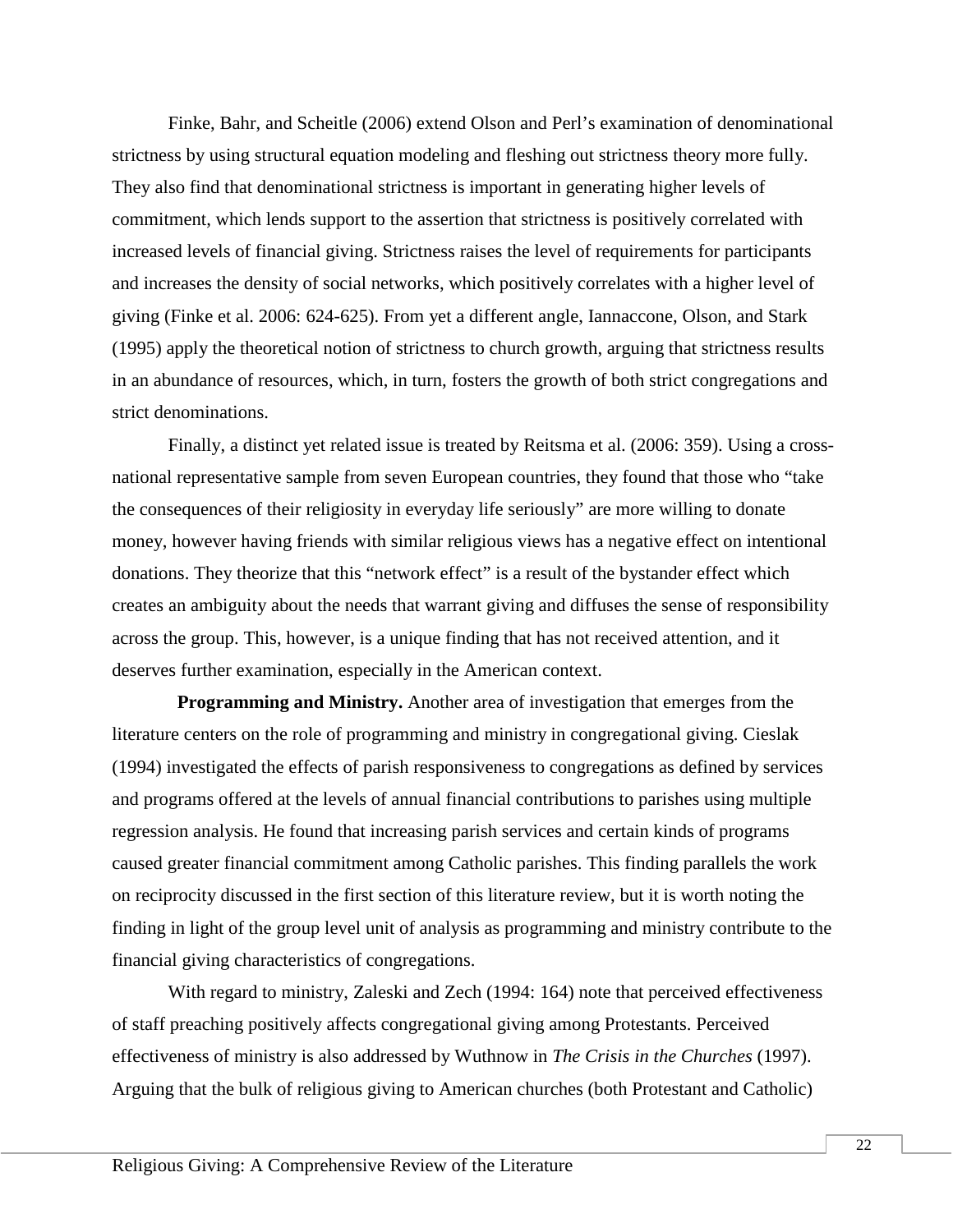comes from the middle class, he cites the inability to appropriately understand and minister to middle class churchgoers as the root of the failure of these churchgoers to feel connected to their congregations. This lack of connection leads to lower amounts of giving (1997: 238). In this way, commitment acts as an intervening variable between programming and ministry and religious giving.

**Congregational Culture.** Another often-overlooked yet important factor in giving is congregational culture. In her 1999 doctoral dissertation, Miller examined the symbolic meaning of religious giving in Catholic, Presbyterian, Assemblies of God, and Mennonite congregations. Her ethnographic work revealed that the attachment of symbolic meaning to the act of religious giving served to increase giving. Miller (1999: 2) writes,

Results show that there is a clear connection between the culture of a congregation and the meaning of religious giving for individuals within that congregation. The rituals that surround the act of giving provide a definition for the giving. This will determine not only why people give, but also how much they will give. Those who connect their giving either to a sacred end and/or to a sense of social responsibility give generously. Those who give for church maintenance may give no less willingly, but they will often view their giving as a bill which must be paid.

Though her work is limited in scope, and thus generalizability is minimal, it warrants further investigation of the meaning attached to religious giving.

Other research finds that the methods and strategies by which congregations and denominations seek funds affects the levels of giving and the groups to which giving is directed. This can be understood as the "mission vs. maintenance" paradigm. Maintenance refers to giving that is directed to needs such as facilities upkeep, recruiting and paying staff, and capital campaigns. Giving to missions goes to outreach or evangelization programs—both domestic and international—or programs such as homeless ministry or soup kitchens. Studies by Niemeth and Luidens (1994) and Hoge (1994) both agree that maintenance-driven fundraising strategies tend to concentrate giving to the congregation. Missions-based giving can direct funds to both local congregations and denominations; however, research reveals that giving to congregations always exceeds giving to denominations (Niemeth and Luidens 1994), and, as discussed above, congregational giving is growing faster than denominational giving. Ronsvalle and Ronsvalle (2007: 11) report that missions-based giving is losing ground to giving earmarked for congregational needs. While maintenance vs. mission refers to the "ends" of financial generosity,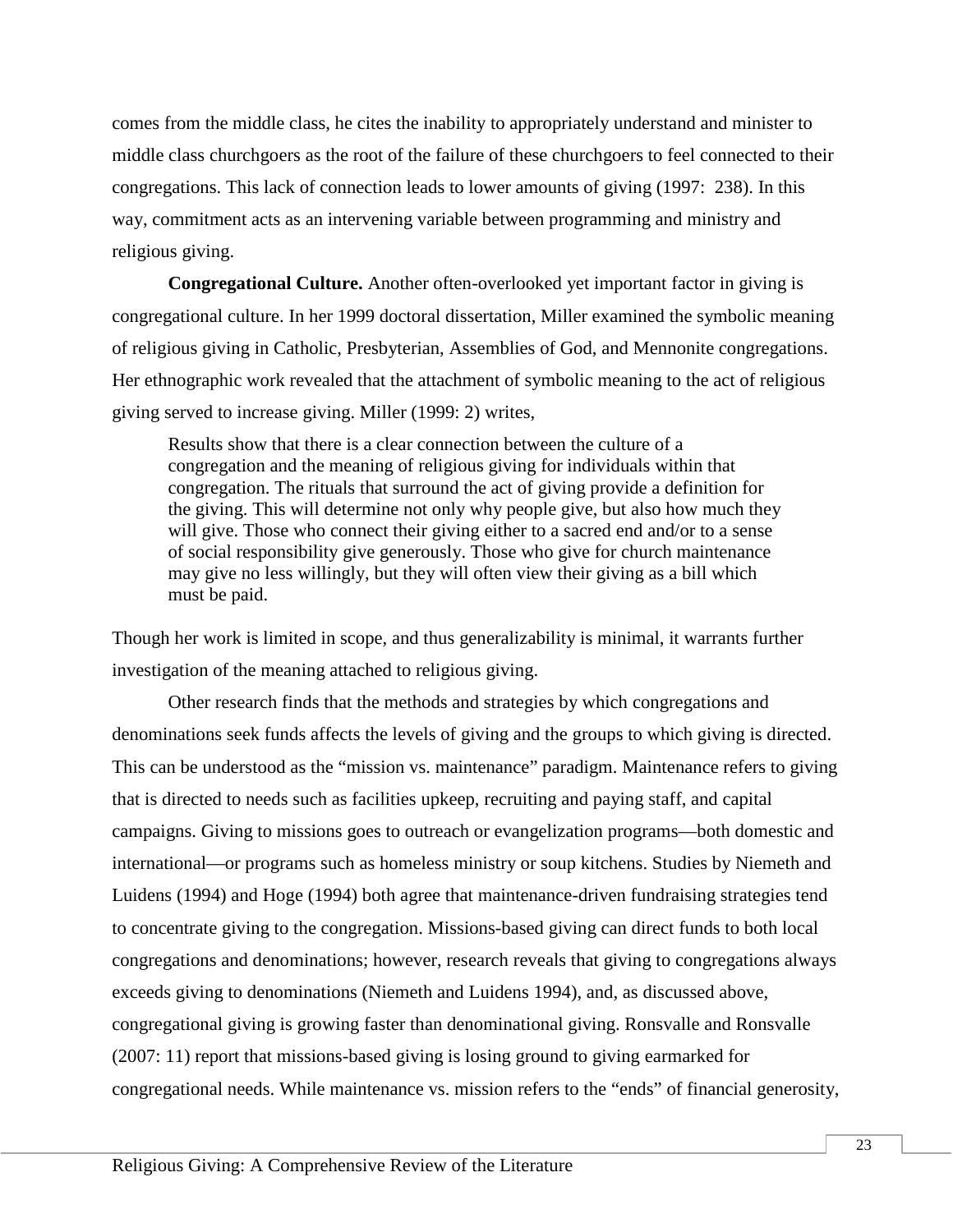it can also serve to demarcate the different methods by which religious organizations seek donations. In fact, new research investigates these fund-seeking methods. Smith and Emerson (2008) use the phrases "catch the vision" versus "pay the bills" to refer to the ways congregations seek funds and the way donors respond.

**Foundations and Religious Giving.** In very recent work scholars have turned their attention to the role of foundations in religious giving. Lindsay and Wuthnow lead the way in this area, reporting that while \$340 million grants were given by foundations for religious purposes in 2003, this represents only 5.1 percent of the \$84.3 billion given to religion from all sources (nd: 1). Though a small percentage, they argue that foundations nevertheless play a prominent role in American religion, and they cite two notable features about foundation giving. First, there is a large amount of variation among the top 25 foundations that gave the most money to religious purposes between 1999 and 2003 in terms of assets, priority of religious giving, and amount given (nd: 2). Second, they note the wide ranging fluctuations in both the foundations that give and the amount given, though they admit the difficulty in pinpointing the cause of this volatility (nd: 3-4). Highlighting this variation and fluctuation calls for more research on the topic.

In a second article, Lindsay and Wuthnow reiterate the importance of religious giving by foundations on the American religious landscape, and they describe the restructuring of foundations due to "secularization, shifting alliances between religion and government, increases in religious pluralism, and globalization" (2007: 15). They note that religion is increasingly a declining priority for foundation giving (2007: 16), and they point out that it is unknown why this might be the case. Furthermore, they highlight that the easing of legal restrictions preventing religious organizations from receiving government funding could have marked implications for the relationship between foundations and religious organizations (2007: 19). Additionally, the proliferation of religious pluralism stands to change the role of foundational giving. The authors pose questions about whether minority groups might struggle to gain foundation support and whether pluralism will dampen foundation giving to religion (2007: 23). Finally, the increasing degree to which American religious organizations are part of a global network of "ministries, needs, and challenges" poses the question of whether foundations will fund organizations that have global scope, or continue to focus giving towards U.S. based needs and interests (2007: 24). Clearly religious giving by foundations represents a significant area of investigation at the group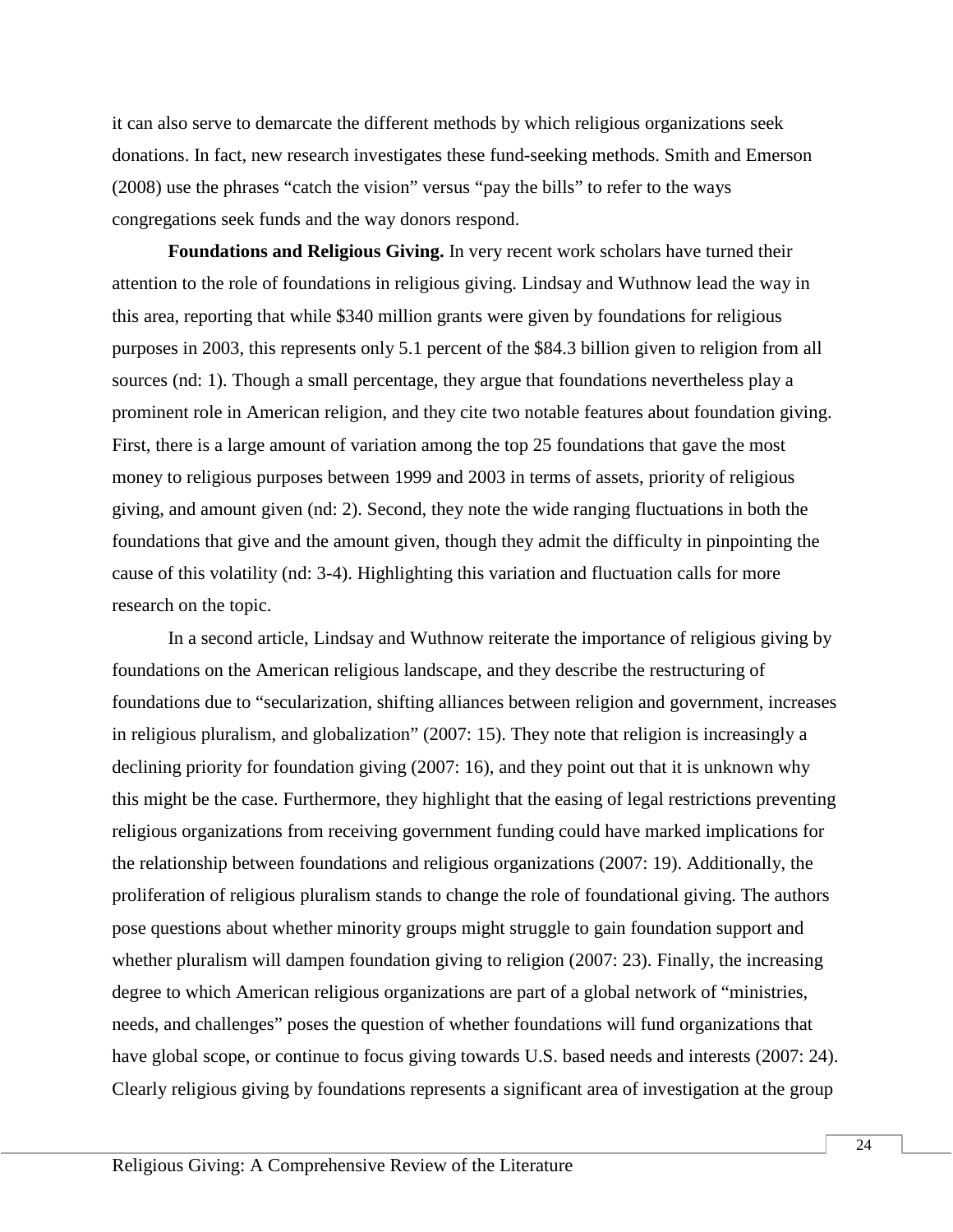level unit of analysis. Wuthnow and Lindsay's work makes important inroads into this area and opens the door to much needed additional work.

**Race.** One important yet often overlooked variable in religious giving is the racial composition of congregations. In the wake of the "charitable choice" provisions of the 1996 welfare reform law, Hungerman (2007b) examined whether the racial composition of local communities affected congregations when they decided how much charitable activity to provide, and how much money to spend on this activity. By comparing the response to local community needs of racially homogenous congregations to other congregations, Hungerman found that the racial composition of the local community played a role in the charitable response of racially homogenous churches. He writes, "Results...suggest that churches do respond to race when providing charitable services, and in particular churchgoers who attend all-white churches respond negatively to the presence of blacks in the community relative to other churchgoers" (2007b: 14). Hungerman's findings are significant, and the lack of additional work in the field on race's impact on religious giving is an omission that deserves further attention.

**Religious Context.** Finally, in a recent article Borgonovi demonstrates that religious context positively affects religious giving. In a sample of counties in the United States, she finds that while a high level of religious pluralism is not associated with religious service attendance or religious giving, high levels of pluralism are related to religious volunteering. More appropriate for our purposes is the finding that as the population of a county increases in its proportion of religious people, the probability that any individual will give to religious causes likewise increases (2008: 123).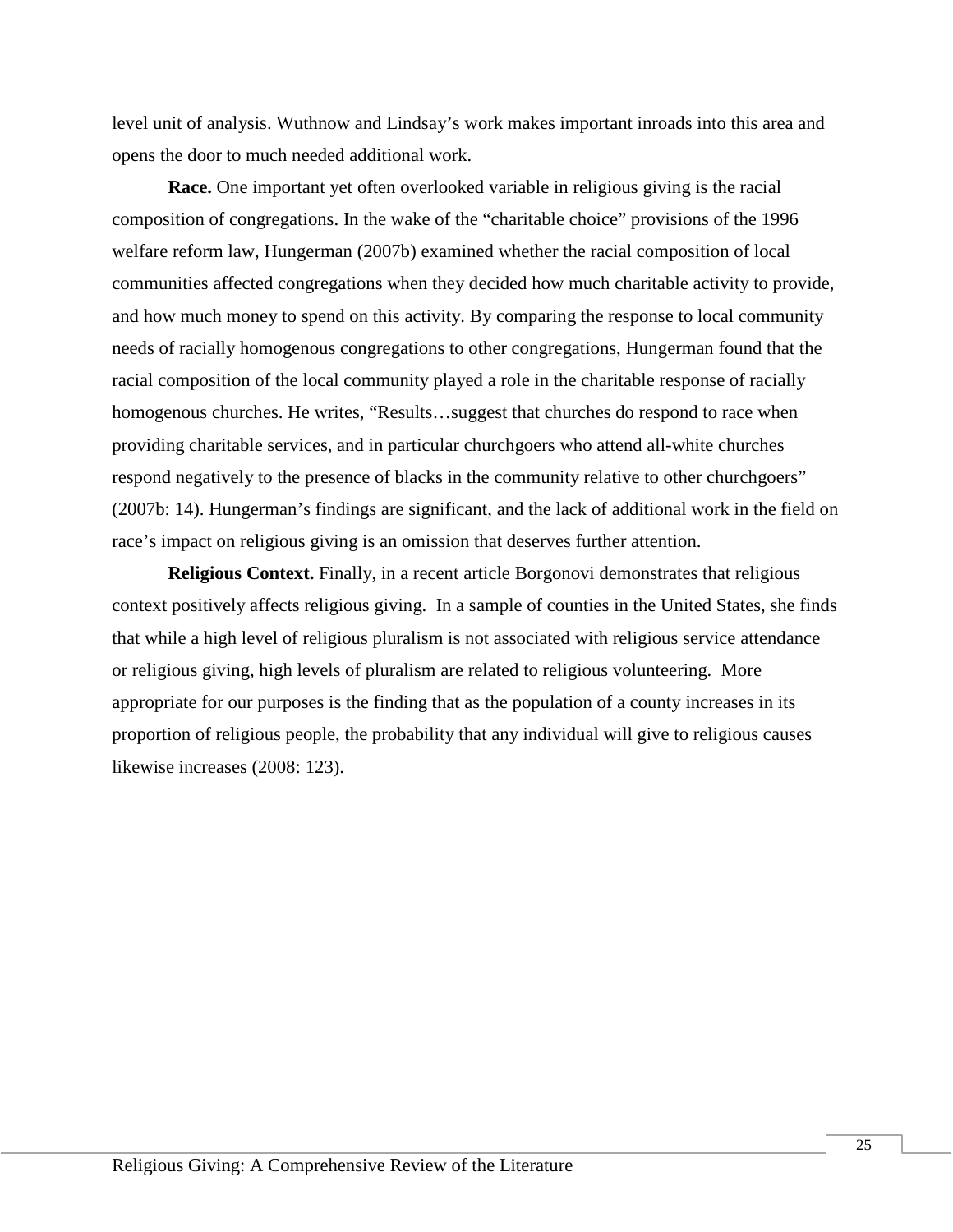## **Context of Giving Explanations**

Religious giving does not, of course, occur in a world unto itself. In this section we explore recent research looking beyond explanations that focus on individuals or groups. This research begins to investigate how changes in the context of religious giving can dramatically affect the quantity and quality of religious giving. One could imagine, for example, that turns in economic cycles would affect religious giving, but we found no treatment of this in the extant literature. The effects of governmental policies, on the other hand, are better understood. Though Chang (2006) focused on demonstrating the price elasticity of religious giving relative to tax incentives for religious giving, most research in this area concerns the phenomenon of "crowding out." Crowding out refers to the relationship between governmental funding and private donations to a public good. It hypothesizes these two are substitutes for each other by predicting an inverse relationship between government spending and private philanthropy. Crowd out is well supported empirically in the general philanthropy literature (Payne 1998; Eckel, Grossman, and Johnston 2005; Andreoni and Payne 2003), although there only are a few relevant studies that specifically address religious giving. Hungerman (2005), for example, found evidence that when the 1996 Welfare Reform Act cut government spending on welfare programs, there was an increase in religious expenditures by the Presbyterian Church (USA) for public welfare. Gruber and Hungerman (2007) investigated increases in government spending under the New Deal and found evidence that church charitable spending decreased seemingly consequently.

Both of these findings suggest that religious giving functions similarly to other philanthropic giving in terms of crowd out. It should be noted, however, that empirically, the crowding out effect is far from complete (meaning every dollar of change in federal support would result in an increase or decrease of a dollar of private philanthropy). Khanna and Sandler (2000: 1544) summarize the commonly found rates of partial crowding out in the general philanthropy literature as between 35 and 50 cents on the dollar. Hungerman (2005) and Gruber and Hungerman (2007) find similar rates of crowding out in their studies of religious giving.

These findings of partial crowd out suggest a complicated relationship between governmental spending and religious giving. While studies of crowding out in the literature may infer that government and religious charity are substitutes for each other in a zero-sum game between religious and public charity, other research suggests a more complex relationship. There is some evidence that government support for charities can cause some degree of "crowding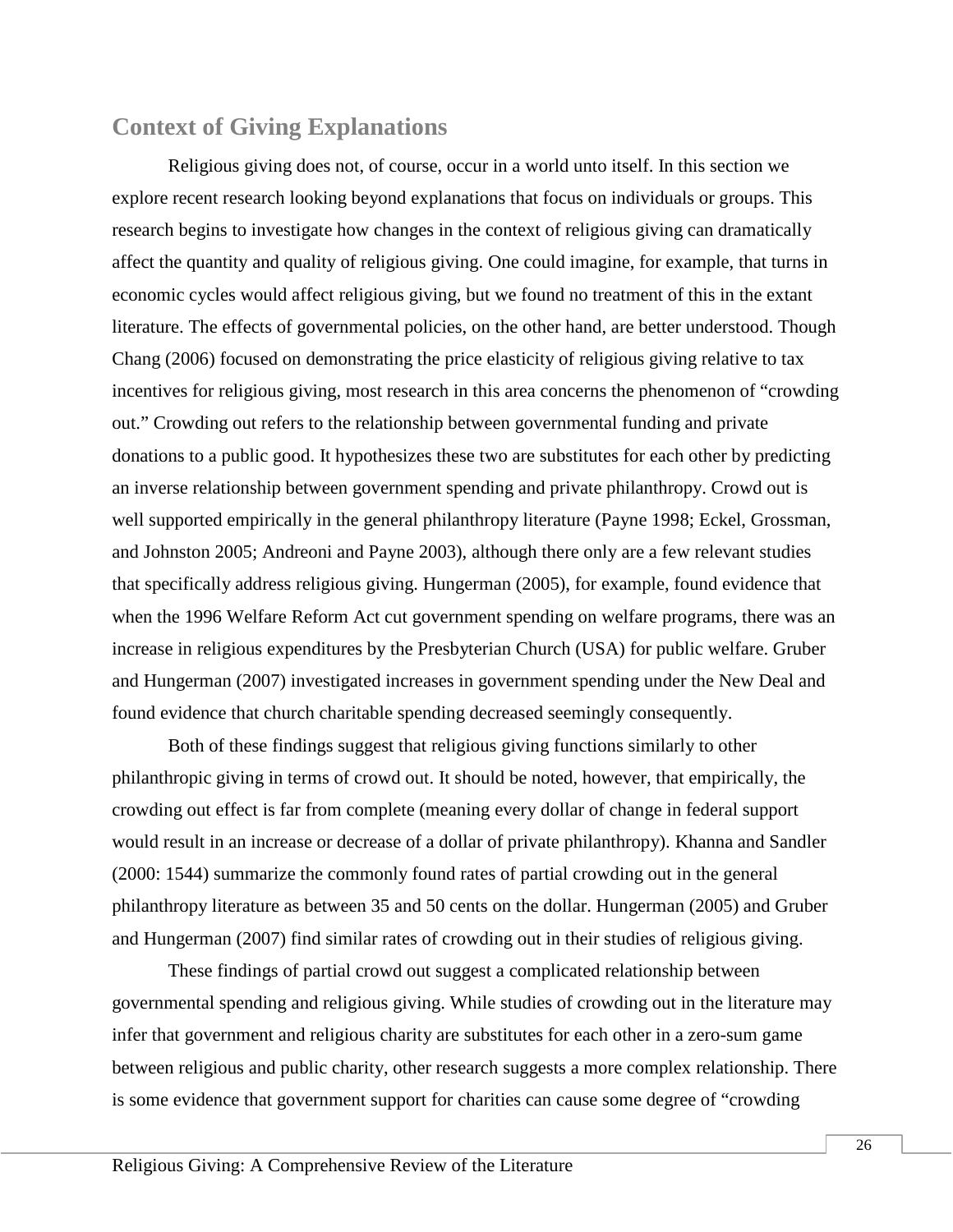in"—that is, an increase in private philanthropy—at least in Great Britain (Khanna et al. 2000). This suggests that rather than functioning as substitutes for each other, governmental support and private donations may complement each other. There is very little research investigating the precise relationship of government policy and religious giving. Despite Chaves and Tsitsos (2001) suggesting that religious service provision and government spending are deeply embedded and dependent upon one another, most political arguments either for or against state funding of faith-based organizations assume that they operate independently of one another. All of this points toward the need to better understand the relationships between private giving (including religious giving) and private provision of services, public provision of services, and the public funding of either.

Lena Dahlberg (2005) provides some useful guidance in this regard by outlining three theoretical positions with respect to this relationship: pluralism, substitution, and complementarity. A welfare pluralism approach broadly describes and valorizes a diversity of welfare providers, both public and private, and includes the possibility of public and private providers performing equally well at particular tasks. Substitution approaches presume that extensive public provision of services necessarily crowds out voluntary work in a society. Complementarity claims that "different actors cannot fully substitute for one another" because each actor has particular strengths at delivering certain services, suggesting that each should specialize in those services (2005: 746). Contrasted with a pluralistic approach, the complementarity approach predicts that private and public providers should not be equally adept at the same task. Dahlberg (2005) found evidence for complementarity in Sweden, but these theories deserve fuller testing in other contexts. What types of relationships and the circumstances under which we may find them in the United States or in cross-national comparisons remains an open question.

Scholars are only beginning to understand the complicated empirical and political questions surrounding the best ways that the church and the state can both operate to serve the needy. On the one hand, the evidence appears to deny a central political claim about religious service providers—that they offer more extensive and relational care to their participants (Chaves and Tsitsos 2001; Ebaugh, Pipes, Chafetz, and Daniels 2003). On the other hand, it also supports the particular positive contribution of faith-based organizations—measured by ranking the effectiveness and trustworthiness of care by participants (Wuthnow, Hackett, and Hsu 2004).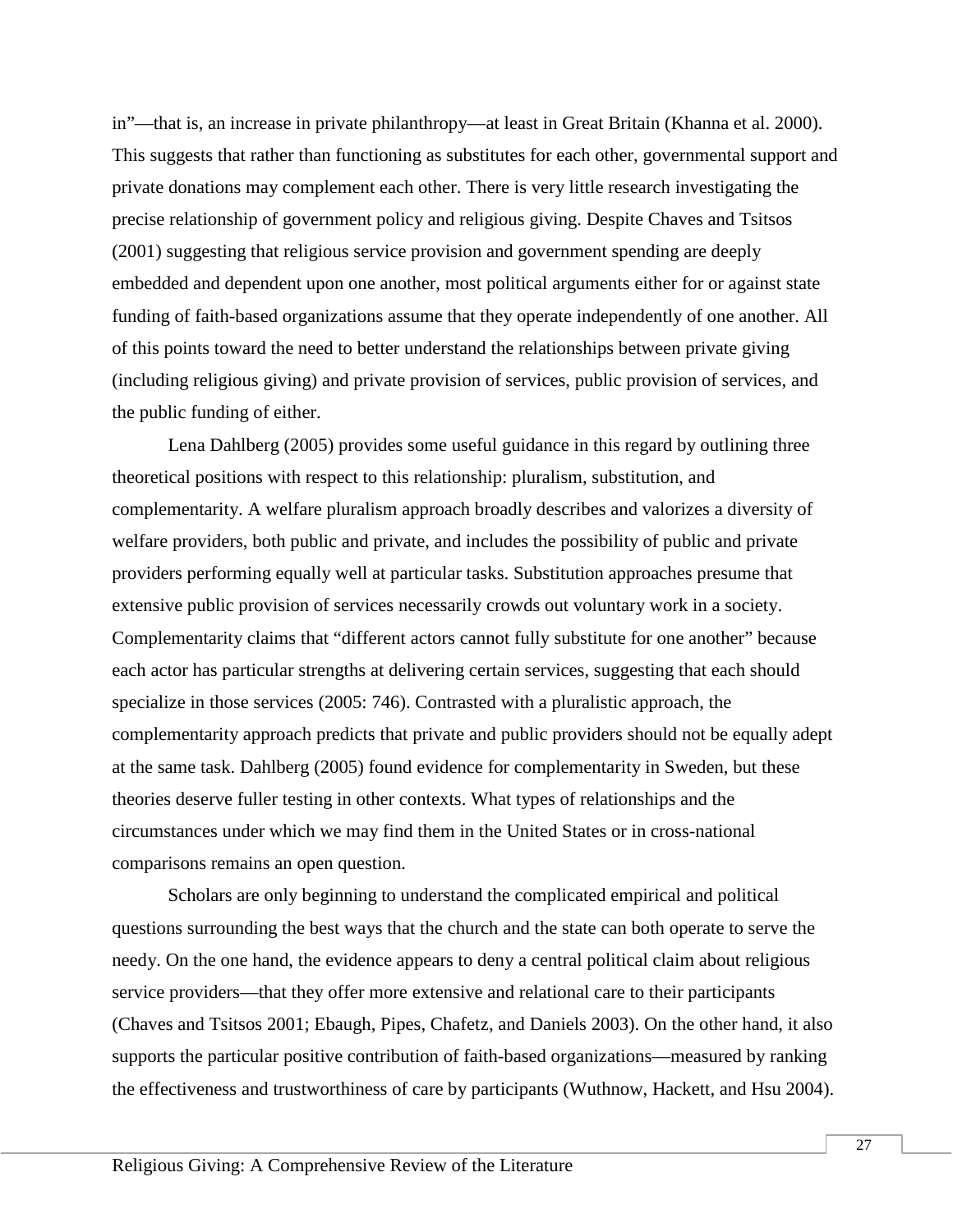The long-term consequences of religious and secular service providers competing for the same state dollars on the distinctive features of faith-based providers also remain unclear. A wide range of social scientific studies demonstrate the near inexorable power of institutional isomorphism within shared fields, suggesting that perhaps faith-based and secular organizations may begin to look more alike.

Other types of consequences (both intended and not) of the evolving relationship between religious giving and the state are only beginning to be understood. For instance, Collett, Guidry, Martin, and Sager (2006) experimentally varied the salience of religion in vignettes to which they asked clergy to refer church members to hypothetical social service providers. They found that religious concerns overrode concerns over quality of care in their hypothetical referrals. Their research may point to other potential problems in service delivery when religious differences are made salient to religious professionals. Other potential ways in which the competition between religious and secular providers and clients may affect provision of social services remain to be identified.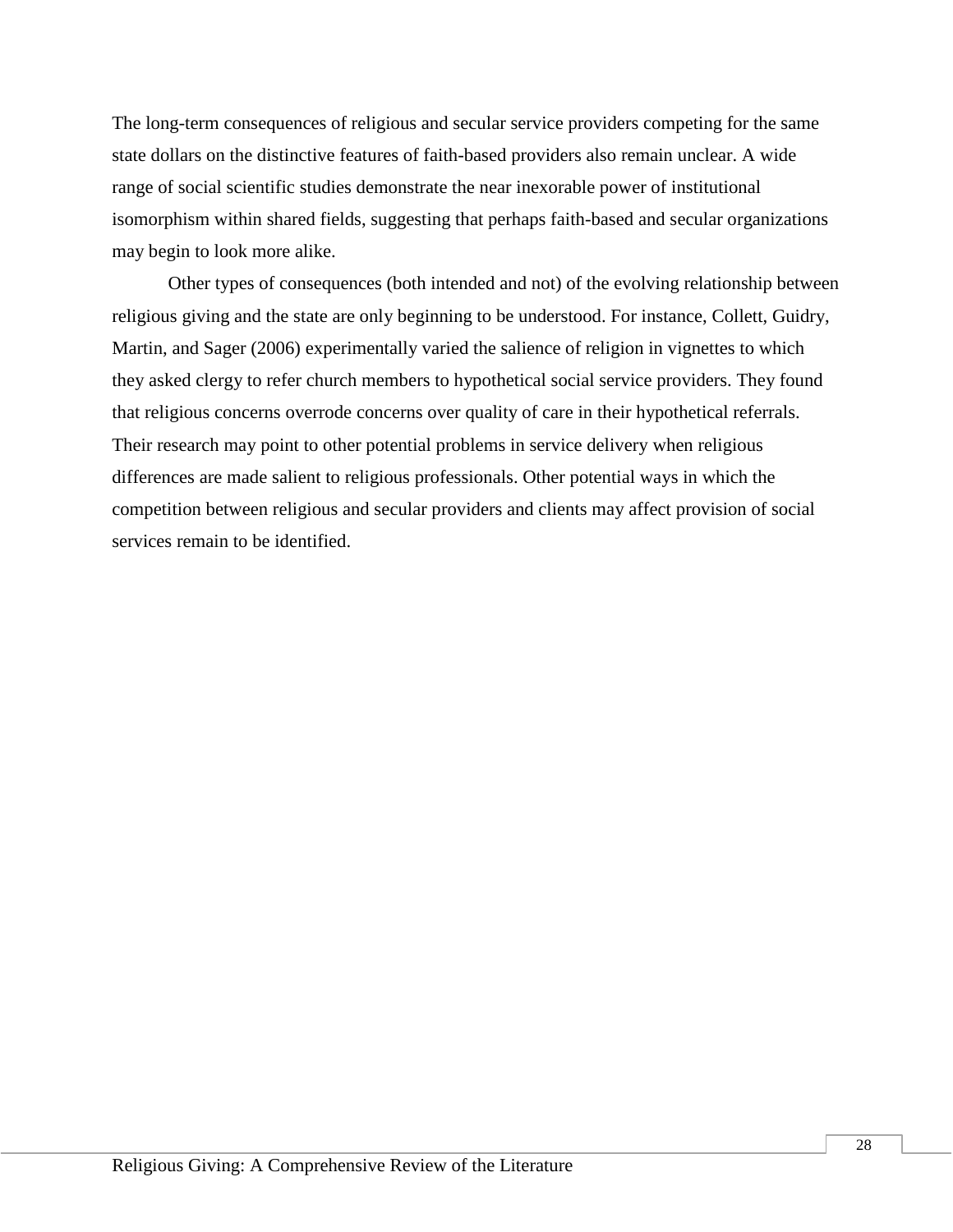### **Issues of Causality**

Almost all of the extant research focuses on religious giving as a dependent variable, identifying the factors, either individually or collectively, that explain religious giving. There are two principle lacunae with much of this type of research. First, there is a lack of accounting for issues of endogeneity or causal direction in these relationships. Second, religious giving is seldom examined to determine how it contributes to other variables. In other words, researchers seldom examine religious giving as an independent variable. A full account of religious giving will necessarily seek to better explore both of these gaps. In this section, we consider research that begins to chart this intellectual territory. We begin with considering the troublesome problem of causal order in studying religious giving.

**Teasing Out Causal Direction.** While such factors as commitment and conservative theology do contribute to higher giving, we might ask in what ways consistent, sacrificial giving also contributes to commitment and confirmation of one's theology? At this point, we do not know. Much of the literature does not address the possibility of reversed causal orders in their findings on the determinants of religious giving and does not seriously disentangle endogenous relations between independent and dependent variables. One of the few studies to approach religious giving as a dependent variable exemplifies the limitations of this approach. Economist Jonathan Gruber (2004) finds—contrary to almost all other studies—that greater levels of religious giving leads to less religious participation. Gruber uses an instrumental variable, changes in the tax subsidy for charitable giving, to argue that, at least in part, religious giving causes a reduction in religious participation. In other words, rather than complementing each other, religious giving and participation are, at the margins, substitutes for one another. This is a surprising finding, given the number of findings, described earlier, that indicate an unambiguously positive correlation between participation and giving. How to understand these conflicting findings is not clear.<sup>[5](#page-28-0)</sup> While Gruber was able to create an instrumental variable for

<span id="page-28-0"></span> $<sup>5</sup>$  Indeed, these two findings are not necessarily contradictory. Gruber states that at the margins</sup> giving causes less participation, while Chaves (and others) point to the correlations in levels of giving—those who give above average are also those that participate above average. Charitable giving may be complementary to a point and a substitute beyond that point. If the optimal level of religious giving tends to be above that point, then it would be reasonable to expect Gruber's causal finding of substitutability.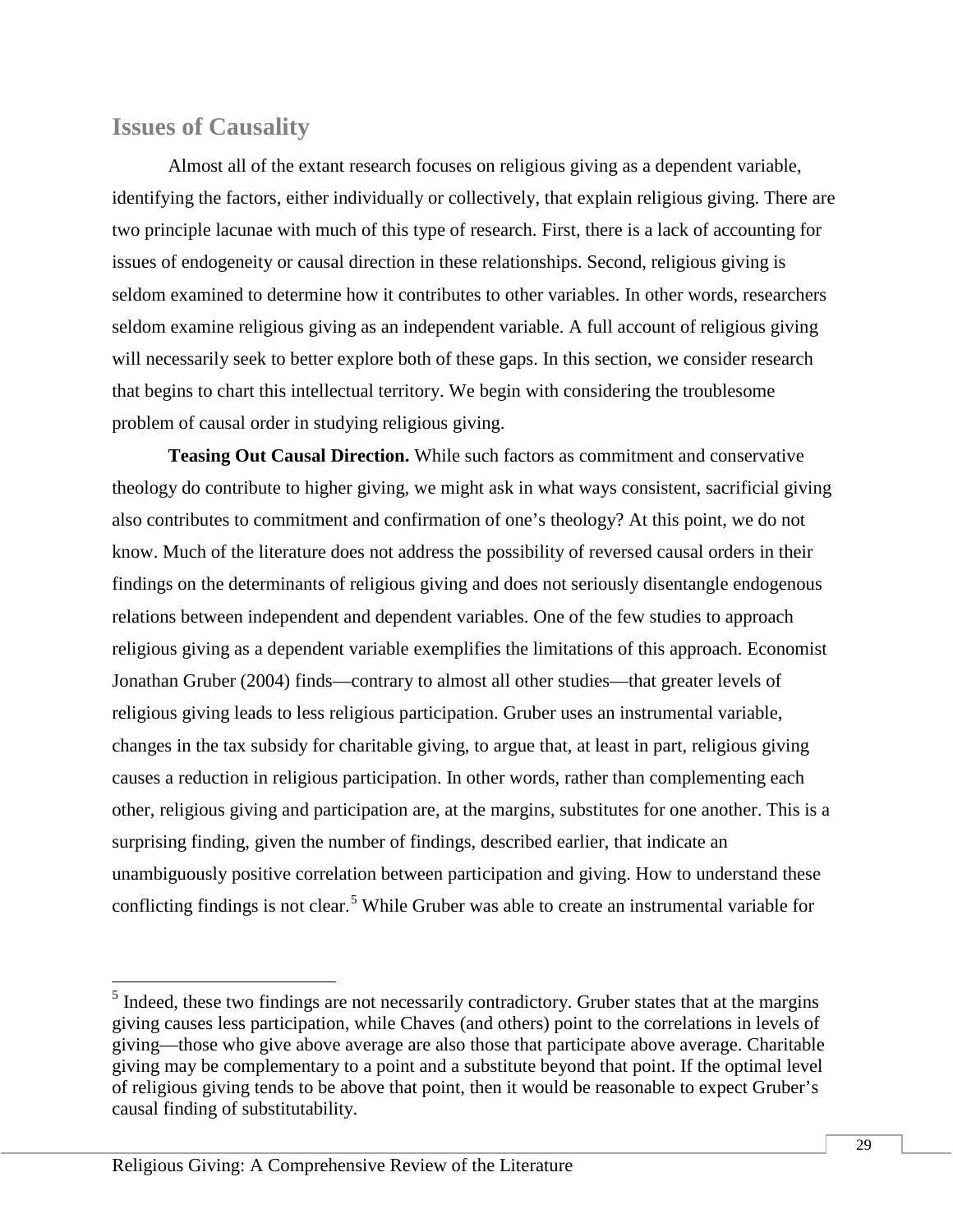religious giving's effect on religious participation, it is unclear whether one could do the same for participation's effect on giving, and how such an effect would compare to Gruber's findings.

Further work is necessary to uncover the particular meaning and consequences of this finding, but it points toward a wider appreciation of reversed causal direction in studies of religious giving. Many studies, such as that of Iannaccone, Olson, and Stark (1995), described above, acknowledge that religious giving is both caused by strictness and, in turn, helps to cause strictness, while only analytically focusing on one of these causal directions. The problem is further articulated when we consider that, to some degree, high rates of religious giving can be understood as a dimension of strictness itself. Only by teasing out questions of causal order and multicollinearity can we better understand these complex relations. More generally, studies that explicitly tease out causal ordering with more sophisticated methods would improve the state of the art in religious giving research.

**Religious Giving as Independent Variable.** The literature focusing on the consequences of religious giving is scant indeed. Often, one uncovers bits of findings in the midst of a larger study that otherwise predominately examines religious giving as explanadum. The previously mentioned dissertation of Sharon Miller (1999), for example, points towards a better understanding of the complex, reciprocal relationship between religiosity and giving. Miller asked her respondents, "Does giving do anything for you personally?" Those parishioners from lower-giving congregations that tended to treat giving as an obligation typically struggled to articulate answers to this question, while those from congregations that stressed the religious nature of giving answered more readily and articulated positive feelings after giving (Miller 1999: 91-93). She argues that these varied responses result from distinctive congregational cultures. Her findings point us toward a greater appreciation of the consequences of religious giving for believing givers. Miller's ethnographic method allowed her to ask questions about complicated relations between variables in ways often missed in statistical analyses of survey questions. But, once elucidated, there is no reason that future investigations into religious giving could not investigate the consequences of religious giving for various dimensions of religiosity. For example, it is not hard to imagine that positive feelings resulting from religious giving may make future giving all the more likely. There is recent evidence from social psychologist Elizabeth Dunn that giving money away is likely to increase happiness (Youngsteadt 2008). The relevance of this finding for religious giving is far from clear, though it is suggestive that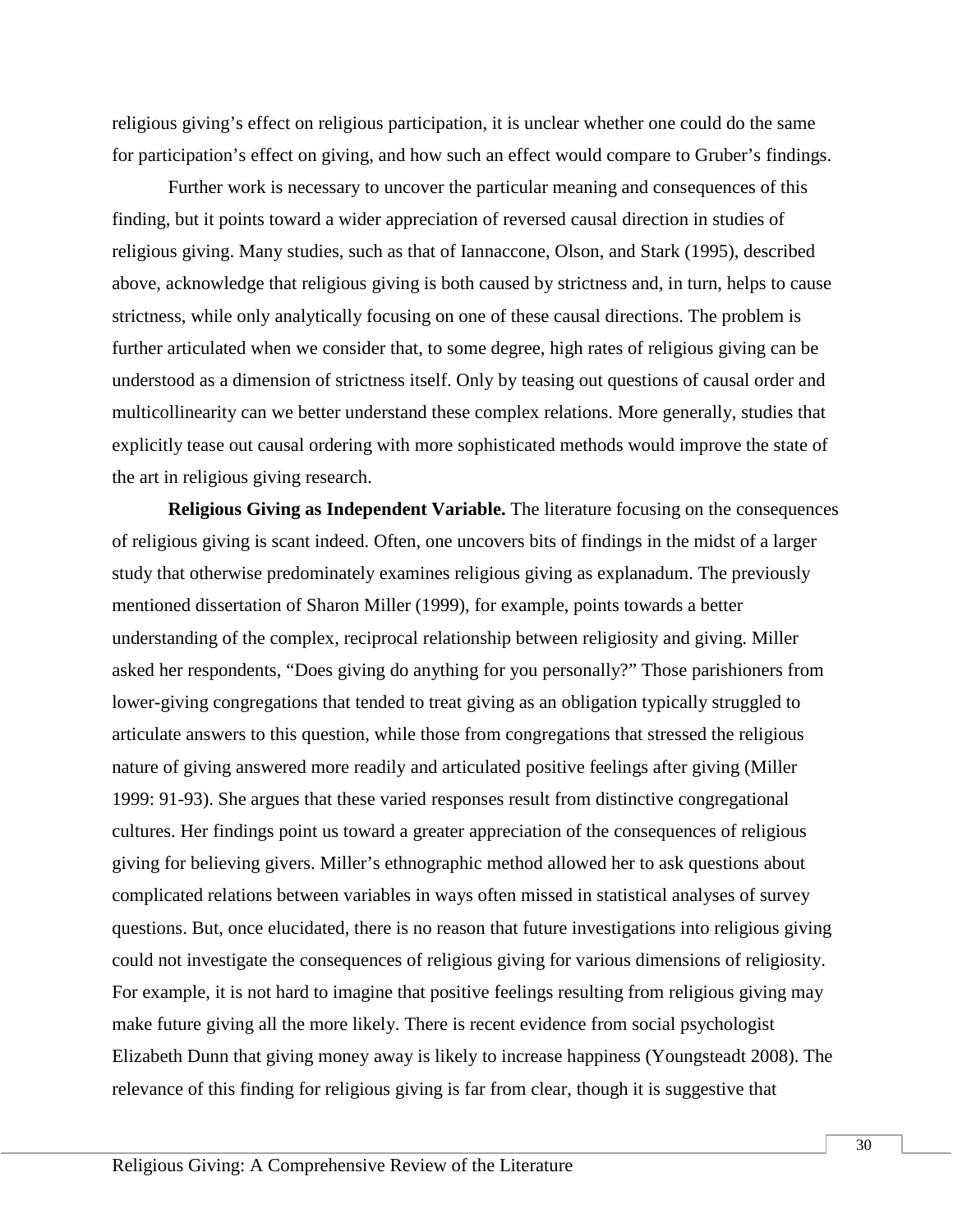positive feelings resulting from giving are likely to be sought after habitually, at least for some. Future studies should investigate the ways in which religious giving contributes to all sorts of such outcomes, both religious and not.

Studying religious giving as *both* independent and dependent variables could help us to understand complicated dialectical relationships between giving and its correlates that presumably exist in the real world. To illustrate this point, one could consider recent theoretical advances in the study of generosity that center on the importance of role identity<sup>[6](#page-30-0)</sup> in explaining sustained helping behavior, especially volunteering (e.g., Penner 2002; Finkelstein and Penner 2004). These efforts first explain the development of a volunteer role identity and then consider how that role identity contributes to sustained volunteering. In short, researchers understand volunteer role identity both as dependent and independent variables in a full theoretical accounting of continuing volunteering. While research focuses on other types of prosocial roles, such as blood donor and volunteer (Grube and Piliavin 2000; Piliavin and Callero 1991), it seems reasonable to presume that "religious giver" could be a valid role identity too. It remains to be tested whether opportunities to give, along with various mitigating factors, results in religious giving. This giving could then result in a religious giver role identity, which in turn could contribute to continuous giving.

**Other Consequences of Religious Giving.** We do not know how religious monetary giving may lead to other consequences. There is evidence that other forms of non-financial religious giving—especially offering help, either formally or informally—yields health benefits. Omoto and Schlehofer (2007) find a stronger correlation between religious volunteering and mental health among older people than those who volunteer in non-church or non-faith-based arenas. Other studies find connections between religious helping and physical health (Musick, Herzog, and House 1999; Oman, Thoresen, and McMahon 1999). Krause (2007) builds on this literature, finding that older adults who participate more in church receive more spiritual and (to a lesser degree) emotional support than those who do not participate, and that ultimately this leads to better health consequences. Additionally, differences in health consequences between black and white seniors trace back to differential religious participation rates. Krause (2007)

<span id="page-30-0"></span> <sup>6</sup> Social psychologists describe role identities as arising from the roles in which we participate and the relationships relating to those roles. People have multiple roles and role identities embedded in their sense of self, with particular relations and contexts tending to evoke particular role identities (Stryker 1980).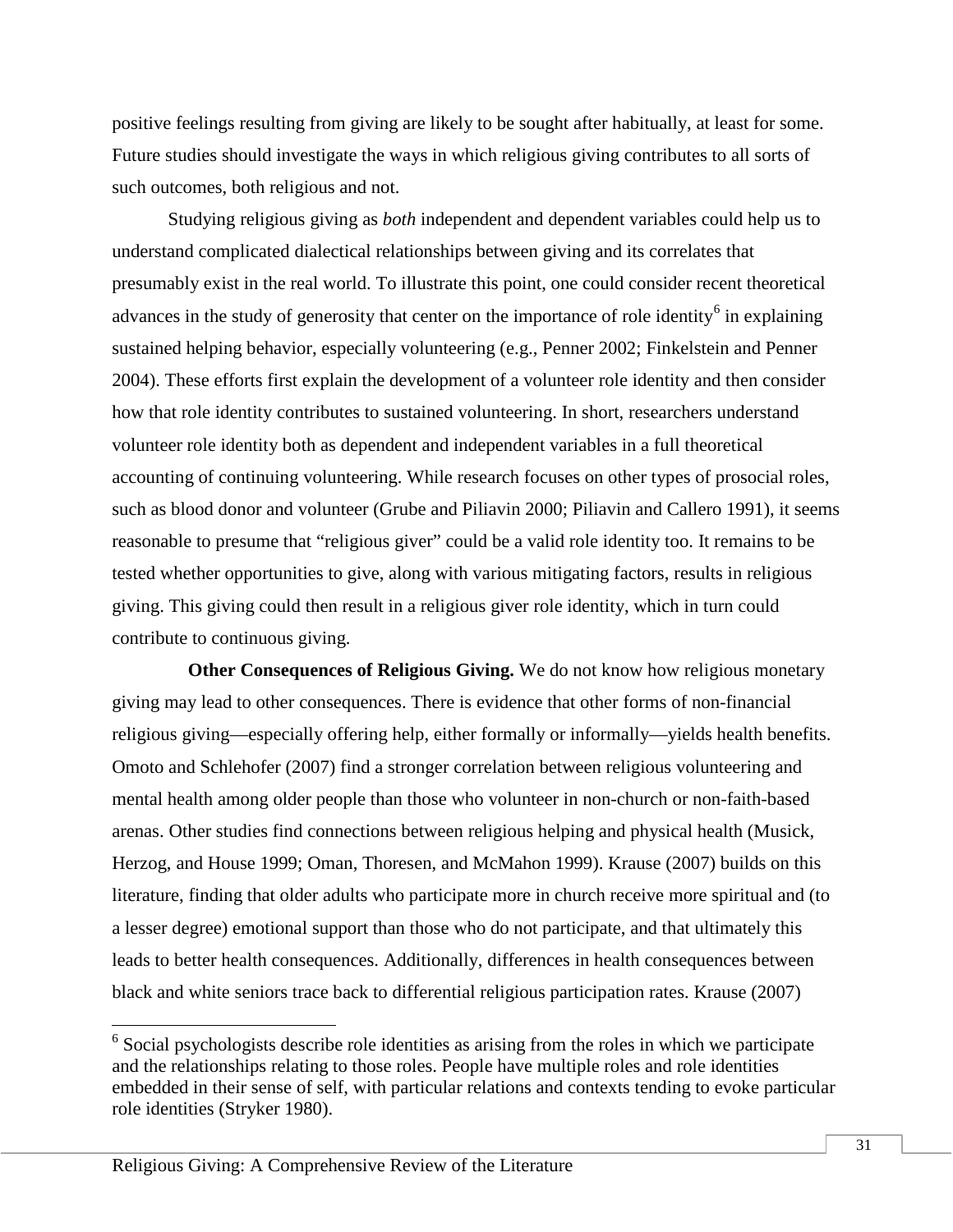summarizes this literature by saying that much of the benefits of helping occur with older adults who help in religious contexts. The precise reasons for these findings are not known. Though these findings are provocative, much research remains to be done to study these relations in larger, more representative samples of respondents. We also need to employ multivariate models in order to better tease out causal order and mechanisms. These studies, of course, do not deal directly with religious financial giving per se and only suggest that religious giving as a form of religious participation and/or helping may be of consequence in terms of either mental or physical health. Only future empirical investigation will determine if these initial findings can be extrapolated to religious giving. To our knowledge little research exists on this topic.

The possible contributions or relations of religious giving to other religious outcomes remain similarly unexamined. In the terms of strictness theory, for example, religious giving is often treated as a dependent variable, yet it seems reasonable to believe that strict expectations on giving may well explain other religious outcomes, such as commitment and relative strength of a tradition, though this is more often asserted than tested. Alternatively, consider the relation of religious giving and religious transmission to one's offspring. The possible role of religious giving in establishing the sort of subcultural distinctiveness that has been identified as important in retaining evangelical youth (Smith and Sikkink 2003), for example, has not been investigated. Investigating religious giving practices across traditions may yield interesting results in explaining differences in religious retention. Or, finally, consider the relation of religious giving to volunteering. Are religious giving and volunteering complements or substitutes for each other? Are their causal mechanisms similar or different? Again, we do not know.

The contribution of religious giving to the broader public welfare is also an important matter that we are only beginning to understand. There are complicated relationships between governmental policy and expenditures, religious giving, and religious service provision. Recent political developments, such as Charitable Choice and the Faith-Based and Community Initiative, changed somewhat the relation between the state and religious charities, and we are only beginning to understand the consequences. As discussed above, part of this puzzle concerns the precise relation between state and religious giving described in the research on crowding in or crowding out.

Another aspect of this concerns the capacity and capabilities of religious organizations to provide social services. While religious congregations and parachurch organizations give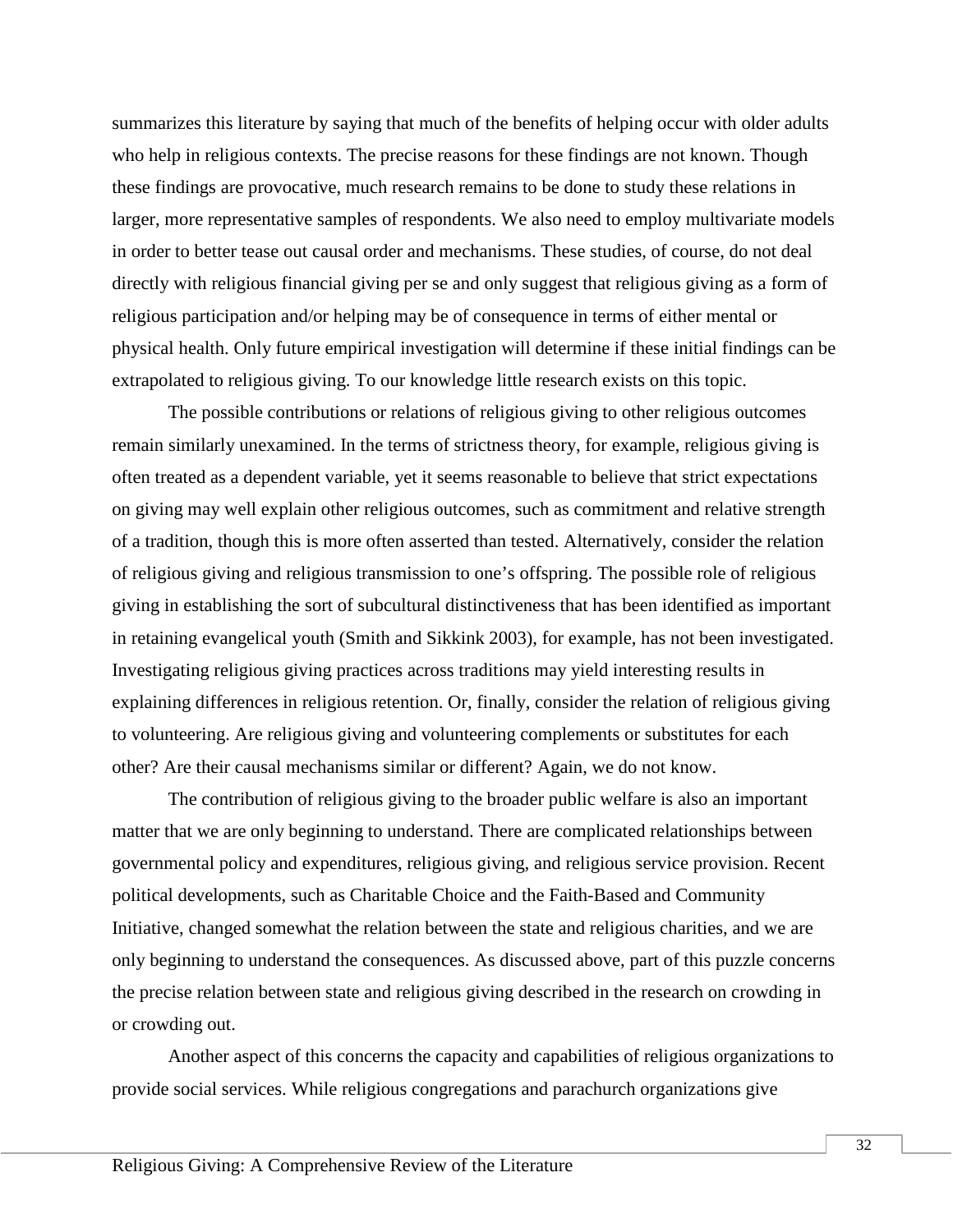substantial sums of money and services to good works and projects external to the needs of their congregations, their precise contribution to society's welfare remains a subject of considerable debate. Two major investigations are of consequence in informing thought on this issue. In his nationally representative sample of American religious congregations, Chaves (2004) paints a dim portrait of congregations' capacity to sponsor intensive and transformative programs of the variety that proponents of religious social service provision often claim. His analysis focuses on the relative low priority (compared to their first priorities of providing religious services and maintaining themselves as organizations) that social services are to churches' missions and budgets. On the other hand, Cnaan's (2002) study of 251 overwhelmingly urban congregations paints a more optimistic picture of congregational capacity and value to American society. How can we make sense of such different portrayals? Sampling almost certainly explains a sizable amount of the difference, with the urban churches more likely to participate in extensive and expensive provision than the mix of congregations in Chaves' representative sample. But, to a degree, Chaves' and Cnaan's findings are incommensurate and deserve further investigation.

Nevertheless, despite differences in their characterization of congregational welfare provision, the two authors agree on a basic position vis-à-vis the relation between church and state and their appropriate roles in social welfare. Cnaan (2002: 9) writes,

The reader should not, for even one moment, assume that this invisible caring hand can or should replace the most invisible hand of the government. Congregations cannot assume the role that government plays in social services provision and in caring for needy people. They can, however, be the quiet partner that constitutes part of the first line of help.

Cnann's and Chaves' conclusions leave unanswered questions of what is the most efficacious balance between religious and public provision of care for unmet needs generated by the economy. A fully developed study of philanthropy, both religious and not, would identify the particular varieties of needs and circumstances well suited to be addressed by different types of service providers, rather than a simplistic, ideological commitment to either private or public means of providing care. That is, what are the particular strengths in care provision of religious organizations and what kind of problems are best addressed by state providers? Claims about the relative strengths or weaknesses of the private or the public sphere at handling the unmet needs of society can and should be based on rigorous analysis of data on social service provision.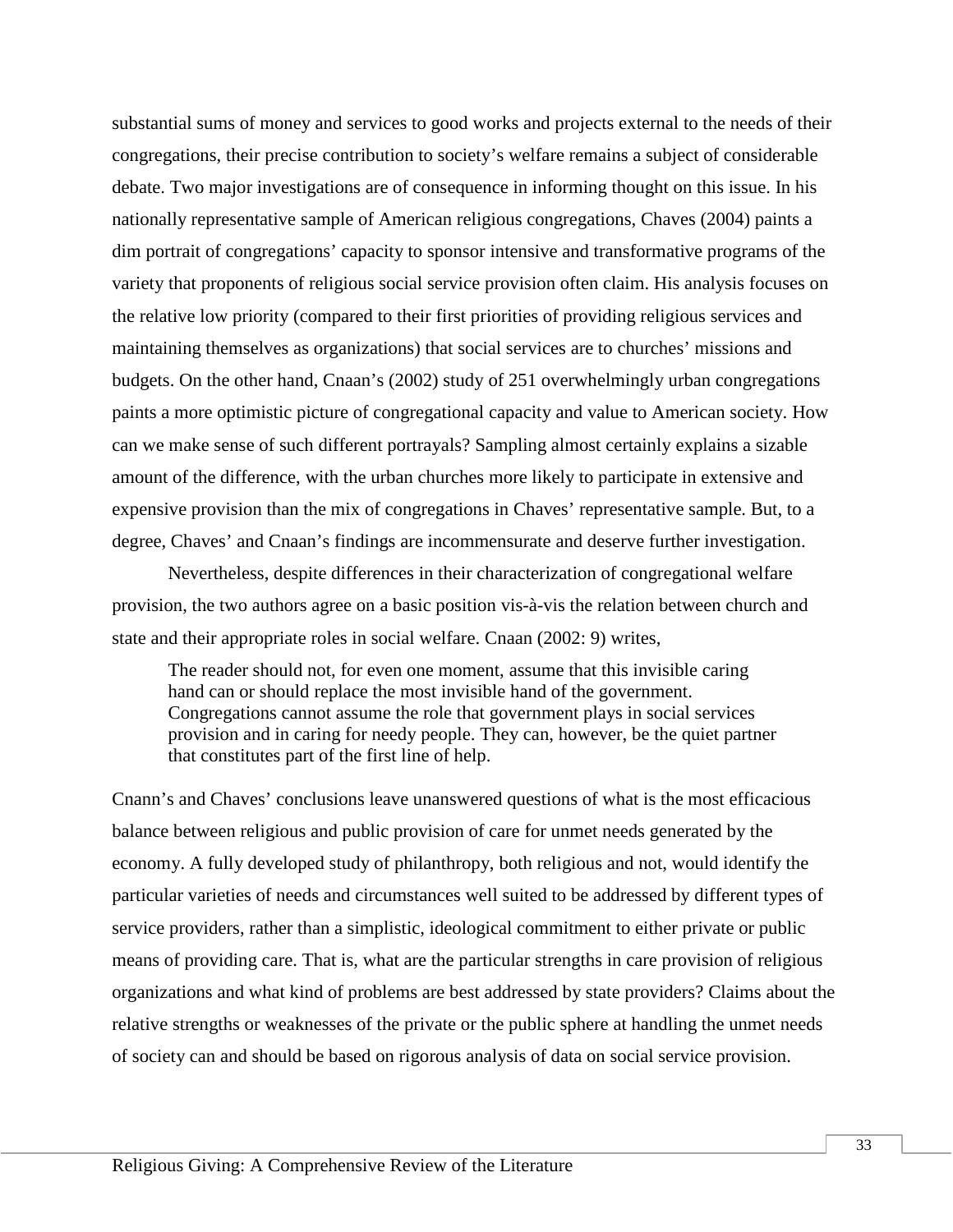Rather than being content to repeatedly pronounce ideological positions, a more fully developed body of research will test these assertions on their relative merits.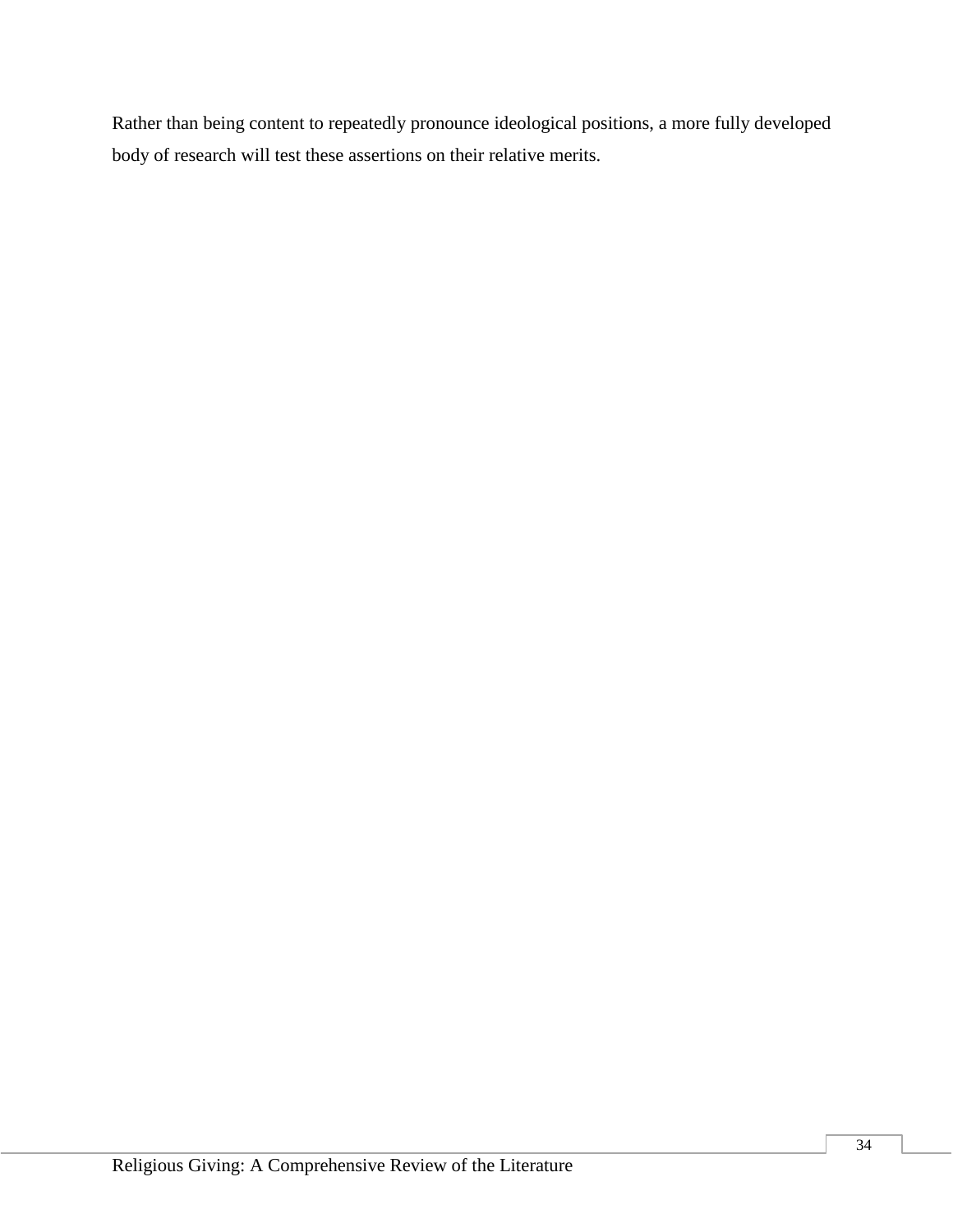### **Future Directions**

This review has summarized what is known about religious giving and pointed toward the unknown. The future of research into religious giving is open and ready for further development. Though we have highlighted many aspects of religious giving that we have not adequately investigated, in this section we discuss five important dimensions of future study that are of particular importance. These are the explicit consideration and testing of alternative theories of religious giving, working towards a greater understanding of how people learn to give, greater attention to groups, the improvement of religious giving data, and the greater specification of mechanisms of religious giving.

**Alternate Theoretical Accounts.** Most of the research into religious giving approaches its subject with an implicit or explicit theoretical commitment to rational choice. Assuming a relatively stable set of individual preference structures, this approach explains religious giving as any other behavior—a choice which weighs costs and benefits in the pursuit of utility maximization. In this way, religious giving is seen as competing equally with other potential expenditures of money. Religion can offer both this-worldly and other-worldly benefits ranging from a warm glow to eternal life. But there is little work assuming or examining other theoretical approaches to religious giving. A more fully developed research program on religious giving would articulate and test multiple theoretical perspectives against one another. One recent paper illustrates how this may be done. Peifer (2007) tests rational choice propositions against propositions derived from a Weberian theoretical stance that highlight social action as oriented towards others and see solidarity within a religious congregation as a necessary precursor to religious giving. His results indicate support for the solidarity hypothesis while failing to support rational choice predictions. Although much work remains to be done to fully test a rational choice approach, Peifer's work suggests first, that alternative explanations of religious giving do exist, and second, that we have not yet begun to think of the variety of ways that religious giving could be explained. Future research, both theoretical and empirical, should address and rectify the theoretical flatness of much religious giving research.

Learning to Give. Religious giving is patently learned behavior, yet our theoretical accounts offer very little insight into how such generosity is learned. Social psychology can offer us some valuable insights into the ways that generous behavior is acquired. With operant conditioning, individuals can learn to be helpful and altruistic by being rewarded for such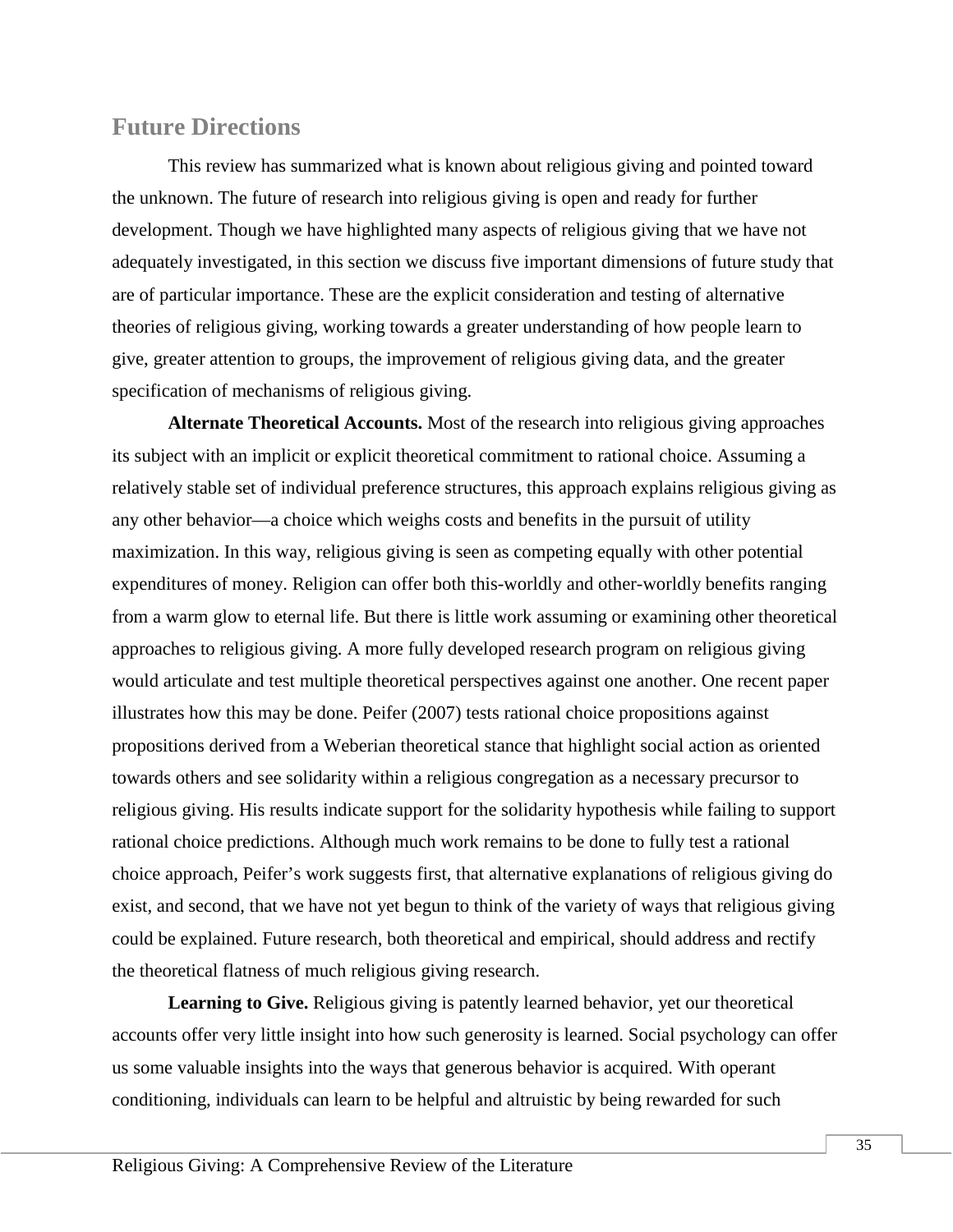behavior and punished for not assisting others (Grusec 1991; Staub 1981). Modeling—rooted in work on social learning theory (Bandura 1965; 1977; 1982)—can also be a factor in the development of prosocial behavior. When children are presented with a generous model, they are more likely to be generous themselves (Lipscomb, Larrieu, and Mcallister 1985). Although there can be other models in children's lives, parents are the most influential models cited by altruistic adolescents and the primary socialization agents in individuals' lives. Finally, as described above, role identities may help us better understand how people are socialized to give to religious causes and organizations, but how these dynamics actually operate in the real world remains understudied. Learning to give can occur across the lifespan and future study should be sensitive to all the ways, whether intentional or not, congregations teach giving to all their members via practices, teachings, and rituals (Miller 1999).

**Greater Attention to Groups.** Given the tendency in the literature towards a rational choice approach, there is a concomitant tendency towards methodological individualism that misses vital emergent elements of religious life at *social* levels that may be significant for a fuller understanding of religious giving as both dependent and independent variables. Most people who give to congregations are members of those congregations and maintain richly textured social lives in them. "People's lives and behavior are greatly shaped by the varying interactions and groups in which they find themselves" (Collett and Morrissey 2007). As we have seen particularly in the work of Miller (1999), Wuthnow (1997), and Smith and Emerson (2008), there are characteristics of religious groups that should be understood *sui generis* as social realities that impact religious giving without unnecessary reductions to individual characteristics. We have only begun to explore the group foundations of variation in religious giving. Understanding the impact of socially embedded group life may help better explain religious giving than focusing primarily on individual characteristics.

**Improving the Data.** There are manifold problems related to data collection on religious giving, most of which revolve around survey variety. There are two basic threats to the validity of survey research on giving. First, the lack of accurate recall may lead to underreporting of giving behavior and second, social desirability may lead to over-reporting of it (Hall 2001). To compensate for these difficulties, as well as problems in remembering, research has established that longer giving modules with more questions are recommended over short ones (Bekkers and Wiepking 2006). The longer modules allow for more extensive prompting of different types of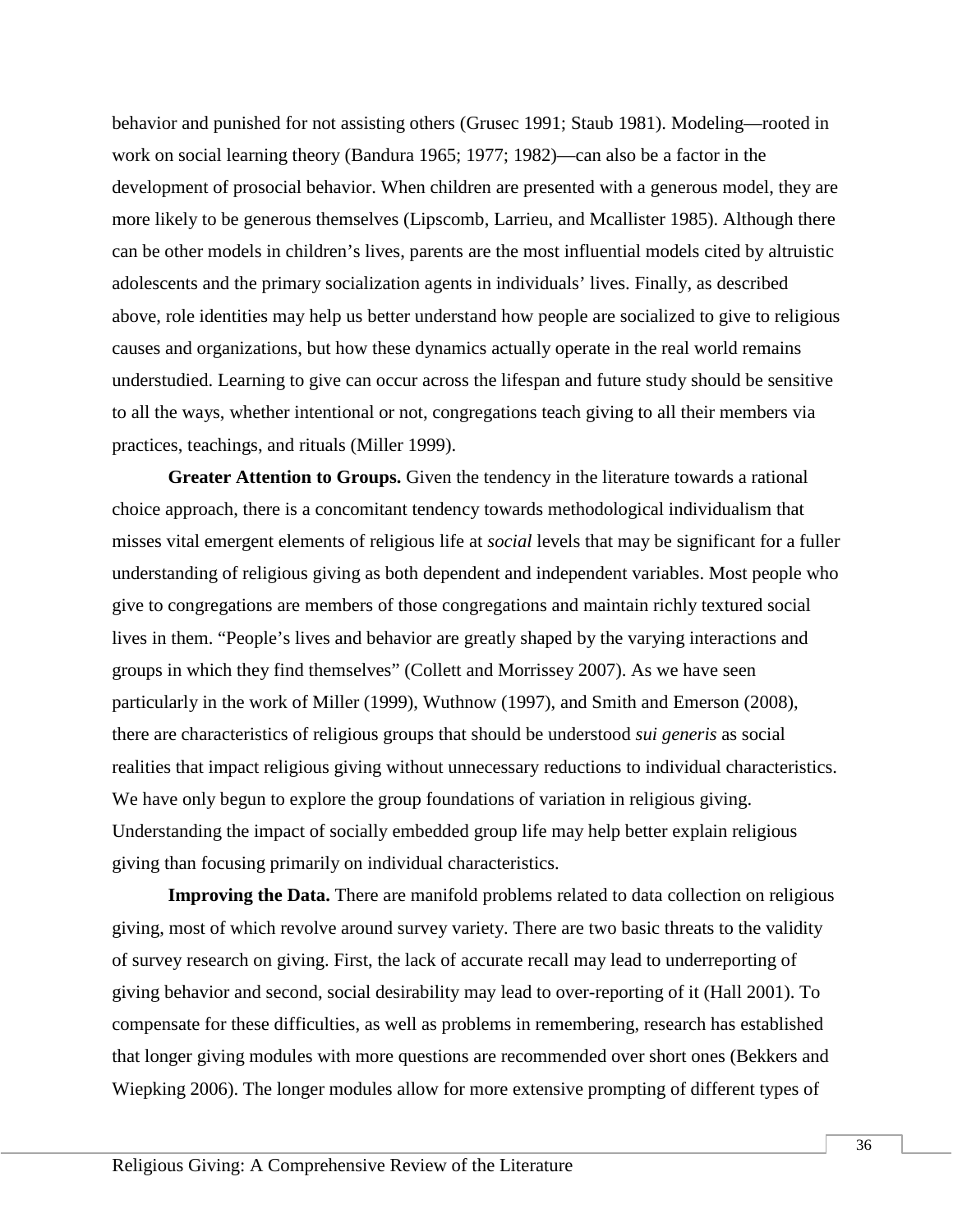giving. Other researchers argue that multiple members of households ideally should be surveyed to best estimate total giving (Lyons 2007). Hoge and Yang (1994) call for additional institutional measures on religious giving in the GSS. While their studies of American denominations yielded significant findings regarding denominational differences in financial giving amounts, they believe that measures not included on the GSS hampered their work. Overall, much of the existing survey data is diachronic and single-leveled. The greater availability and use of multilevel panel data would allow for a quantum leap forward in the quality of research on religious giving.

Additionally, our knowledge would benefit greatly from data from a wider variety of contexts and traditions. Most of the literature has focused on American Christianity. It would be most useful to have global data to better understand how geographic, cultural, and political contexts impact religious giving. More work is also needed to understand giving among other religious traditions. Chang's (2006) work is a step in the right direction and his findings of difference among Eastern traditions relative to Christian ones suggest the need for further work to clarify the generalizability of findings done in specifically Christian contexts. More broadly, location in either an urban or rural environment likely has bearing on the levels of religious giving. While urban versus rural differences are implicitly found in some studies, more research could be conducted to clarify the influence of these factors with regard to financial giving. Finally, too little data exists on parachurch organizations as a recipient of religious giving. The proliferation and prevalence of these organizations likely effects both congregational and denominational giving. For example, parachurches may compete for religious dollars with congregations and denominations, foster higher levels of giving among congregants, or play a role in the mission vs. maintenance paradigm or in fundraising strategies.

One way to avoid the problems typical in survey data is to supplement them with data collected through alternate methods. One of the most promising yet seldom used is that of the naturalistic study of giving within congregations. Again, the work of Miller (1999) is instructive in this regard. Her work focused on the public, shared culture of congregations and the importance of the meaning of giving for each of these congregations. When compared with estimates of per congregant giving, her observations allowed her to make convincing arguments about the connection between cultures of giving and amounts given. Further research into congregational cultures could build on her initial findings. Also, intensive research within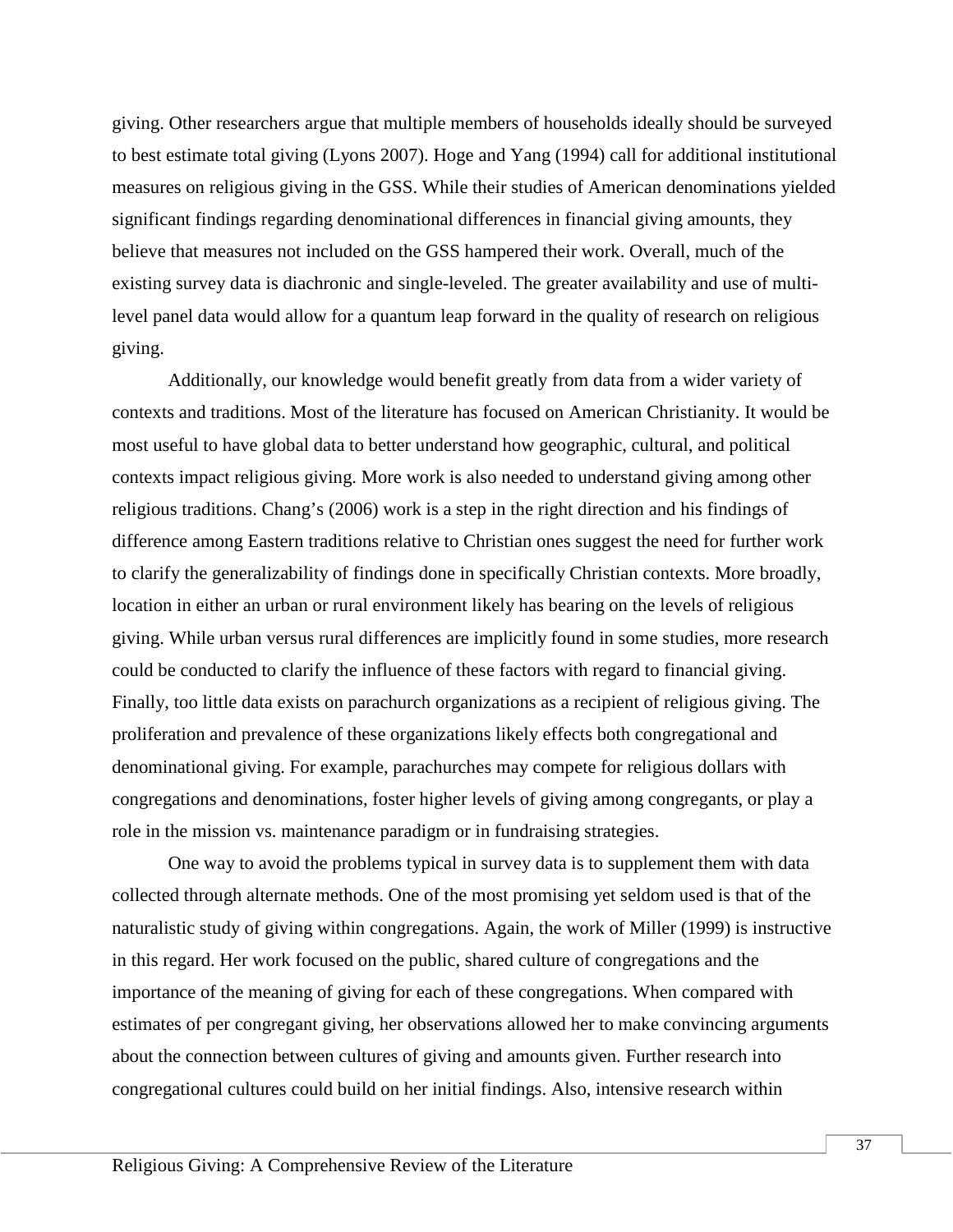congregations could gain major analytic purchase. Given extensive access to church giving records, as well as interview or survey access to both givers and nongivers within a congregation, researchers may be able to better explain real variation between those who give and those who do not—investigating in ways, never before possible, important items such as skewness in giving patterns, explanations of nongivers for their lack of generosity, and multifactored differences between givers and nongivers.

**Identifying Causal Mechanisms.** Much of the work on religious giving is based on an analysis and interpretation of variable association with all of its incumbent problems of causal inference. To better address issues of causation, social scientists need to better identify the mechanisms in theoretical terms by which structure produces patterns of events (Danermark, Ekström, Jakobsen, and Karlsson 2006: 52-59; Hedström and Swedberg 1998). Very little work in religious giving explicitly does this. Borgonovi's recent (2008) work is a notable exception in her explicit identification of different mechanisms underlying religious volunteering and religious giving. Her analyses yield greater explanatory power in no small part as a result of her specification of mechanisms. Future work in religious giving should similarly specify and test causal mechanisms so that we may better understand how giving is causally generated in the social world.

### **Conclusion**

To date, a significant body of quality research on religious giving has been conducted by scholars in various disciplines. Future research in the directions we have suggested will "stand on the shoulders" of these studies and further explain religious giving as the complex phenomenon it is. This work will be of interest, both theoretically and empirically, to academics and professionals who work in the fields of religious philanthropy and generosity. At the same time, it will contribute to the deepening and broadening of our understanding of generosity and philanthropy more generally.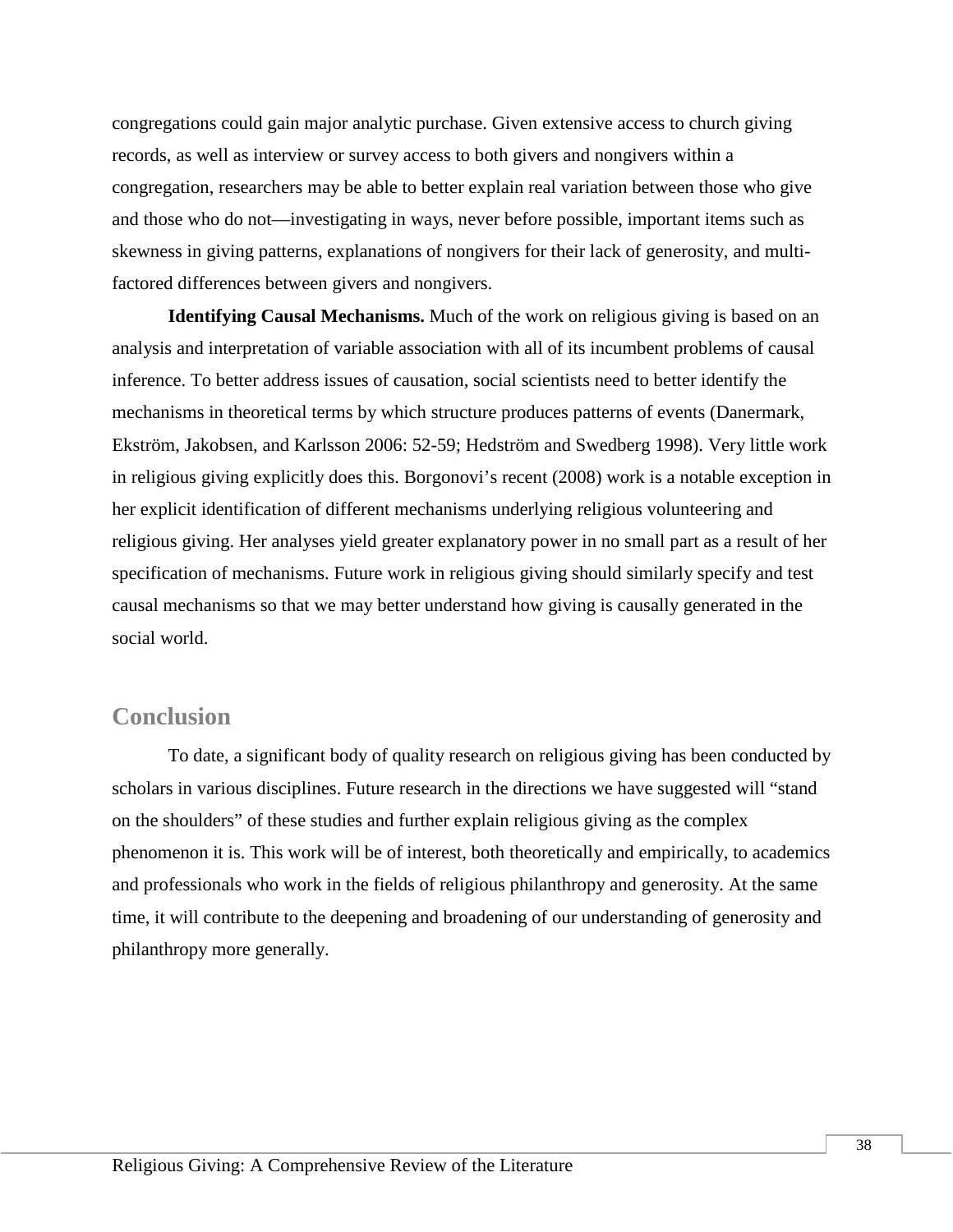### **References**

Andreoni, James. 1990. "Impure Altruism and Donations to Public Goods: A Theory of Warm-Glow Giving." *The Economic Journal* 100(401): 464-477.

\_\_\_\_\_\_. 2001. The Economics of Philanthropy. In *International Encyclopedia of the Social and Behavioral Sciences*, edited by N.J. Smelser and P. Baltes. London: Elsevier

- Andreoni, James and A. Abigail Payne. 2003. "Do government grants to private charities crowd out giving or fund-raising?" *The American Economic Review* 93(3): 792-812.
- Bandura, Alfred. 1965. "Influence of Models' Reinforcement Contingencies on the Acquisition of Imitative Responses." *Journal of Personality and Social Psychology* (1): 589-95.

\_\_\_\_\_\_. 1977. *Social Learning Theory*. Englewood Cliffs, NJ: Prentice-Hall.

- \_\_\_\_\_\_.1982. "Self Efficacy Mechanism in Human Agency." *American Psychologist* (37): 747- 755.
- Bekkers, René. 2003. "Trust, Accreditation, and Philanthropy in the Netherlands." *Nonprofit & Voluntary Sector Quarterly* 32: 596-615.

\_\_\_\_\_\_. 2006. "Traditional and Health-Related Philanthropy: The Role of Resources and Personality." *Social Psychology Quarterly* 69(4): 349-366.

Bekkers, René and Pamala Wiepking. 2006. "To Give or Not to Give, That Is the Question: How Methodology Is Destiny in Dutch Giving Data." *Nonprofit and Voluntary Sector Quarterly* 35(3): 533-540.

\_\_\_\_\_\_. 2007. "Generosity and Philanthropy: A Literature Review." Retrieved December 2, 2008 (http://www.fss.uu.nl/soc/homes/bekkers/generosity2.pdf)

- Belfield C. R. and A. P. Beney. 2000. "What Determines Alumni Generosity? Evidence for the UK." *Education Economics* (8): 65-80.
- Berger, Ida E. 2006. "The Influence of Religion on Philanthropy in Canada." *Voluntas*  (17): 115-132.
- Borgonovi, Francesca. 2008. "Divided We Stand, United We Fall: Religious Pluralism, Giving, and Volunteering." *American Sociological Review* 73(1): 105-128.
- Brooks, Arthur. 2006. *Who Really Cares: The Surprising Truth About Compassionate Conservatism*. New York: Basic Books.
- Bruce, Ida E. 2006. "The Influence of Religion on Philanthropy in Canada." *Voluntas* (17): 115- 132.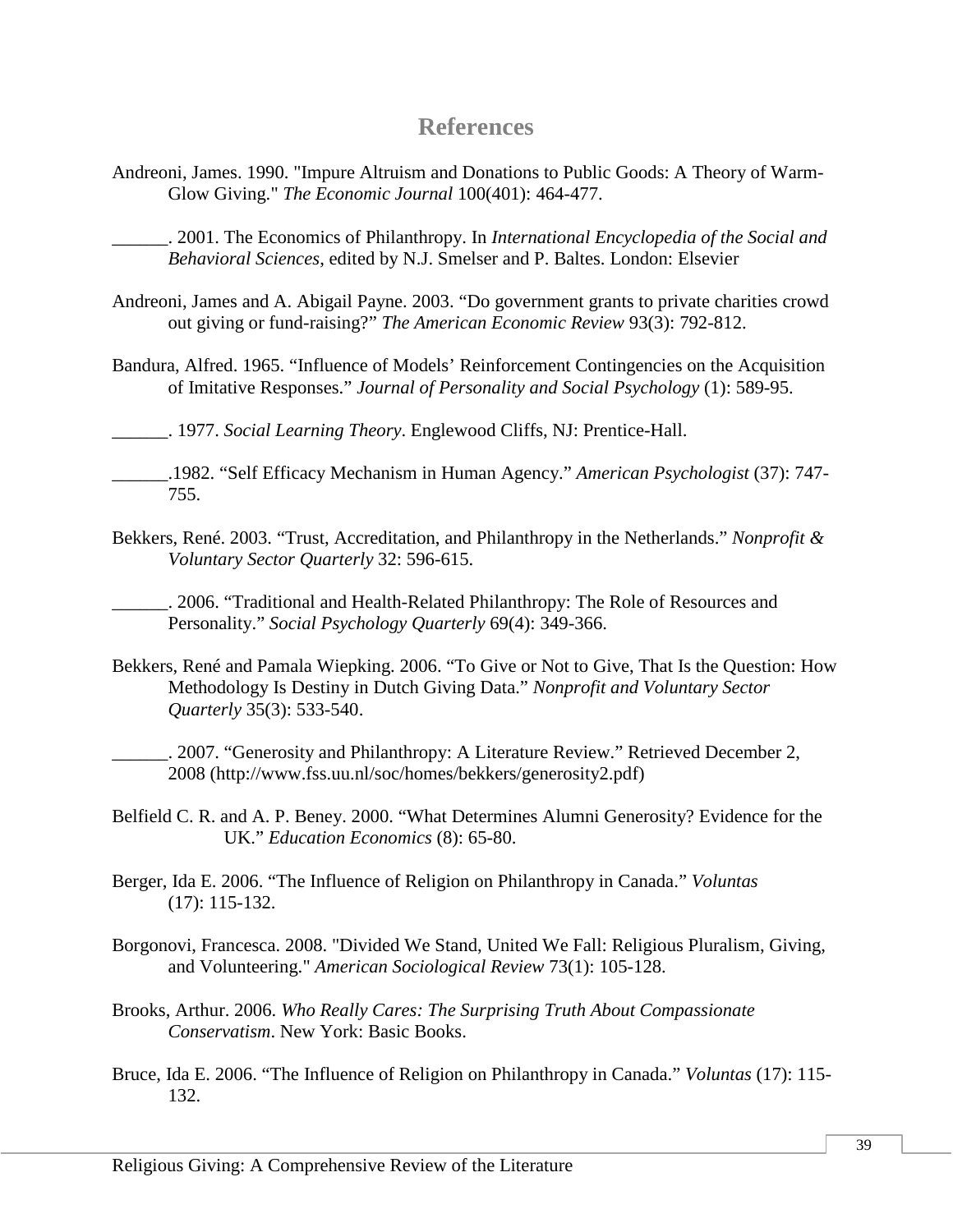- Chang, Wen-Chun. 2006. "Determinants of Religious Giving in an Eastern-Culture Economy: Empirical Evidence from Taiwan." *Review of Religious Research* 2006. 47(4): 363-379.
- Chaves, Mark. 2004. *Congregations in America.* Cambridge, MA: Harvard University Press.
- Chaves, Mark and Sharon L. Miller, eds., 1999. *Financing American Religion*. Walnut Creek. Alta Mira Press.
- Chaves, Mark and William Tsitsos. 2001. "Congregations and Social Services: What They Do, How They Do It, and With Whom." *Nonprofit and Voluntary Sector Quarterly* 30(4): 660-683.
- Cieslak, Michael J. 1984. "Parish Responsiveness and Parishioner Commitment." *Review of Religious Research* 36(2): 132-147.
- Cnaan, Ram A. 2002. *The Invisible Caring Hand: American Congregations and the Provision of Welfare.* New York: New York University Press.
- Collett, Jessica L., Tiffiny E. Guidry, Nancy J. Martin, and Rebecca Sager. 2006. "Faith-Based Decisions? The Consequences of Heightened Religious Salience in Social Service Referral Decisions." *Journal for the Scientific Study of Religion* 45(1): 119-127.
- Collett, Jessica L. and Christopher A. Morrissey. 2007. "The Social Psychology of Generosity: The State of Current Interdisciplinary Research—Background Paper for the JTF Generosity Planning Project." *The Center for the Study of Religion and Society*, University of Notre Dame.
- Dahlberg, Lena. 2005. "Interaction between Voluntary and Statutory Social Service Provision in Sweden: A Matter of Welfare Pluralism, Substitution or Complementarity?" *Social Policy and Administration* 39(7): 740-763.
- Danermark, Berth, Mats Ekström, Liselotte Jakobsen, and Jan Ch. Karlsson. 2006. *Explaining Society: Critical realism in the social sciences.* New York: Routledge.
- Davidson, James D. and Ralph E. Pyle. 1994. "Passing the Plate in Affluent Churches: Why Some Members Give More than Others." *Review of Religious Research* 36(2): 181-196.
- Donahue, Michael J. 1994. "Correlates of Religious Giving in Six Protestant Denominations." *Review of Religious Research*. 36(2): 149-157.
- Durall, Michael. 2003. *Beyond the Collection Plate: Overcoming Obstacles to Faithful Giving*. Nashville, TN: Abington.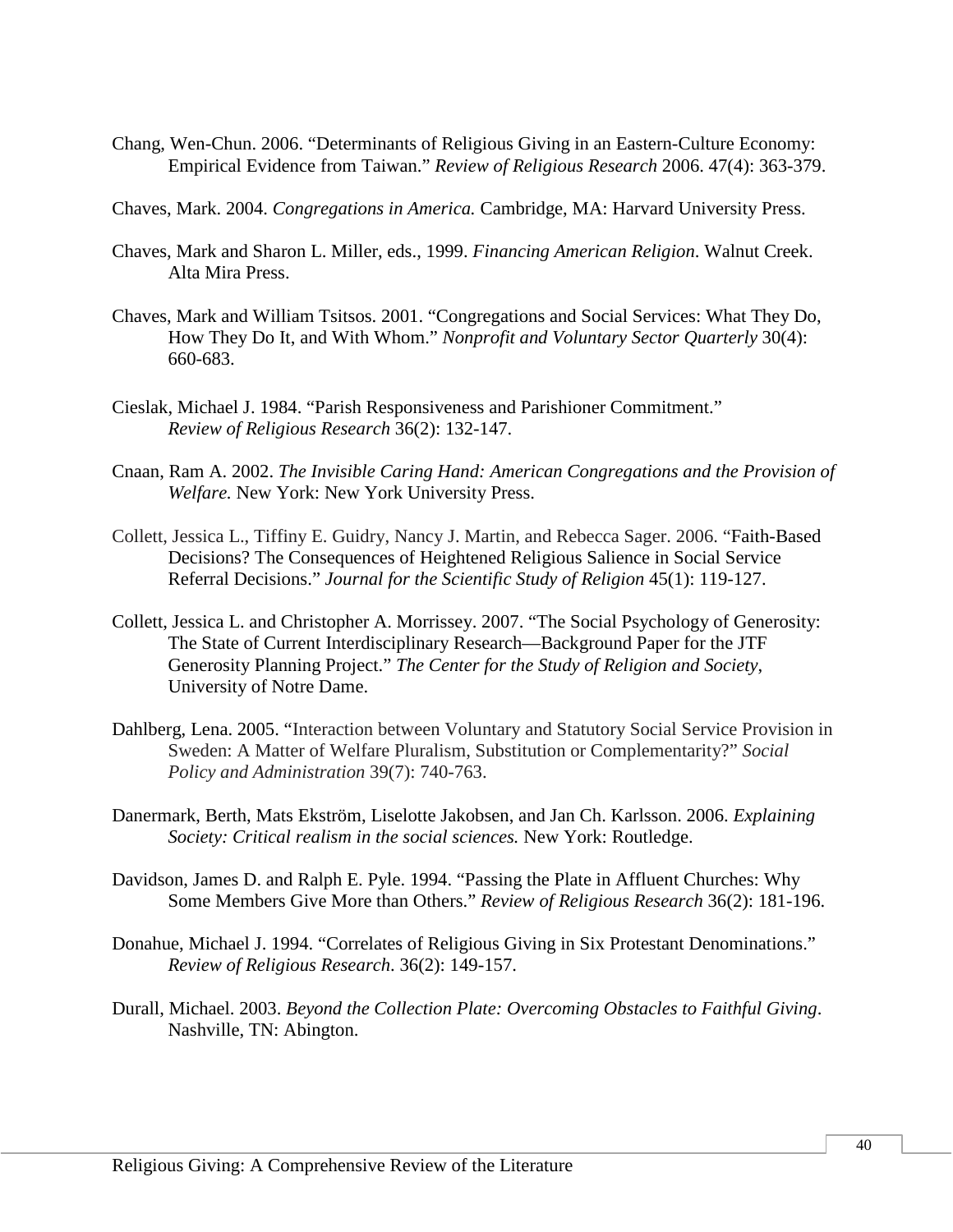- Ebaugh, Helen Rose, Paula F. Pipes, Janet Saltzman Chafetz, and Martha Daniels. 2003. "Where's the Religion? Distinguishing Faith-Based from Secular Social Service Agencies." *Journal for the Scientific Study of Religion* 42(3): 411-426.
- Eckel, Catherine C. and Phillip J. Grossman. 2004. "Giving to Secular Causes by the Religious and Nonreligious: An Experimental Test of the Responsiveness of Giving to Subsidies." *Nonprofit and Voluntary Sector Quarterly* 33(2): 271-89.
- Eckel, Catherine C., Phillip J. Grossman, and Rachel M. Johnston. 2005. "An experimental test of the crowding out hypothesis." *Journal of Public Economics* 89(8): 1543-1560.
- Finke, Roger, Matt Bahr, and Christopher P. Scheitle. 2006. "Toward Explaining Congregational Giving." *Social Science Research* 35(3): 620-641.
- Finkelstein, Marcia A. and Louis A. Penner. 2004. "Predicting Organizational Citizenship Behavior: Integrating the Functional and Role Identity Approaches." *Social Behavior and Personality* (32): 383-398.
- *Giving Australia: Research on Philanthropy in Australia.* 2005. Australian Government Department of Family and Consumer Services.
- Giving USA Foundation. 2006. *Giving USA 2006*. Washington, DC: Giving USA Foundation.
- Greeley, Andrew and William McManus. 1987. *Catholic Contributions: Sociology and Policy*. Chicago: The Thomas More Press.
- Greeley, Andrew, Kathleen McCourt, and William McCready. 1976. *Catholic Schools in a Declining Church*. Kansas City, MO: Sheed and Ward.
- Grube, Jean and Jane Allyn Piliavin. 2000. "Role Identity, Organizational Experiences, and Volunteer Performance." *Personality and Social Psychology Bulletin* (26): 1108-1121.
- Gruber, Jonathan. 2004. "Pay or pray? The impact of charitable subsidies on religious attendance." *Journal of Public Economics* 88(12): 2635-2655.
- Gruber, Jonathan and Daniel M. Hungerman. 2007. "Faith-based charity and crowd-out during the great depression." *Journal of Public Economics* 91 (5-6): 1043-1069.
- Grusec, Joan E. 1991. "Socialization of Concerns for Others in the Home." *Developmental Psychology* 27: 338-342.
- Hall, Holly and Elizabeth Schwinn. 2007. "Behind the Numbers: How Different Types of Charities Fared Last Year." *Chronicle of Philanthropy* 19(18): 29-30.
- Hall, Michael H. 2001. "Measurement Issues in Surveys of Giving and Volunteering and Strategies Applied in the Design of Canada's National Survey of Giving, Volunteering and Participating." *Nonprofit and Voluntary Sector Quarterly* 30(3): 515-526.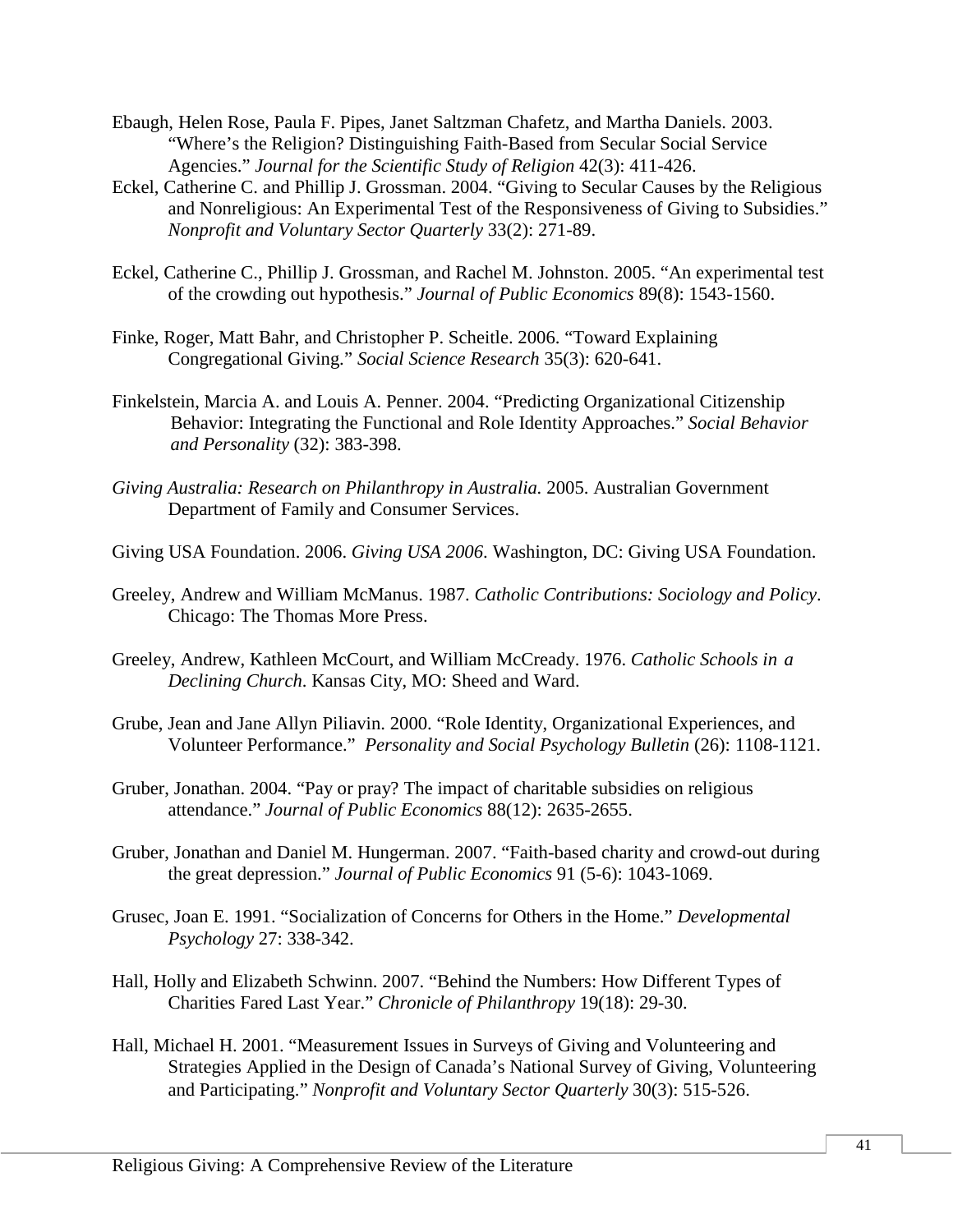- Hart, Stephen. 1990. Society for the Scientific Study of Religion meetings: "Religious Giving: Patterns and Variations."
- Hedström, Peter and Richard Swedberg, eds. 1998. "Social Mechanisms: An Analytical Approach to Social Theory." Cambridge: Cambridge University Press.
- Hilke, John C. 1980. "Voluntary contributions and monitoring efforts: Revealed preference for the services of religious organizations." *Journal for the Scientific Study of Religion* (19): 138-145.
- Hodges, Sam. 2007. "Plastic replaces passing the place." *The Dallas Morning News*. June 30, 2007.
- Hodgkinson, Virginia and Murray Weitzman. 1996. *Giving and Volunteering in the United States.* Washington DC: Independent Sector.
- Hoge, Dean. 1994. "Introduction: The Problem of Understanding Church Giving." *Review of Religious Research* 36(2): 101-110.
	- \_\_\_\_\_\_. 1995. "Explanation for current levels of religious giving," in Charles H. Hamilton and Warren F. Illchman, eds., *Cultures of Giving: How Region and Religion Influence Philanthropy*. No 7, Spring 1995.
- Hoge, Dean R. and Boguslaw Augustyn. 1997. "Financial Contributions to Catholic Parishes: A Nationwide Study of Determinants." *Review of Religious Research* 39(1): 46-60.
- Hoge, Dean, Patrick McNamara, and Charles Zech. 1998. *Plain Talk about Churches and Money*, Alban Institute.
- Hoge, Dean and David Polk. 1980. "A test of theories of Protestant church participation and commitment." *Review of Religious Research* (21): 315-329.
- Hoge, Dean and Fenggang Yang. 1994. "Determinants of Religious Giving in American Denominations: Data from two nationwide surveys." *Review of Religious Research* 36(2): 123-148.
- Hoge, Dean, Charles Zech, Patrick McNamara, and Michael J. Donahue. 1996. *Money Matters: Personal Giving in American Churches*. Louisville, KY: Westminster John Knox Press.
- Hungerman, Daniel M. 2005. "Are church and state substitutes? Evidence from the 1996 Welfare Reform." *Journal of Public Economics* 89 (11-12): 2245-2267.
	- \_\_\_\_\_\_. 2007a. "Diversity and Crowd-Out: A Theory of Cold Glow Giving." National Bureau of Economic Research.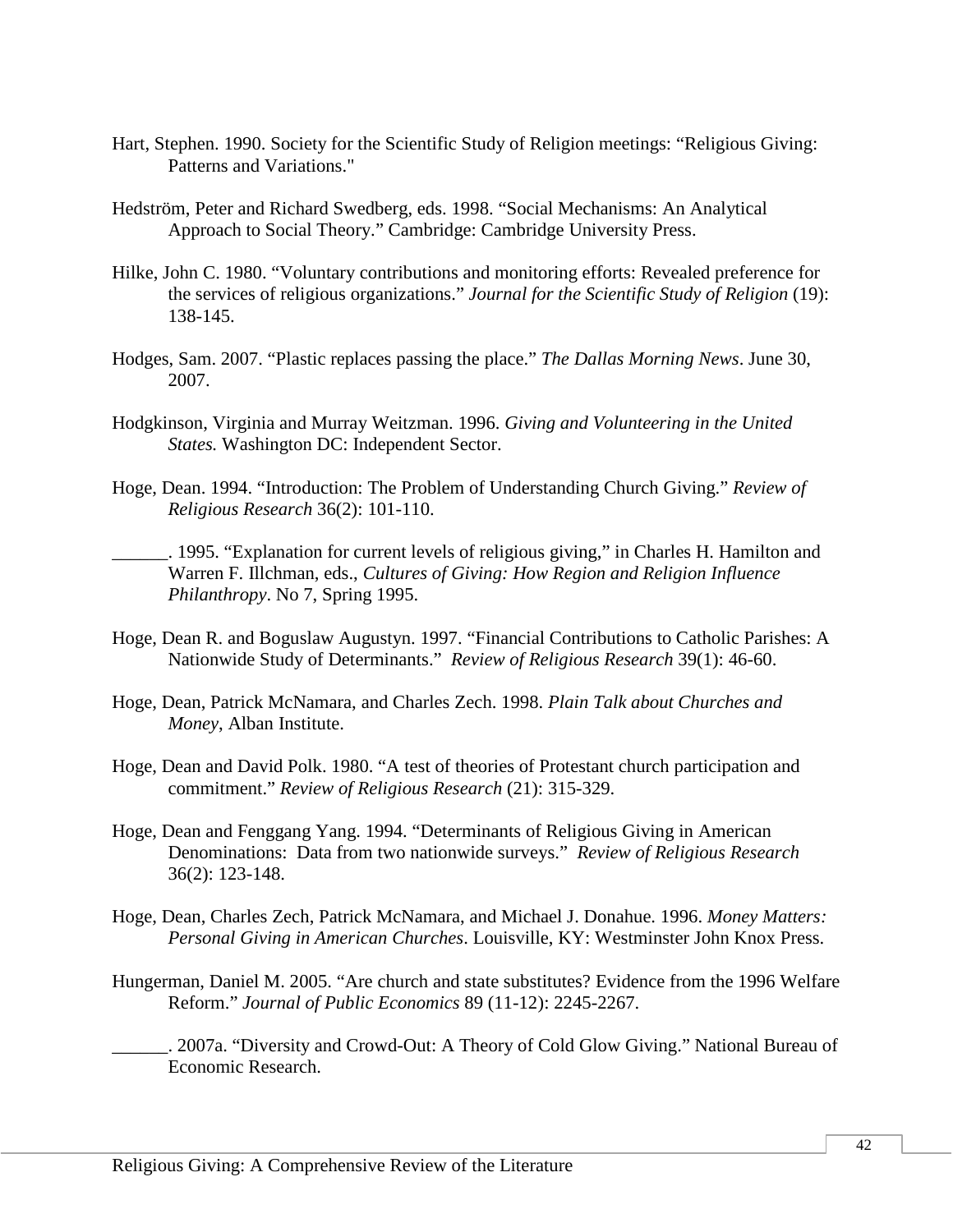\_\_\_\_\_\_. 2007b. "Race and Charitable Church Activity." National Bureau of Economic Research Working Paper Series, No. 13323.

- Iannaccone, Laurence R. 1997. "Skewness Explained: A Rational Choice Model of Religious Giving." *Journal for the Scientific Study of Religion* 26(2): 141-157.
- Iannaccone, Laurence R., Daniel V.A. Olson, and Rodney Stark. 1995. "Religious Resources and Church Growth." *Social Forces* 74(2): 705 – 731.
- Independent Sector. 2002. *Faith and Philanthropy: The Connection Between Charitable Behavior and Giving to Religion*. Washington, D.C.: Independent Sector.
- Inskeep, Kenneth W. 1994. "Giving Trends in the Evangelical Lutheran Church in America." *Review of Religious Research* 36(2): 238-244.
- James, R. N., III and K. S. Jones. 2007. "Tithing: An examination of religious charitable giving in America." Proceedings of the Association for Research of Nonprofit Organizations and Voluntary Action (ARNOVA) 35th Annual Conference, November 15-17, 2007, Atlanta, GA. Retrieved April 17, 2008 (http://www.arnova.org/conference/handouts/CKrSfN\_07/Tithing\_Paper.pdf.)
- Khanna, Jyoti and Todd Sandler. 2000. "Partners in giving: The crowding-in effects of UK government grants." *European Economic Review* 44(8): 1543-1556
- Krause, Neal. 2007. "Altruism, Religion, and Health: Exploring the Ways in Which Helping Others Benefits Support Providers." Pp. 410-421 in Stephen G. Post (Ed.) *Altruism and Health: Perspectives from Empirical Research* New York: Oxford University Press.
- Krauser, Emily. 2007. "Bequest Donors: Demographics and Motivations of Potential and Actual Donors: A Report Prepared for Campbell & Company."
- Krohn, Gregory A. 1995. "The Receipts and Benevolences of Presbyterian Congregations, 1973- 1988." *Journal for the Scientific Study of Religion* 43(1): 17-34.
- Lipscomb, Thomas J., Julie A. Larrieu, and Hunter A. Mcallister. 1985. "A Developmental Inquiry into the Effects of Multiple Models on Children's Generosity." *Merrill-Palmer Quarterly* (31): 335-344.
- Luidens, Donald A. and Roger J. Nemeth. 1994. "Social Sources of Family Contributions: Giving Patterns in the Reformed Church in America." *Review of Religious Research* 36(2): 207-217.
- Lunn, John, Robin Klay, and Andrea Douglas. 2001. "Relationships among Giving, Church Attendance, and Religious Belief: The Case of the Presbyterian Church (USA)." *Journal for the Scientific Study of Religion* 40(4): 765-775.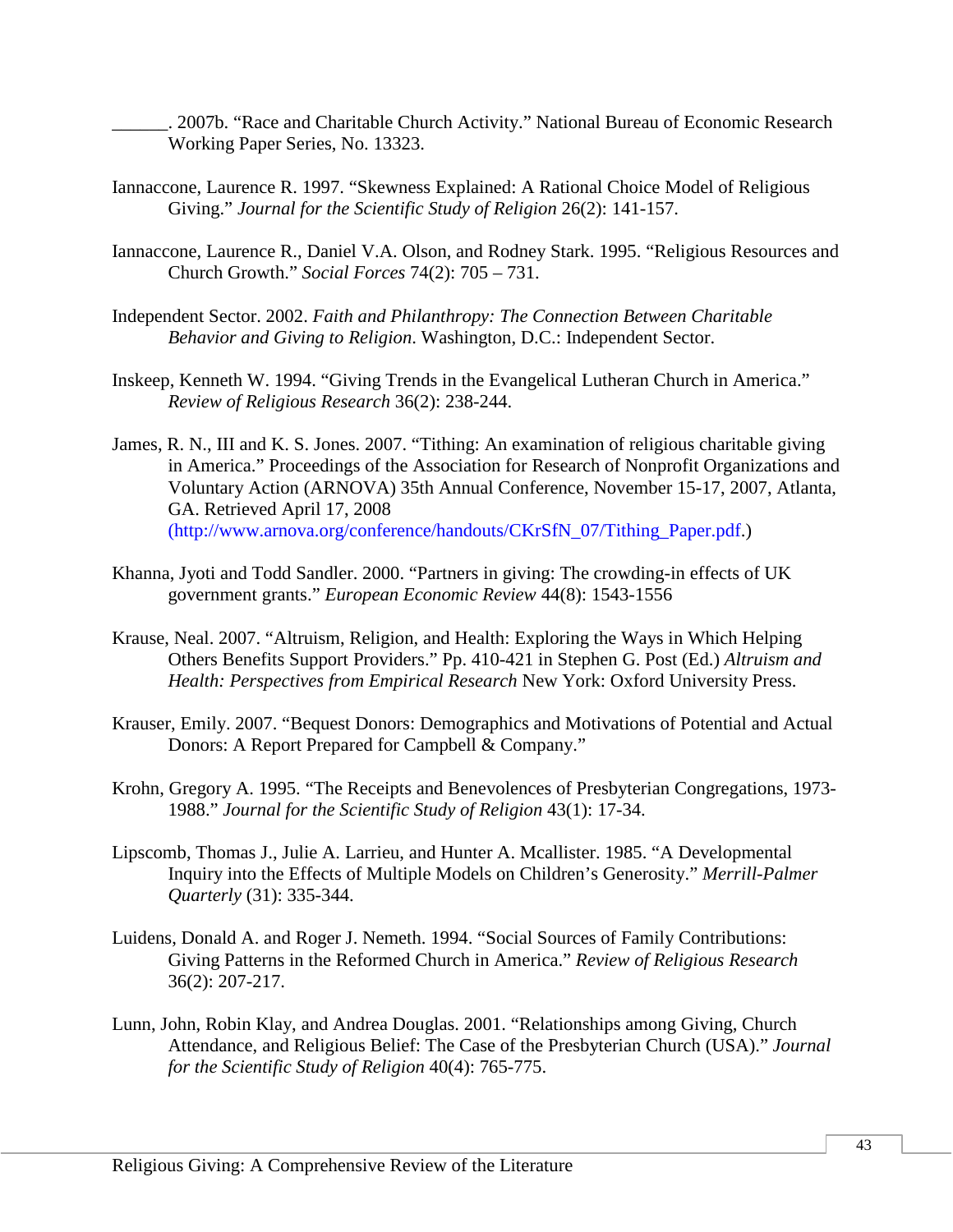Lyons, Mark. 2007. Personal communication.

Mayer, Ed. 1988. "Scandals Hurt Some, But Not All." *Fund Raising Management* 19(9): 26-30.

- McNamara, Patrick. 2003. *Called to be Stewards: Bringing New Life to Catholic Parishes*. Collegeville, MN: The Liturgical Press
- Miller, Sharon. 1999."The Symbolic Meaning of Religious Giving." *Dissertation.* University of Notre Dame.
- Musick, M.A., A. R. Herzog, and J.S. House. 1999. "Volunteering and mortality among older adults: Findings from a national sample." *Journals of Gerontology: Social Sciences* (54B): S173-S180.
- Nemeth, Roger and Donald A. Luidens. 1994. "Congregational vs. Denominational Giving: An analysis of giving patterns in the Presbyterian Church in the United States and the Reformed Church in America." *Review of Religious Research* 36(2): 111-112.
- Noll, Mark L. 2007. "The Logic of Evangelicalism and The Challenges of Philanthropy." Lake Institute on Faith & Giving. The Center on Philanthropy at Indiana University
- Olson, Daniel V.A. and Paul Perl. 2001. "Variations in Strictness and Religious Commitment Within and Among Five Denominations." *Journal for the Scientific Study of Religion* 40(4): 757-764.
	- \_\_\_\_\_\_. 2005. "Free and Cheap Riding in Strict, Conservative Churches." *Journal for the Scientific Study of Religion* 44(2): 123-142.
- Oman, Doug, Carl E. Thoresen, and K. McMahon. 1999. "Volunteerism and mortality among community-dwelling elderly. *Journal of Health Psychology* (4): 301-316.
- Omoto, Allen M. and Michele M. Schlehofer. 2007. "Volunteerism, Religiousness, Spirituality, and the Health Outcomes of Older Adults." Pp. 394-409 in Stephen G. Post (Ed.) *Altruism and Health: Perspectives from Empirical Research* New York: Oxford University Press.
- Payne, A. Abigail. 1998. "Does the government crowd-out private donations? New evidence from a sample of nonprofit firms." *Journal of Public Economics* 69(3): 323-345.
- Peifer, Jared. 2007. "Religious Giving as a Response to Community." Working Paper #42, *Center for the Study of Economy and Society.* Retrieved February 18, 2008 [\(http://www.economyandsociety.org/publications/wp42\\_peifer\\_07.pdf\)](http://www.economyandsociety.org/publications/wp42_peifer_07.pdf)
- Penner, Louis A. 2002. "Dispositional and Organizational Influences on Sustained Volunteerism: An Interactionist Perspective." *Journal of Social Issues* 58: 447-467.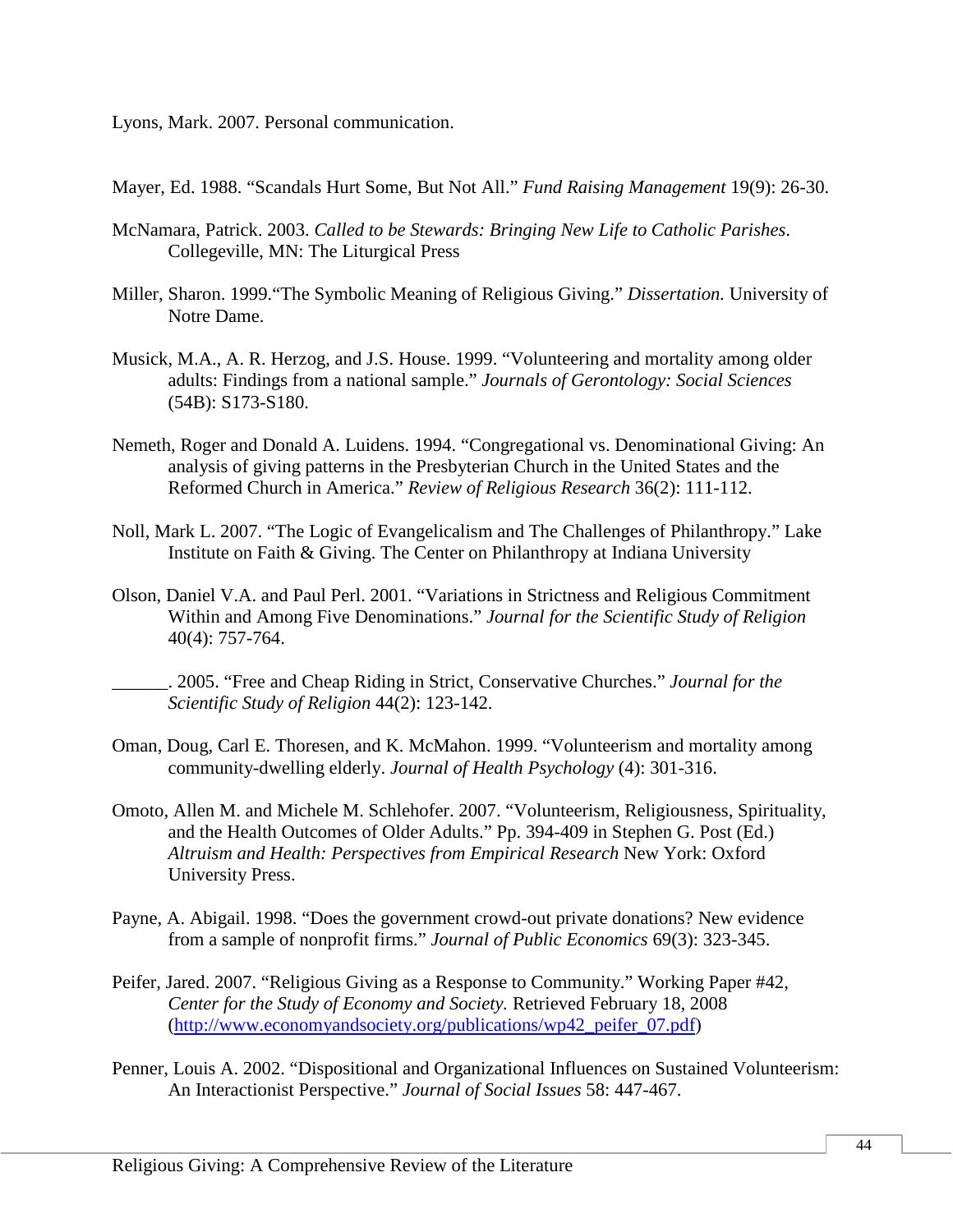- Piliavin, Jane Allyn and Peter L. Callero. 1991. *Giving Blood: The Development of an Altruistic Identity*. Baltimore, MD: Johns Hopkins University Press.
- Queen, E.L. 1996. The Religious Roots of Philanthropy in the West: Judaism, Christianity, and Islam (Working Paper Series, #96-4). Indianapolis: Indiana University Center on Philanthropy.
- Reed, Paul and Kevin Selbee. 2001. "The Religious Factor in Giving and Volunteering." Ottawa: Statistics Canada Research Report. (Revised version forthcoming in Fall 2008).
- Reitsma, Jan, Peer Scheepers, and Manfred Te Grotenhuis. 2006. "Dimensions of Individual Religiosity and Charity: Cross-National Effect Differences in European Countries?" *Review of Religious Research*. 47(4): 347-362.
- Regnerus, Mark, Christian Smith, and David Sikkink. 1998. "Who Gives to the Poor? The Influence of Religious Tradition and Political Location on the Personal Generosity of Americans Toward the Poor." *Journal for the Scientific Study of Religion* 47(3): 481-493.
- Ronsvalle, John L. and Sylvia Ronsvalle. 2007. "The State of Church Giving through 2005: Abolition of the Institutional Enslavement of Overseas Missions." Champaign, IL: Empty Tomb, inc.  $17<sup>th</sup>$  Edition.
- Routley, Claire, Adrian Sargeant, and Wendy Scaife. 2007. "Bequests to Educational Institutions: Who Gives and Why?" *International Journal of Educational Advancement* 7(3):193-201.
- Schervish, Paul G. and John J. Havens. 1997. "Social Participation and Charitable Giving A Multivariate Analysis." *Voluntas* 8(3): 235-260.
- Schervish, Paul. 2007. "Recent Trends in the Timing and Allocation of Charitable Giving." *Philanthropy* 21(5):13-16.
- Schlegelmilch B.B., A. Diamantopoulos, and A. Love. 1997. "Characteristics affecting charitable donations: empirical evidence from Britain." *Journal of Marketing Practice: Applied Marketing Science* (3) :14-28.
- Shariff, Azim F. and Ara Norenzayan. 2007. "God is Watching You: Priming God Concepts Increases Prosocial Behavior in an Anonymous Economic Game." *Psychological Science*  18(9): 803-809.
- Smith, Christian. 1998. *American Evangelicalism: Embattled and Thriving*. Chicago: The University of Chicago Press.
	- \_\_\_\_\_\_. 2005. *Soul Searching: The Religious and Spiritual Lives of American Teenagers*. New York: Oxford University Press.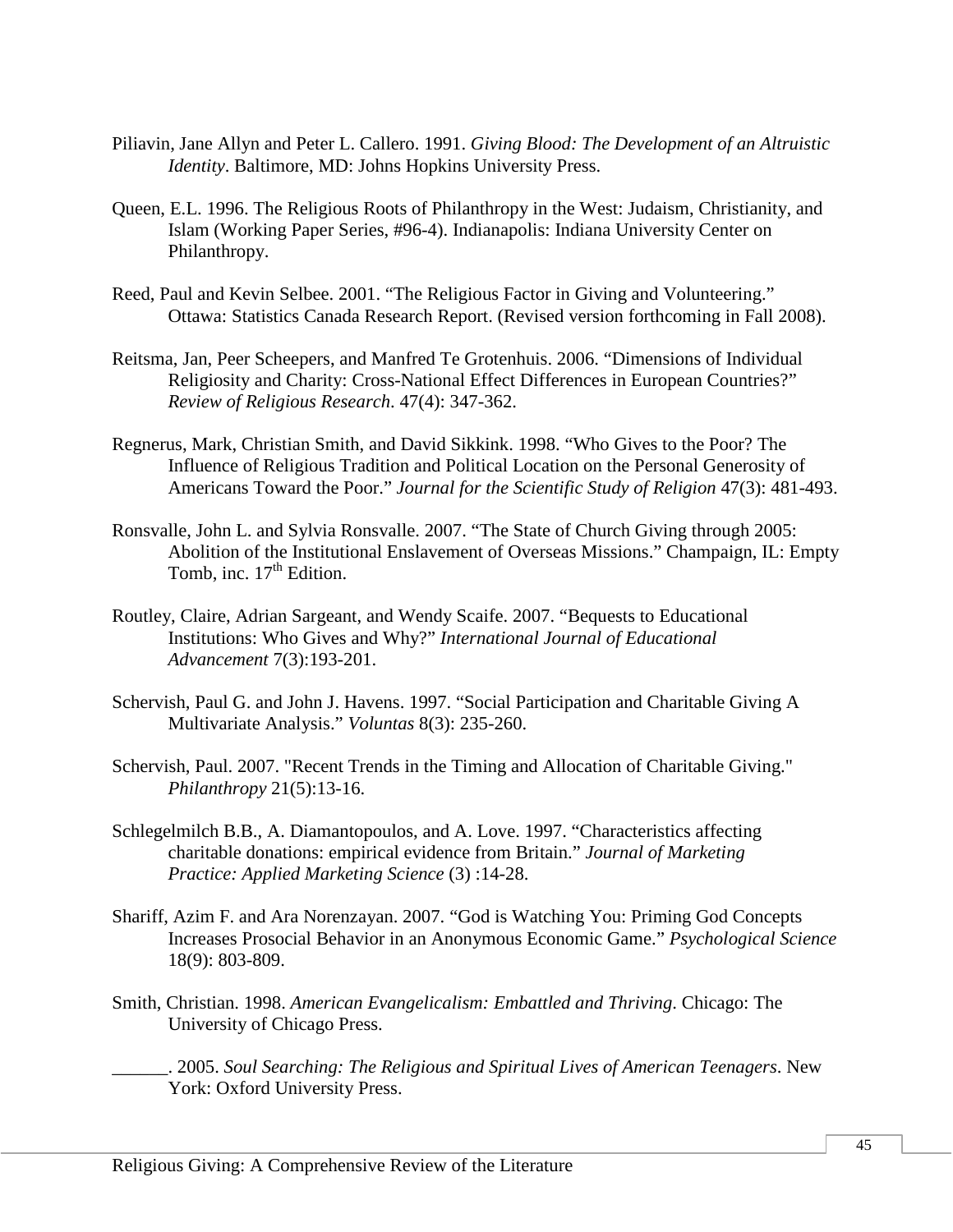- Smith, Christian and David Sikkink. 2003. "Social Predictors of Retention in and Switching from the Religious Faith of Family of Origin: Another Look Using Religious Tradition Self-Identification." *Review of Religious Research* 45(2): 188-206.
- Smith, Christian and Michael Emerson. 2008. *Passing the Plate: Why American Christians Aren't More Generous.* New York: Oxford.
- Stark, Rodney and Roger Finke. 2000. *Acts of Faith: Explaining the Human Side of Religion*. Berkley: University of California Press.
- Staub, Ervin. 1981. *Positive Social Behavior and Morality, Vol. 1: Social and Personal Influences.* New York: Academic Press.
- Sullivan, Denis H. 1985. "Simultaneous determination of church contributions and church attendance." *Economic Inquiry* (23): 309-320.
- Throop, John R. 2007. "Electronic Giving and Traditional Tithing." *The Clergy Journal*. September: 26.
- Welch, Michael. 1993. "Participation and commitment among American Catholic parishioners." Pp. 324-345 in *Church and Denominational Growth,* edited by David A. Roozen and C. Kirk Hadaway. Nashville: Abington Press.
- Wilhelm, Mark O., Patrick M. Rooney, and Eugene R. Tempel. 2007. "Changes in Religious Giving Reflect Changes in Involvement: Age and Cohort Effects in Religious Giving, Secular Giving, and Attendance." *Journal for the Scientific Study of Religion* 46(2): 217- 232
- Wilmer, Wesley K. 1995. "Evangelicals: Linking fervency for faith and generosity of giving," in Charles H. Hamilton and Warren F. Illchman, eds., *Cultures of Giving: How Region and Religion Influence Philanthropy*. No 7, Spring.
- Wuthnow, Robert. 1991. *Acts of Compassion: Caring for Ourselves and Helping Others*. Princeton: Princeton University Press.
- \_\_\_\_\_\_.1997. *The Crisis in the Churches: Spiritual Malaise, Fiscal Woe*. New York: Oxford University Press
- \_\_\_\_\_\_. 1998. *God and Mammon in America*. Free Press.
- Wuthnow, Robert, Conrad Hackett, and Becky Yang Hsu. 2004. "The Effectiveness and Trustworthiness of Faith-Based and Other Service Organizations: A Study of Recipients' Perceptions." *Journal for the Scientific Study of Religion* 43(1): 1-17.